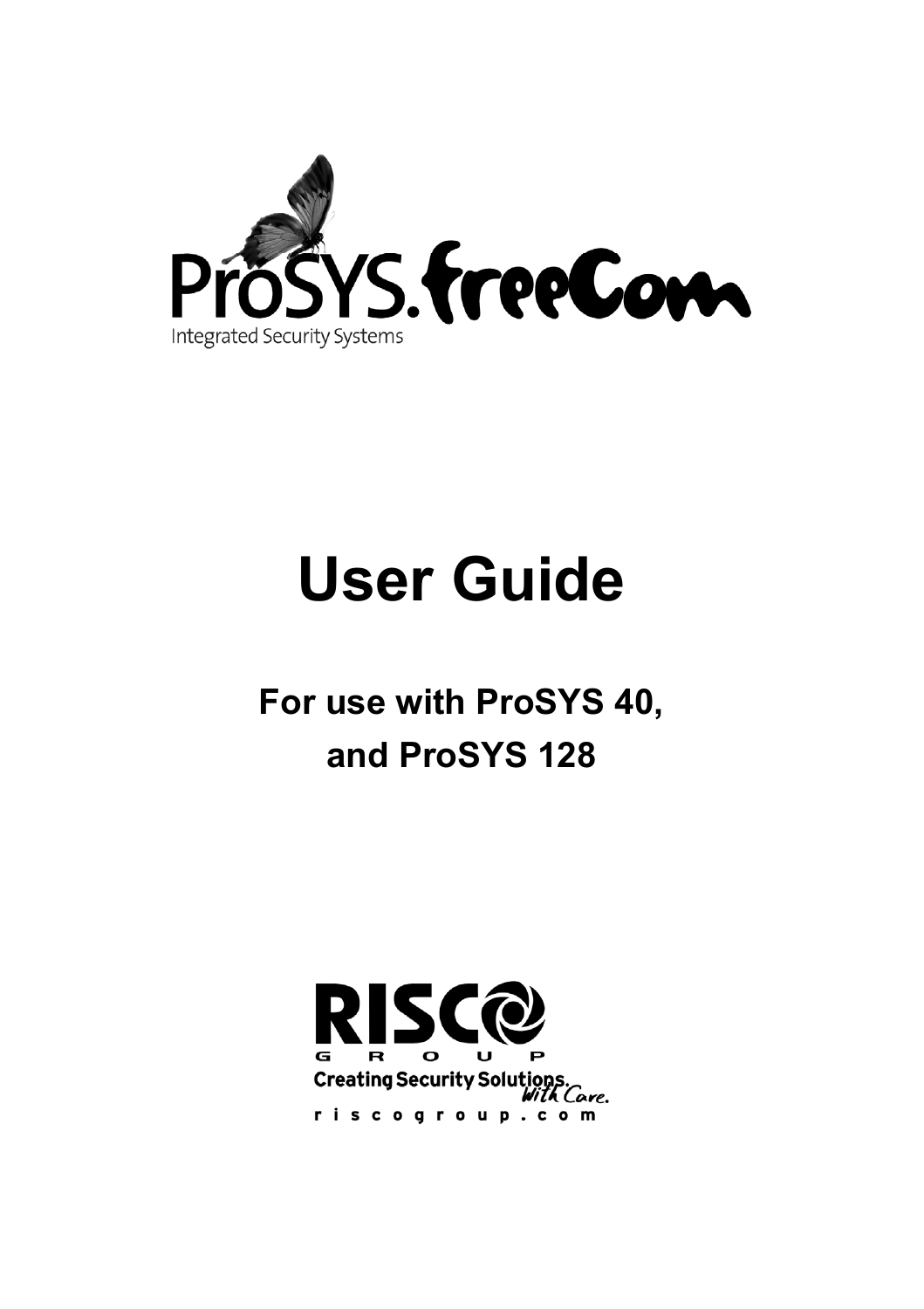# **RTTE Declaration Of Conformity**

Hereby, RISCO Group declares that this control panel (ProSYS 128, ProSYS 40), with wired accessories (including cables) and wireless accessories, is in compliance with the essential requirements and other relevant provisions of Directive 1999/5/EC.

For the CE Declaration of Conformity please refer to our website: www.riscogroup.com.

## **Compliance Statement**

Hereby, RISCO Group declares that the ProSYS series of control panels and accessories are suitable for use in systems designed to comply with PD6662:2004 Security Grade 3, Environmental Class II. (Security Grade 2 when using Wireless accessories).

The ProSYS series of control panels and accessories comply with the relevant parts of the EN50131 series of standards. The ProSYS series of control panels and accessories comply with DD243:2004

## **Important Notice**

This manual is delivered subject to the following conditions and restrictions:

- $\blacklozenge$  This manual contains proprietary information belonging to RISCO Group. Such information is supplied solely for the purpose of assisting explicitly and properly authorized users of the system.
- No part of its contents may be used for any other purpose, disclosed to any person or firm or reproduced by any means, electronic or mechanical, without the express prior written permission of RISCO Group.
- The text and graphics are for the purpose of illustration and reference only. The specifications on which they are based are subject to change without notice.
- $\triangleleft$  Information in this document is subject to change without notice. Corporate and individual names and data used in examples herein are fictitious unless otherwise noted.

Copyright © 2009 RISCO Group. All rights reserved.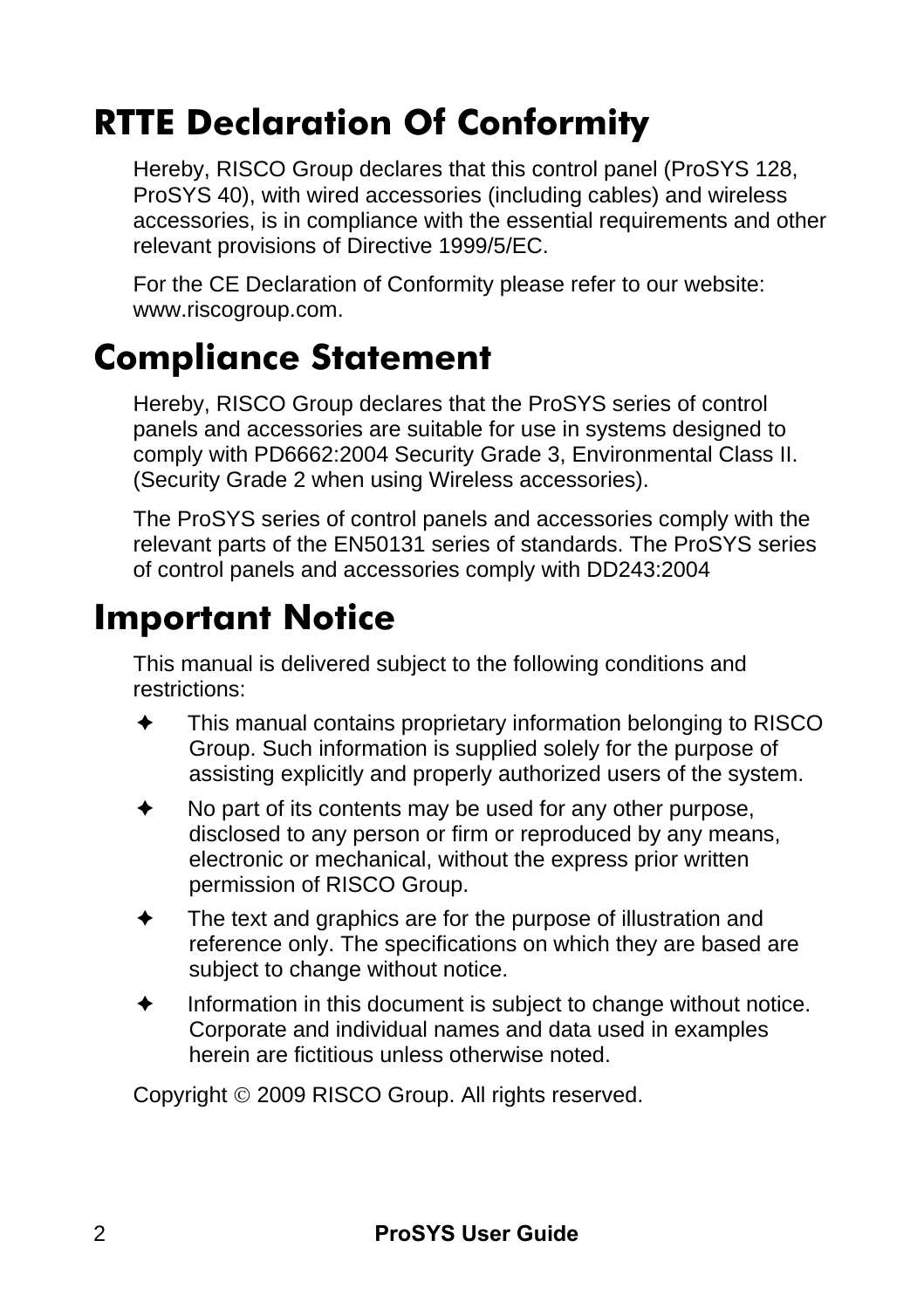# **Table of Contents**

| <b>CHAPTER 3: SETTING AND UNSETTING THE SYSTEM 19</b> |  |
|-------------------------------------------------------|--|
|                                                       |  |
|                                                       |  |
|                                                       |  |
|                                                       |  |
|                                                       |  |
|                                                       |  |
|                                                       |  |
|                                                       |  |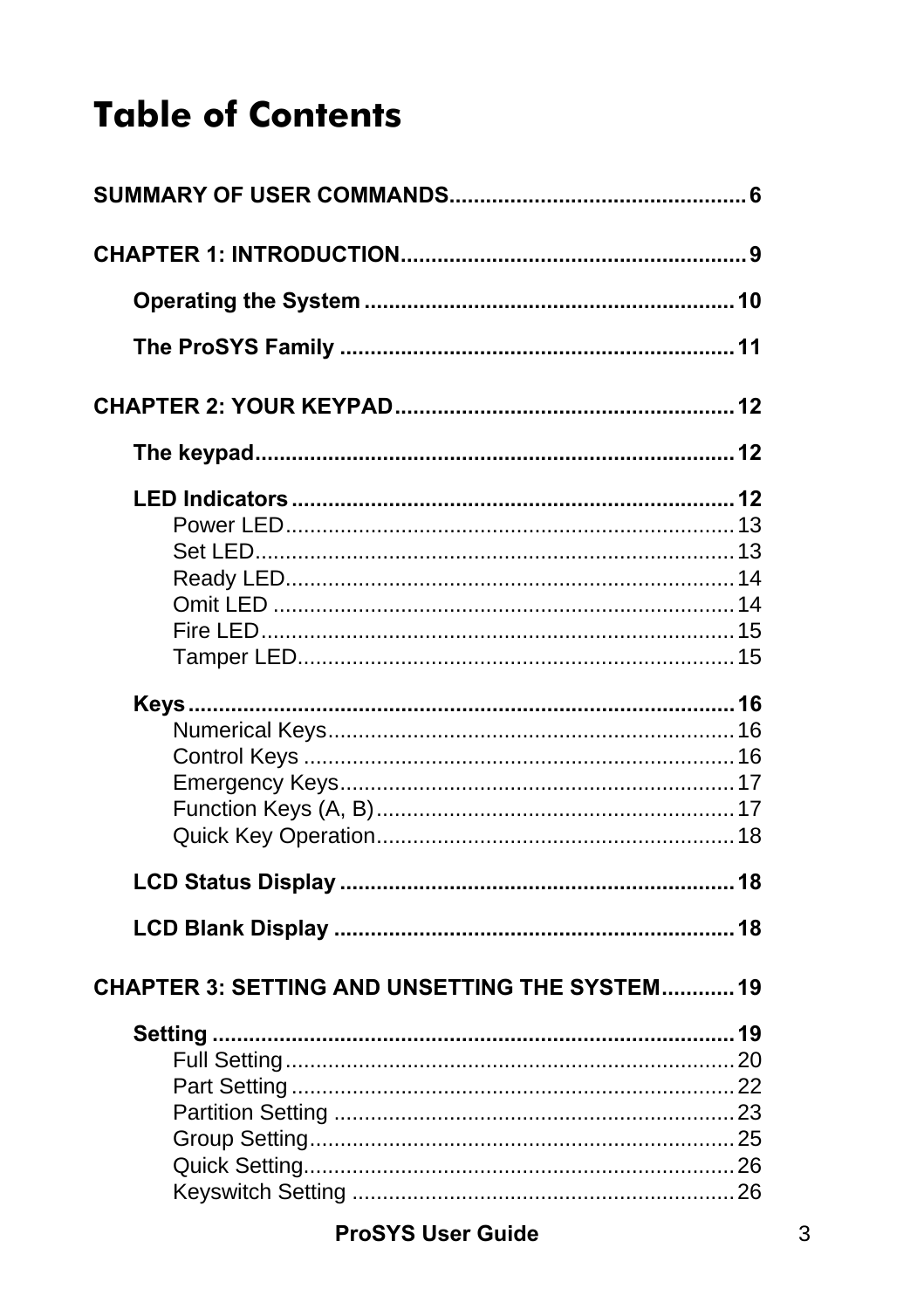| Disabling a Fire Alarm (Switch Auxiliary)32             |  |
|---------------------------------------------------------|--|
|                                                         |  |
| <b>CHAPTER 5: ACTIVATING PROGRAMMABLE OUTPUTS 35</b>    |  |
|                                                         |  |
|                                                         |  |
|                                                         |  |
|                                                         |  |
|                                                         |  |
|                                                         |  |
|                                                         |  |
| CHAPTER 8: VIEWING FAULT CONDITIONS  45                 |  |
| <b>CHAPTER 9: DEFINING AND CHANGING SYSTEM TIME AND</b> |  |
|                                                         |  |
|                                                         |  |
| CHAPTER 10: SCHEDULING WEEKLY PROGRAMS 47               |  |
|                                                         |  |
|                                                         |  |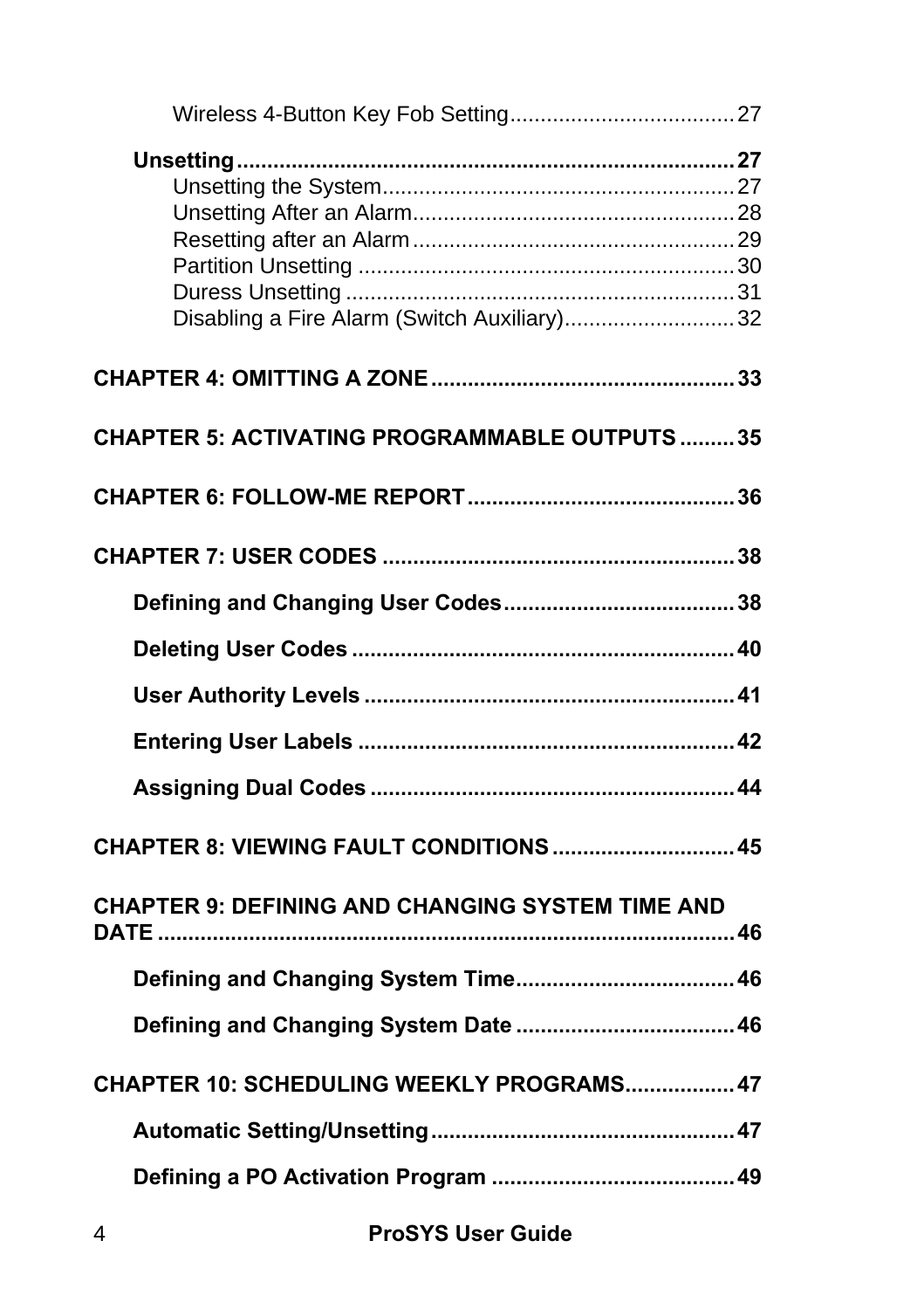| CHAPTER 11: PROGRAMMING FUNCTION KEYS  53              |
|--------------------------------------------------------|
|                                                        |
|                                                        |
| Deleting a Proximity Tag by the User Serial Number57   |
| Deleting a Proximity Tag by the User Tag 58            |
|                                                        |
| <b>CHAPTER 13: COMPLETE MENU OF USER FUNCTIONS  60</b> |
|                                                        |
|                                                        |
|                                                        |
|                                                        |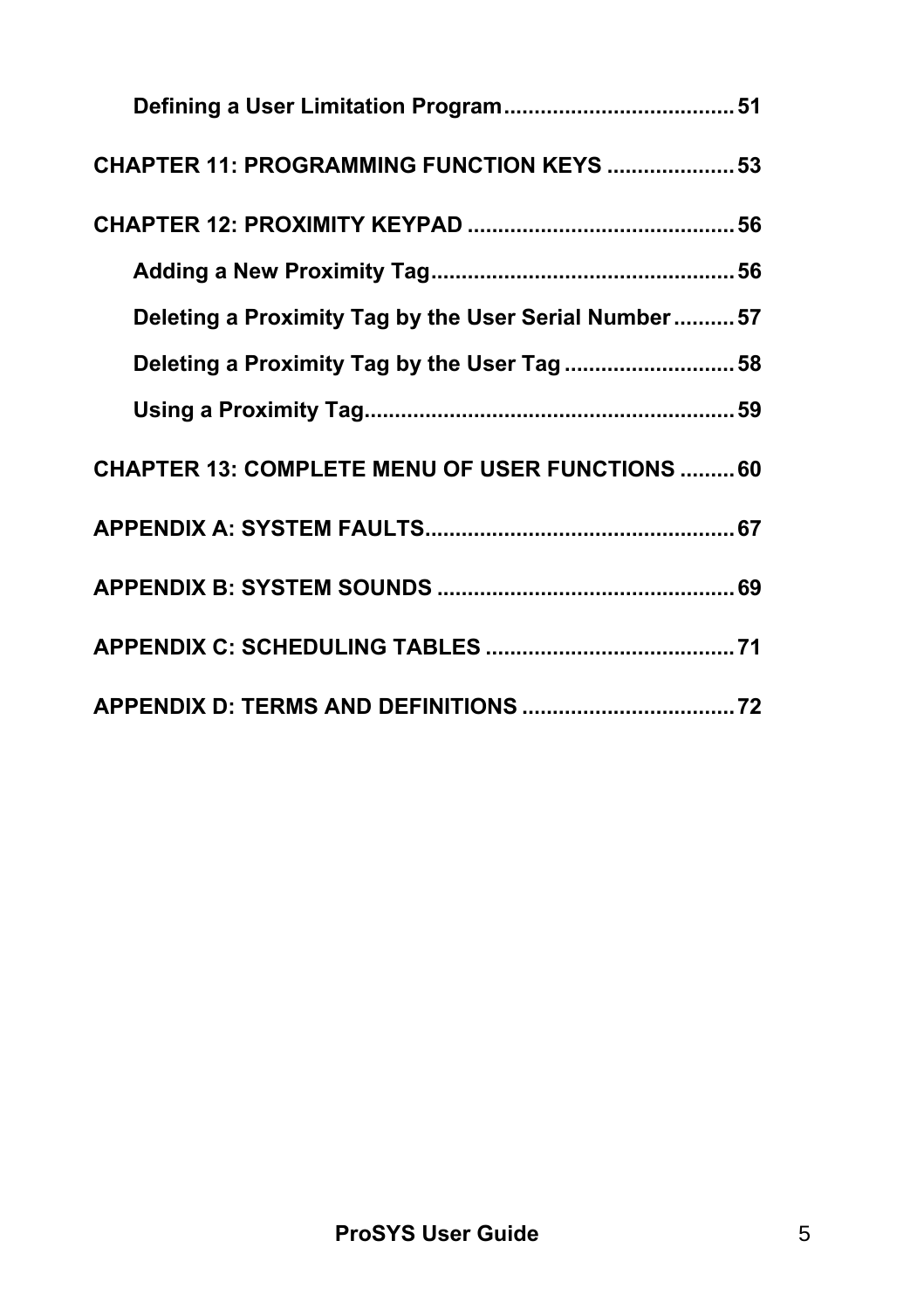# **Summary of User Commands**

| Hold the tag close to the keypad's keys<br>$-OR-$                                                                                           |
|---------------------------------------------------------------------------------------------------------------------------------------------|
| $Code{Set}$                                                                                                                                 |
| $Code$ <sup><math>(Part Set)</math></sup>                                                                                                   |
| Code>A/B/                                                                                                                                   |
| Hold the tag close to the keypad's keys ><br>Partition No. $>$ $($ <sup>Set</sup><br>$-OR-$                                                 |
| Code> $\binom{Set}{}$ > Partition No. > $\binom{Set}{}$<br>Set                                                                              |
| Code> $\left(\text{Part Set}\right)$ > Partition No. > $\left(\text{Part Set}\right)$                                                       |
| $Code>A/B/$ > Partition No. > $A/B/C/D$                                                                                                     |
| Hold the tag close to the keypad's keys<br>$-OR-$                                                                                           |
| $\mathsf{Code}\leftarrow(\mathit{Uniset}')$<br>Hold the tag close to the keypad's keys ><br>Partition No. > $(w_{\text{nset}}^*)$<br>$-OR-$ |
| Code> $(w_{nset}^{\#})$ > Partition No. > $(w_{nset}^{\#})$                                                                                 |
| Duress Code > $(w_{nset}^{\#})$                                                                                                             |
| Hold the tag close to the keypad's keys<br>-OR-                                                                                             |
| $\mathsf{Code}\text{>}(\textit{Uniset})$                                                                                                    |
| (*)>[1]>[1]>[Code] ( $\frac{m}{2}$ //mset)>[Zone No.]                                                                                       |
| (*)>[2]>[1]>[Code] $(\text{unset})$ [PO No.]                                                                                                |
| $(x^{*}) > [2] > [7] > [Code] (Un*Set)$                                                                                                     |
| $(x^{*}) > [2] > [0] > [3] > [Code] > (u^{#}_{nset}) > (Part Set)$<br>$>(\mathsf{Un}^{\#}_{\mathsf{set}})$                                  |
| $(x^{*}) >  3  >  1  >  $ Code] $>(\text{Uniset})$                                                                                          |
|                                                                                                                                             |

6 **ProSYS User Guide**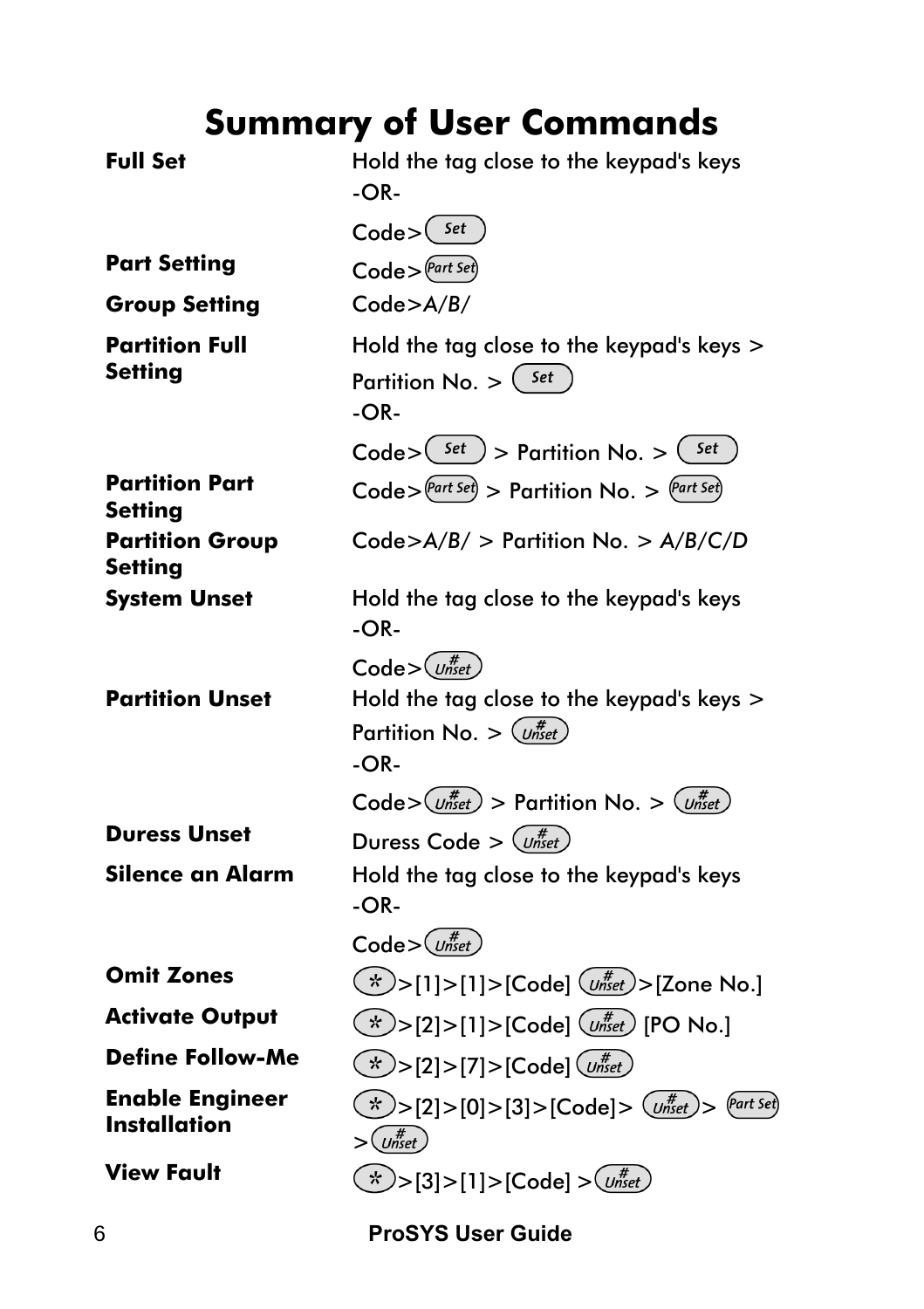| <b>View Alarm</b><br>Memory        | * > [3] > [2] > [Code] > $(\frac{\#}{w\text{nset}})$                                                                                                                                                                              |
|------------------------------------|-----------------------------------------------------------------------------------------------------------------------------------------------------------------------------------------------------------------------------------|
| <b>View Zone Status</b>            | (*) > [3] > [4] > [Code] > $(w_{nset}^{\#})$                                                                                                                                                                                      |
| <b>View Event Memory</b>           | (*)>[3]>[5]>[Manager Code]> $(w_{\textit{nset}}^{\#})$                                                                                                                                                                            |
| <b>Bell/Strobe/Keypad</b><br>Test  | $(*)$ >[4]>[Code]> $(w_{nset}^{#})$ >[1]                                                                                                                                                                                          |
| <b>Zone Testing (Walk</b><br>Test) | $(\star)$ >[4]>[Grand Master Code]> $(\omega_{nset}^{\#})$<br>$>$ [0] $\left(\begin{smallmatrix} U & \# \ U & \text{mset} \end{smallmatrix}\right)$ $\left(\begin{smallmatrix} U & \# \ U & \text{mset} \end{smallmatrix}\right)$ |
| <b>Local Chime On/Off</b>          | (*) > [4] > [Code] > $(w_{\text{nset}}^{\#})$ > [4]/[3]                                                                                                                                                                           |
| <b>Edit User Code</b>              | $(*)$ >[5]>[Code]> $(w_{nset}^{#})$ >[1]                                                                                                                                                                                          |
| <b>Edit Time</b>                   | $\mathbb{R}^*\mathbb{R}$ >[6]>[Grand Master Code]> $\mathbb{R}^*\mathbb{R}$<br>>[1]                                                                                                                                               |
| <b>Edit Date</b>                   | *)>[6]>[Grand Master Code]> $(w_{nset}^*)$<br>> [2]                                                                                                                                                                               |
| Automatic                          | *)>[6]>[Grand Master Code]>                                                                                                                                                                                                       |
| Setting/Unsetting                  | $\left(\text{Unif.}\right) > [5] > [S$ chedule No $] > \left(\text{Unif.}\right)$<br>$\mathsf{Un}^{\#}_{\mathsf{set}}$                                                                                                            |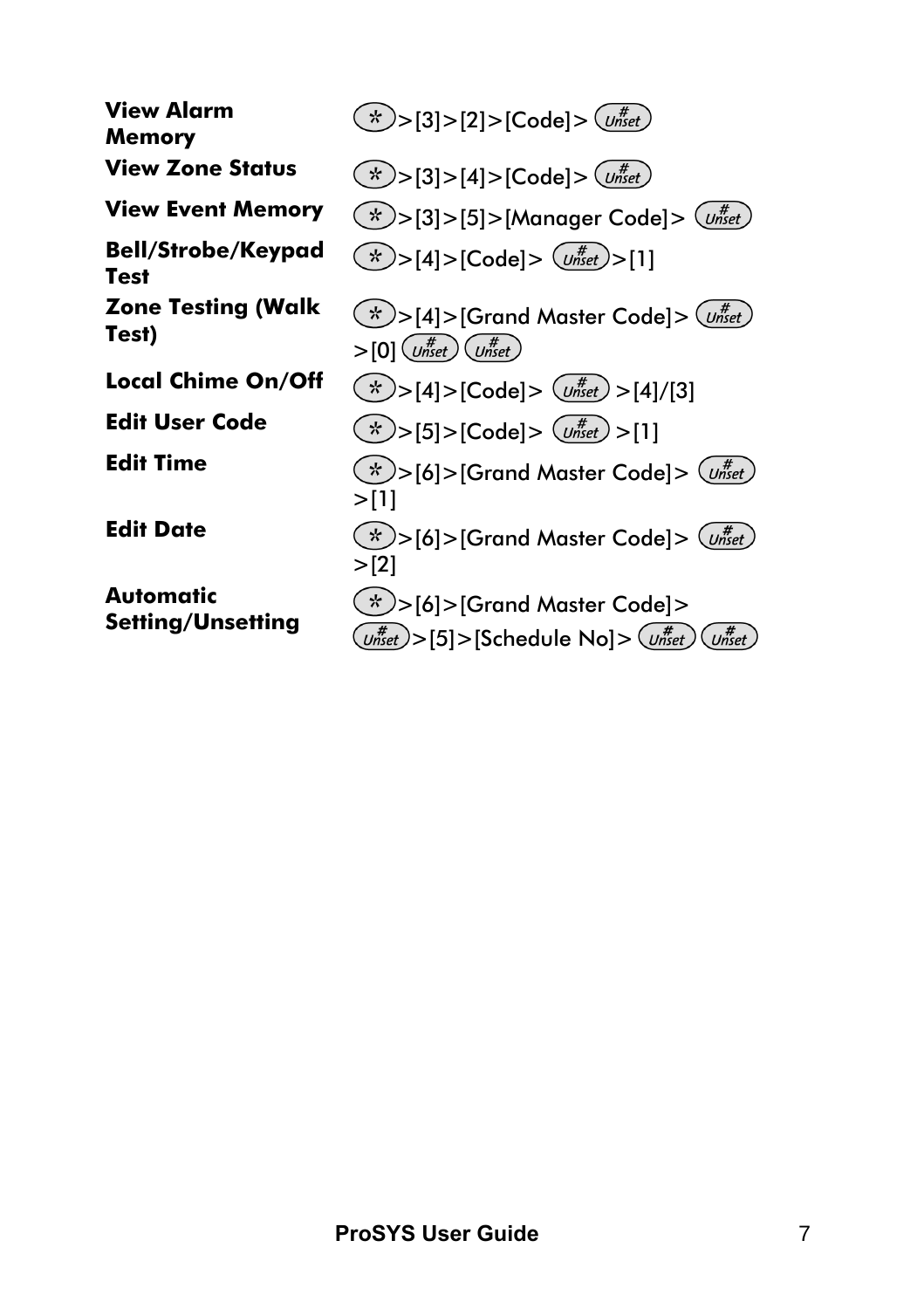**ProSYS User Guide**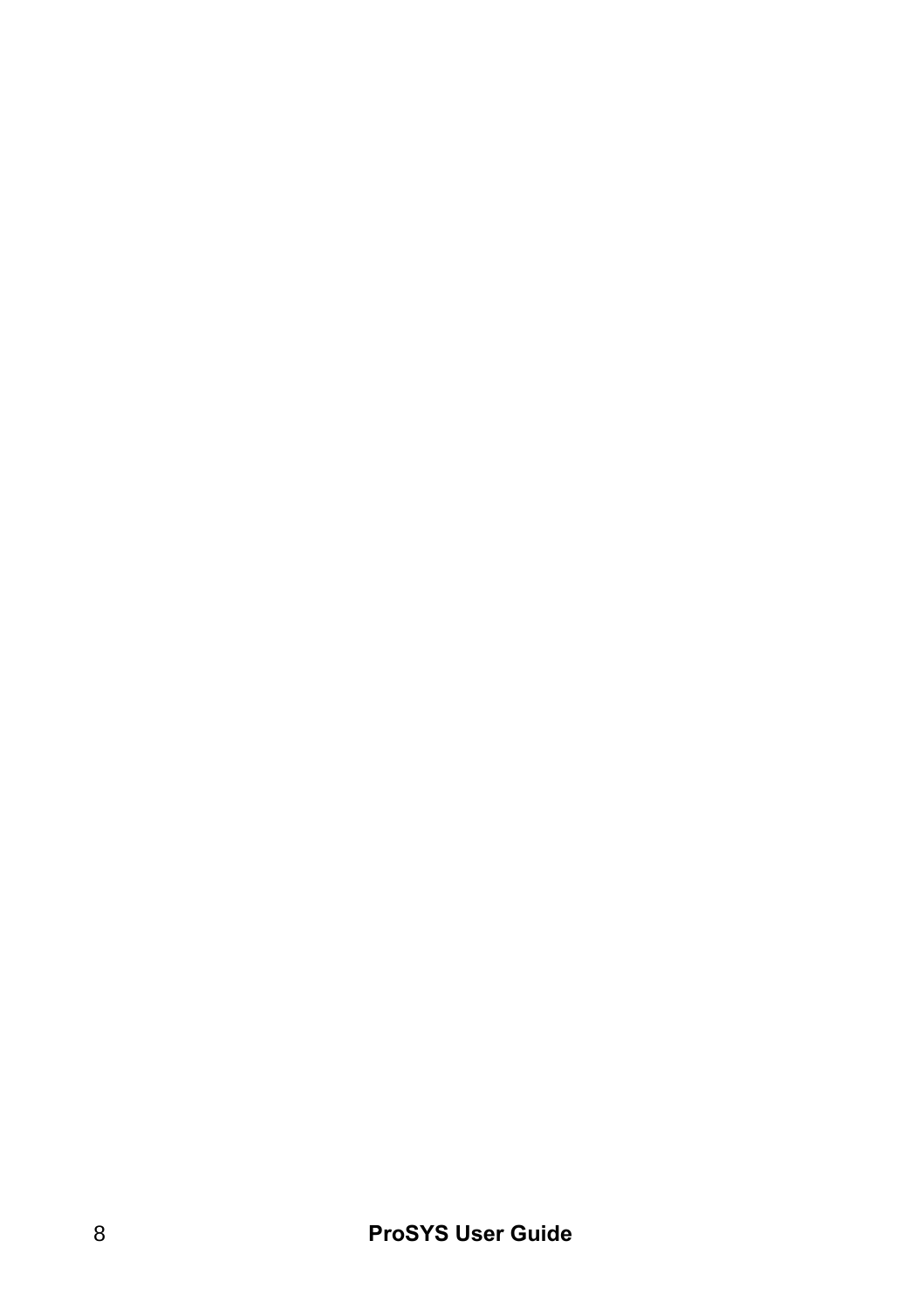## **Chapter 1: Introduction**

Congratulations on your purchase of RISCO Group's ProSYS Integrated Security System. The ProSYS has been designed to meet PD6662 Grade 3 requirements and suits a wide range of commercial, institutional and residential security applications.

The ProSYS includes the most advanced communication capabilities for dual or triple-path communication to ARC's. It consists of a variety of sensors, detectors, and contacts placed throughout the premises by your engineer. ProSYS is designed to recognize abnormal conditions and inform the system of the status of any protected door, window, hallway, room, or area. The Main Panel, which contains the system's electronics and backup battery, functions in the background. For purposes of security, it is recommended that it be installed out of sight.

You can place a household appliance or premises lighting under the control of the ProSYS, where it can be conveniently turned on and off automatically or by user command from any system keypad, or wireless keyfob, described on page 35.

In addition, the ProSYS supports the following optional RISCO Group devices:

- $\triangleleft$  Advanced Communication Module (ACM) that enables the system to operate over the IP network.
- $\triangleleft$  GSM (AGM)/GPRS module which enables the system to communicate over the GSM (AGM)/GPRS network, and also send or receive SMS commands.
- $\triangle$  Access Control, which enables integrating access control capabilities into your security system.
- $\triangle$  Digital Voice Module which enables you to receive voice messages, operate the system from a remote phone, and listen- in or speak to the premises.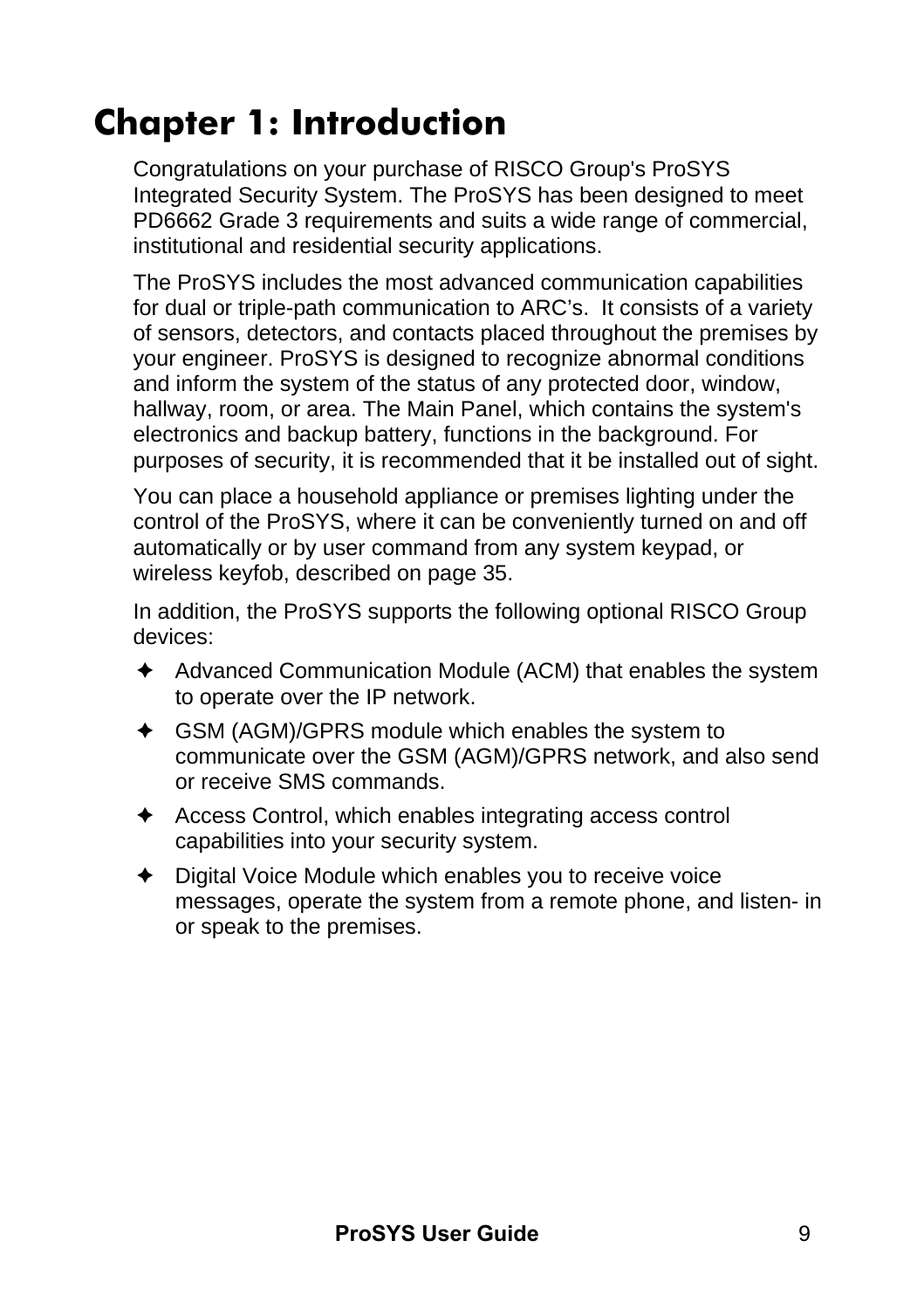## **Operating the System**

The ProSYS can easily be operated locally or remotely depending on the devices connected to the system.

You can issue commands to the system and in turn, the system will communicate information to you via its display, indicators, voice messages, SMS messages, Email messages and by the sounds it makes.

The ProSYS can be operated in the following ways:

- $\triangle$  Locally through its keypad(s). Using its keys, you can issue commands to your system. In turn, the system can communicate information to you via its display, indicators and sounds it makes.
- $\triangle$  Local operation using wireless key fobs or panic pendants for setting, unsetting send panic alarm or activate outputs.
- $\triangle$  Local operation using Keyswitch for setting and unsetting the system.
- $\triangleq$  If your system includes the Voice module, it can provide audible information about system status, and enable any remote, touch-tone (DTMF) telephone to act as a keypad for the system. Upon event occurrence, such as alarm activation, the Voice module informs you of a security situation by calling you and playing a pre-recorded Event announcement, as described in the Voice Module Programming and Operations Manual
- ♦ If your system is equipped with RISCO Group's GSM(AGM)/GPRS module it can provide information about the system by SMS and enable to operate the system using SMS commands for setting the system, unsetting the system and more. For detailed information refer to the manual provided with the GSM (AGM)/GPRS module.
- ◆ Local or remote operation using RISCO Group's upload/Download (UD) software. The UD enables the engineer to program the system, and enables the user to operate the system and to view system status.

The first task to be performed before operating the system is *Defining and Changing User Codes*, as described on page 38.



A certified serviceman should perform all repairs and maintenance including replacement of the device battery.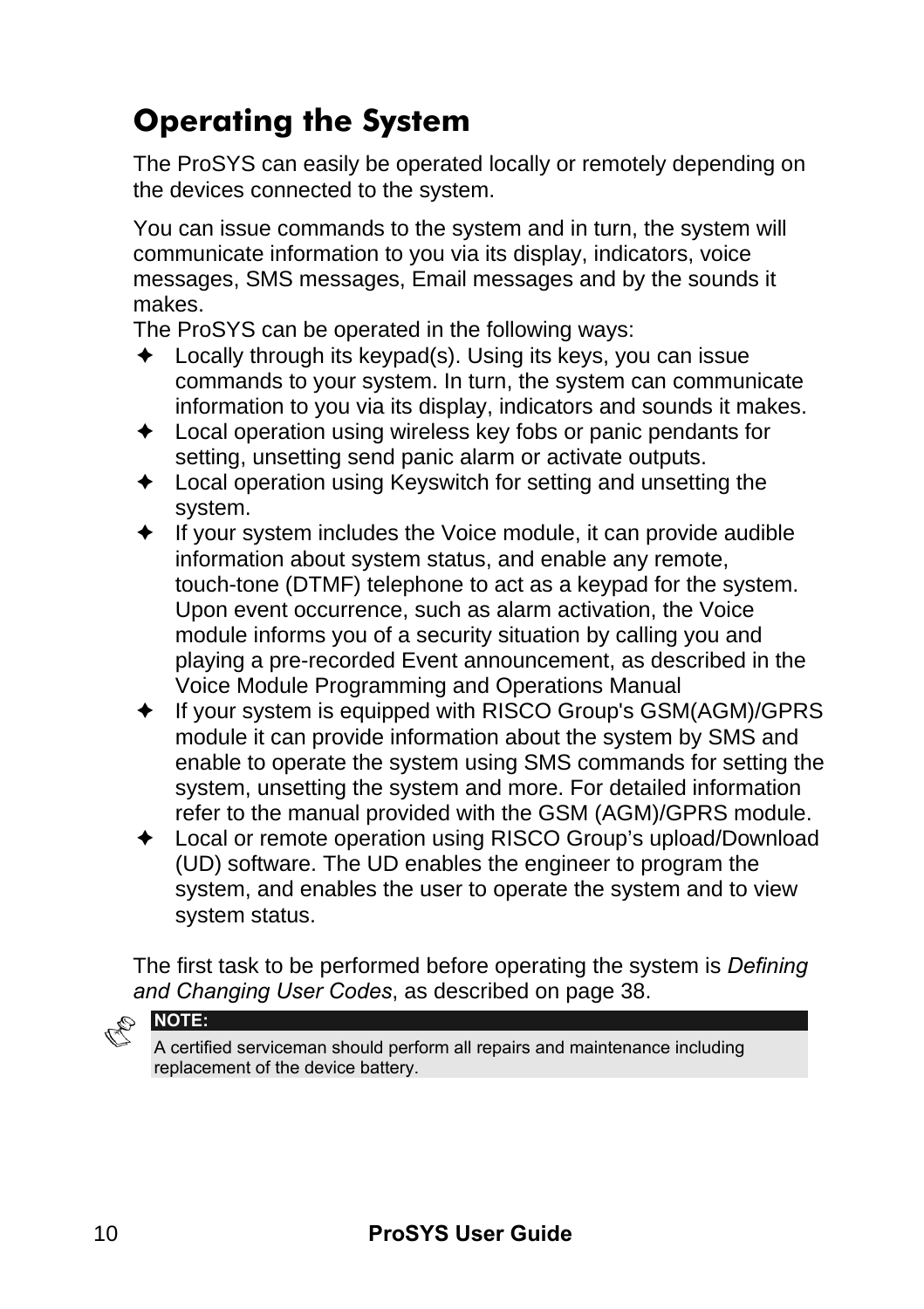## **The ProSYS Family**

This manual applies for both ProSYS 40 ProSYS 128 panels. The following table, lists the number of features in each type of panel.

| <b>Feature</b>                              | ProSYS <sub>40</sub> | ProSYS 128 |
|---------------------------------------------|----------------------|------------|
| <b>Total Zones</b>                          | 8 - 40               | 8 - 128    |
| <b>User Codes</b>                           | 60                   | 99         |
| <b>Programmable Outputs</b>                 | 6 - 38               | $6 - 70$   |
| <b>Follow-Me Destinations</b>               | 8                    | 16         |
| <b>Maximum Keypads</b>                      | 12                   | 16         |
| <b>Partitions</b>                           | 4                    | 8          |
| <b>Scheduling Weekly</b><br><b>Programs</b> | 16                   | 32         |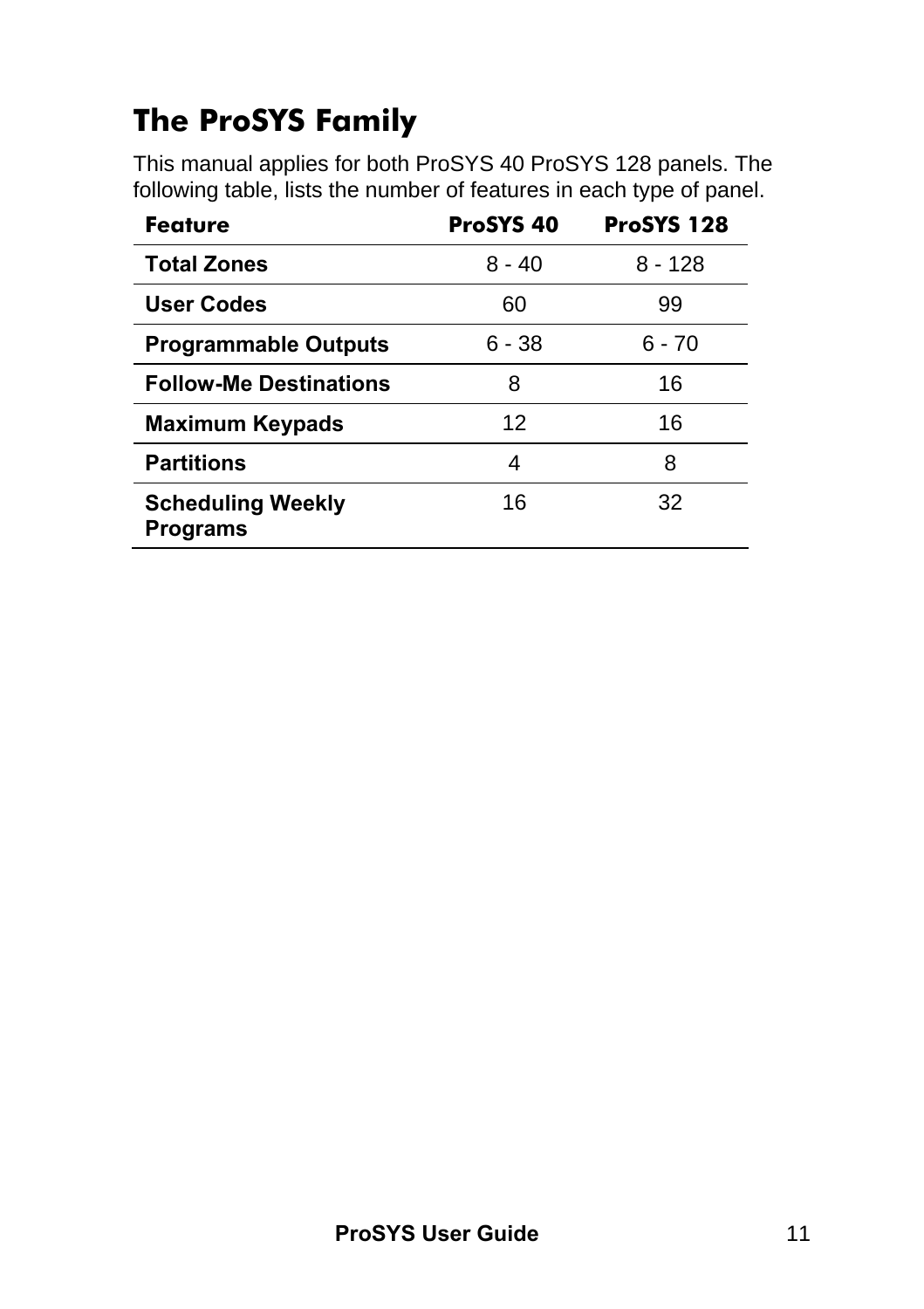## **Chapter 2: Your Keypad**

As a security system user, you will perform most operations using the keypad. This section discusses the keypad's visual indicators and the use of its keys.

The keypad's type is **LCD Proximity Keypad.** It has the ability to sense when a proximity key tag is near it thus providing the user with a friendly and easy way to set or unset the security system (Refer to *Chapter 12, Proximity Keypad*, page 56).

Each keypad in the system is assigned to a particular partition, meaning that commands entered in a keypad are implemented only in the partition to which it is assigned. For example, pressing the Quick

on a keypad assigned to partition 1 sets only partition 1.

## **The keypad**

Each keypad in your system reports its status via its 6 LED (lighted) indicators at the left, as described on page 12 or via messages displayed on the LCD. Using its keys, you can enter commands to set and unset the system, omit intrusion zones, report emergencies, and so on, as described in the subsequent chapters of this manual.



**NOTE:** 

For detailed information regarding the Touchscreen keypad, refer to the ProSYS Touchscreen Keypad Instruction manual that is included with the product.

## **LED Indicators**

The six LED indicators found at the upper left provide typical system indications, as discussed below. Some indicators have additional functions, which are explained later on.



**NOTE:** 

If required, setting the keypad to *Hidden LCD* mode can hide the system status. In this mode, the **Set**, **Ready** and **Omit** LEDs do not function, and the LCD displays **ENTER CODE:** After entering a valid user code, the system displays the *Normal Operation* mode. One minute after the last operation, the system automatically switches to *Hidden LCD* mode.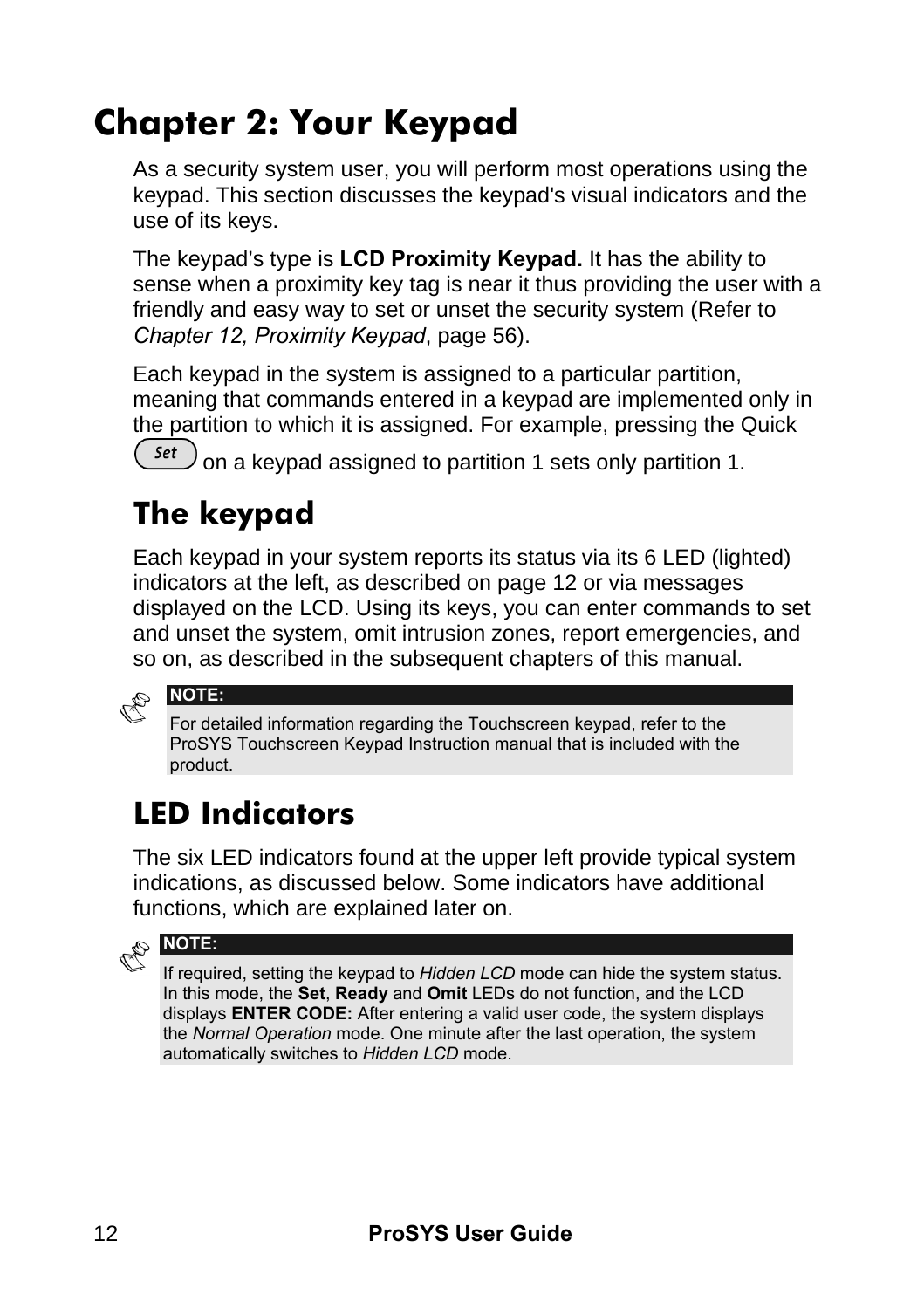

**NOTE:**  For detailed information regarding the LED indicators of the Touchscreen keypad, refer to the ProSYS Touchscreen Keypad Instruction manual that is included with the product.

### **Power LED**

The **Power** LED indicates system operation.

| Condition                    | <b>Description</b>                                                                          |
|------------------------------|---------------------------------------------------------------------------------------------|
| ON                           | The system is operating properly from mains (AC)<br>power or while the system is Set.       |
| <b>OFF</b>                   | The system is inoperative due to lack of power<br>form mains (AC) and battery.              |
| <b>RAPID</b><br><b>FLASH</b> | Indicates that mains power is not present for a<br>predefined time (consult your engineer). |
|                              | <b>NOTE:</b>                                                                                |
|                              | Once the system is in Blank Display mode, the Power LED<br>will light steadily.             |
| <b>NOTE:</b>                 |                                                                                             |
|                              | Once the system is set, a previously flashing or unlit <b>Power</b> LED will light          |

Once the system is set, a previously flashing or unlit **Power** LED will light steadily.

## **Set LED**

The **Set** LED indicates whether or not the keypad's intrusion detectors are set.

| Condition          | <b>Description</b>                                                                                                 |
|--------------------|--------------------------------------------------------------------------------------------------------------------|
| ON                 | The system is fully or partially set.                                                                              |
| <b>OFF</b>         | The system is fully unset.                                                                                         |
| <b>SLOW FLASH</b>  | The system is in its Exit Delay time period.                                                                       |
| <b>RAPID FLASH</b> | Indicates an alarm condition or after unsetting<br>an alarmed system while the display is in Alarm<br>Memory mode. |
|                    | To restore the display to Normal Operation<br>mode, press (                                                        |



**NOTE:** 

Your engineer can disable the Set LED indication after a predefined time when the system is set.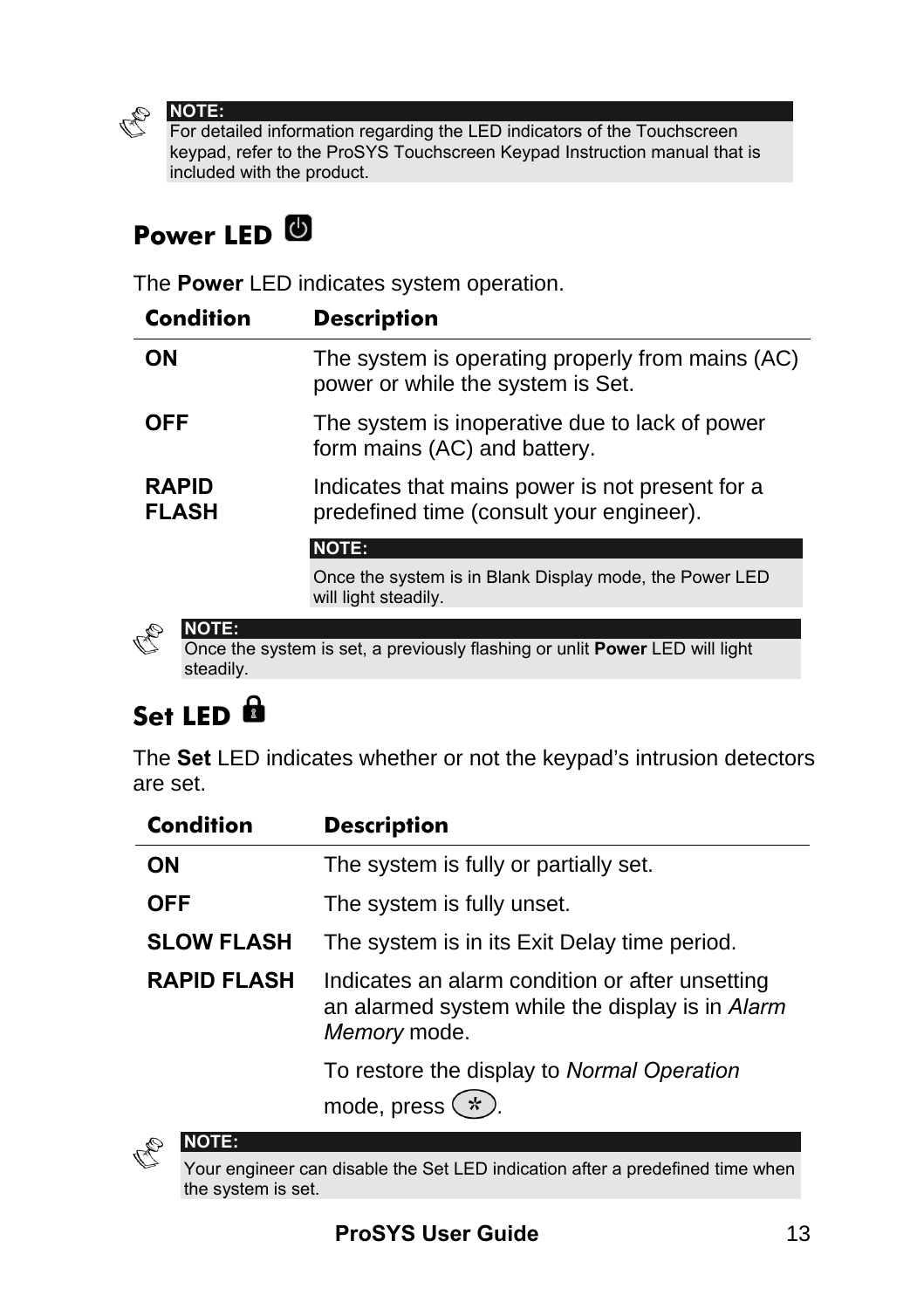# **Ready LED**

The **Ready** LED indicates whether or not the alarm's intrusion zones are secured and ready to be set.

| Condition          | <b>Description</b>                                                                                                                                         |
|--------------------|------------------------------------------------------------------------------------------------------------------------------------------------------------|
| ΟN                 | The system is unset and all the intrusion zones<br>are secure; the system is ready to be set and<br>there are no faults in the system.                     |
| OFF                | One or more intrusion zones are not secure, and<br>the system is not ready to be set. Before the<br>system can be set, the condition must be<br>rectified. |
|                    | -OR-                                                                                                                                                       |
|                    | For 3 minutes when power is restored to a<br>completely down powered system (if defined by<br>your engineer).                                              |
| <b>SLOW FLASH</b>  | The System is in User Function mode.                                                                                                                       |
| <b>QUICK FLASH</b> | There is a system fault.                                                                                                                                   |
|                    |                                                                                                                                                            |

### **Omit LED**

The **Omit** LED is normally lit when *Part Set* mode is selected.

| Condition  | <b>Description</b>                                                                         |
|------------|--------------------------------------------------------------------------------------------|
| <b>ON</b>  | At least one intrusion zone is omitted, or Part<br>Set mode or Group Set mode is selected. |
| <b>OFF</b> | All zones are operating normally and the system<br>is in Set mode.                         |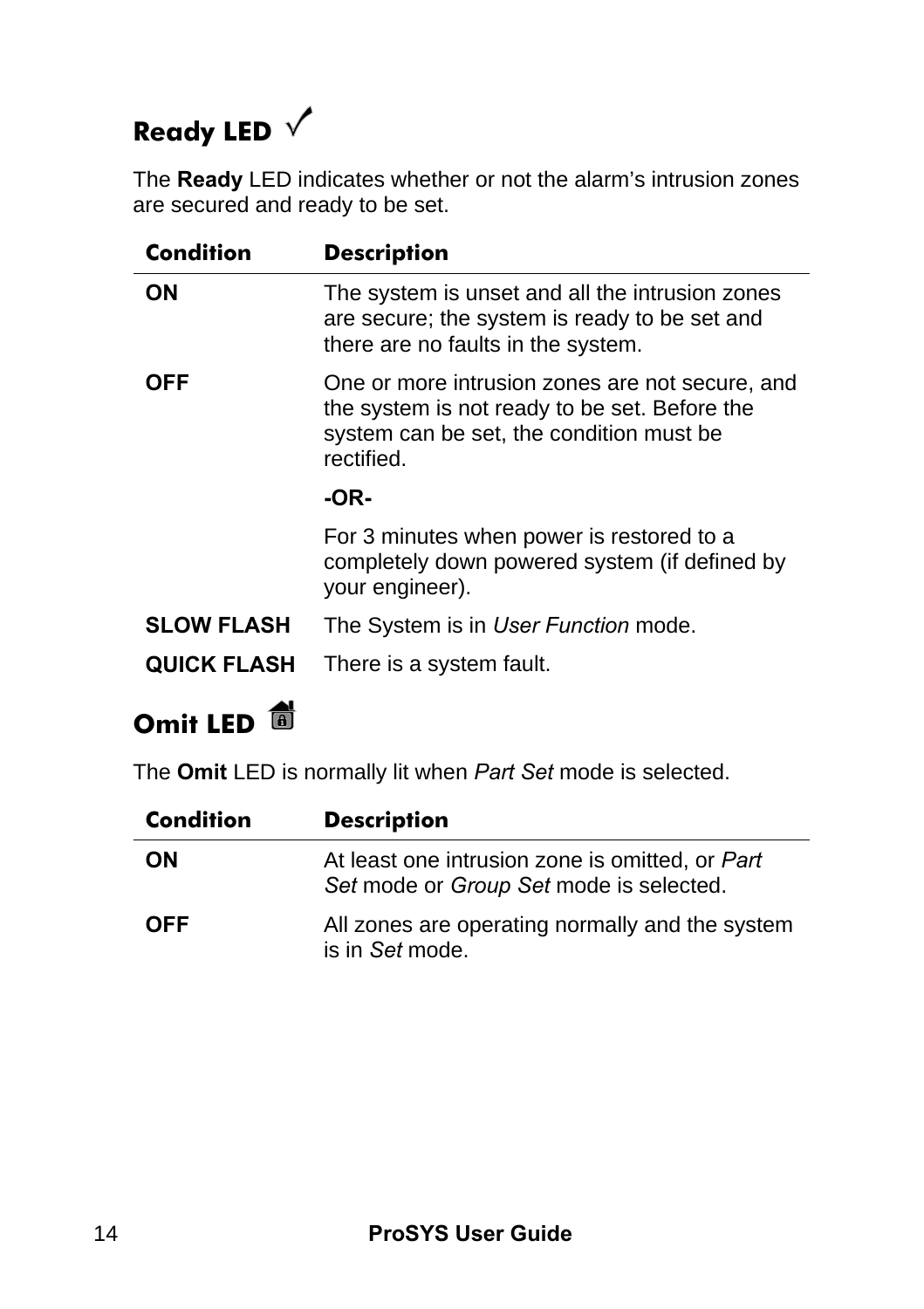# **Fire LED**

When lit, the **Fire** LED indicates that the system is experiencing a fire alarm. When flashing, a problem has been detected on the fire circuit, and must be serviced.

| <b>Condition</b> | <b>Description</b>                                                          |
|------------------|-----------------------------------------------------------------------------|
| OΝ               | A fire alarm or fire emergency is in progress or<br>has recently occurred.  |
| <b>OFF</b>       | All fire zones are operating normally.                                      |
| <b>FLASHING</b>  | A problem has been detected on the fire circuit<br>and it must be serviced. |
|                  |                                                                             |

### **Tamper LED**

The **Tamper** LED indicates that a zone, a keypad, or an external module has been tampered with and requires resetting. In some cases, an Engineer code is required to restore the system to *Normal Operation* mode.

|    | <b>Condition</b>          | <b>Description</b>                                                                                                                                                                      |
|----|---------------------------|-----------------------------------------------------------------------------------------------------------------------------------------------------------------------------------------|
| ON |                           | A zone, keypad, or an external module used by<br>the system has been physically disturbed or<br>tampered with. If unset without fixing the<br>problem, only the sound will be silenced. |
| ♢  | <b>NOTE:</b>              |                                                                                                                                                                                         |
|    | system is SET.            | The TAMPER LED shall NOT be on during tamper condition when the                                                                                                                         |
|    | intervention an engineer. | If programmed by your engineer, resetting the TAMPER LED will require the                                                                                                               |
|    |                           | There is no tamper alarm in the system.                                                                                                                                                 |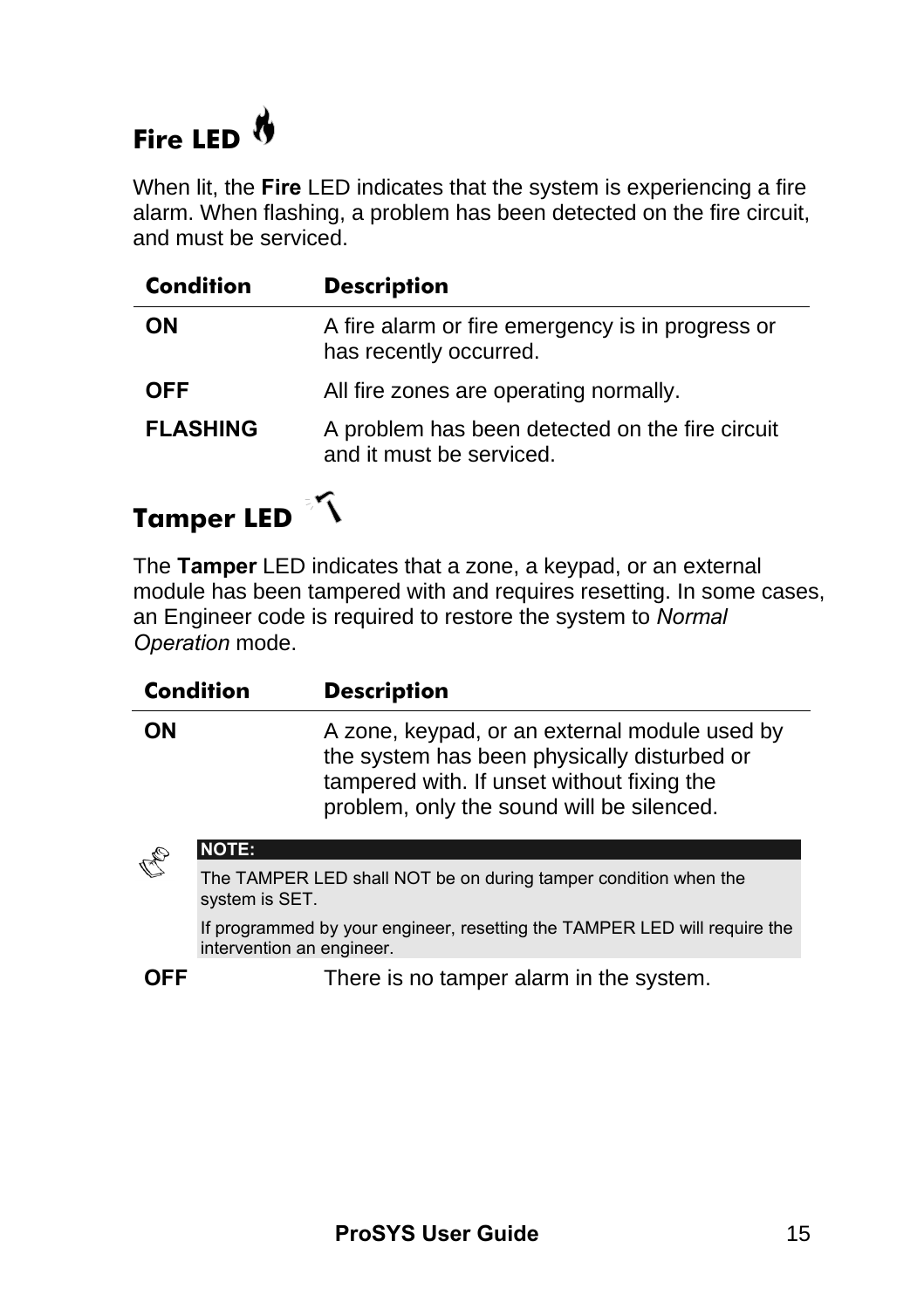## **Keys**

The keys on the keypad can be used for a variety of functions. Each key is explained below.



For detailed information regarding the keys of the Touchscreen keypad, refer to the ProSYS Touchscreen Keypad Instruction manual that is included with the product.

### **Numerical Keys**

Numerical keys (0-9) are used to input the numeric codes that may be required for setting, unsetting, and triggering emergency alarms, along with several other special functions.

### **Control Keys**

The functions of the other keys on the keypad vary according to the current mode. The following table lists the functions of the keys in *Normal Operation* mode and when using the **User Functions** menu:

| <b>Key</b> | <b>Normal Operation</b>                                                                                         | <b>User Functions</b>                                                   |
|------------|-----------------------------------------------------------------------------------------------------------------|-------------------------------------------------------------------------|
| $\ast$     | Activates the User<br><i>Functions</i> mode.                                                                    | Exits from the current menu<br>and returns to Normal<br>Operation mode. |
| Set        | Activates the Full mode,<br>Group Setting and Full<br>Quick Setting.                                            | Changes data.                                                           |
| (Part Set) | Activates the Night Set<br>mode and Night<br>Quick Setting.                                                     | Changes data.                                                           |
| y#set      | Unsets the system after<br>the user code is entered.                                                            | Terminates commands and<br>confirms data to be stored.<br>ОK            |
|            | Provides the system<br>status.                                                                                  | Scrolls up a list/moves the<br>cursor to the left.                      |
|            | Omits zones and<br>provides information on<br>omitted zones (must be<br>pressed after entering a<br>user code). | Scrolls down a list/moves the<br>cursor to the right.                   |

16 **ProSYS User Guide**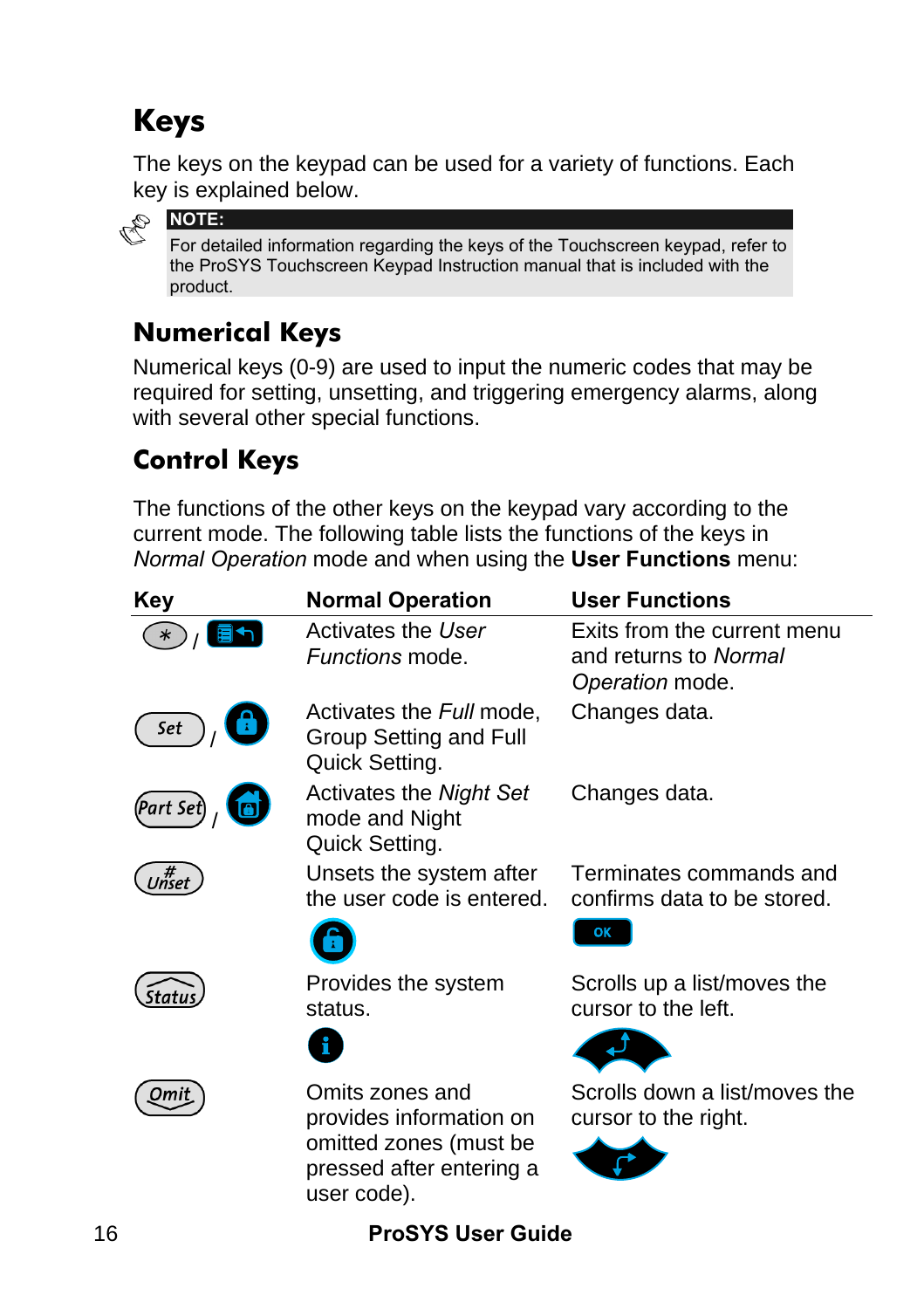### **Emergency Keys**

Your keypad provides three sets of emergency keys, which can be pressed whenever the police, fire department, or auxiliary assistance is required.



The annunciation that results during these emergency alarms, along with other system sounds, is described on page 69*.* 

If your system has been programmed to do so, it will communicate any or all of these alarms to the ARC monitoring your installation. System programming also determines whether these emergency alarms will be audible and/or capable of being communicated to the ARC.

### **Function Keys (A, B)**

By default, Function keys are used to set groups of zones, as defined by your engineer and described on page 25. Function keys can also be used to activate a pre-recorded series of commands, as described on page 53.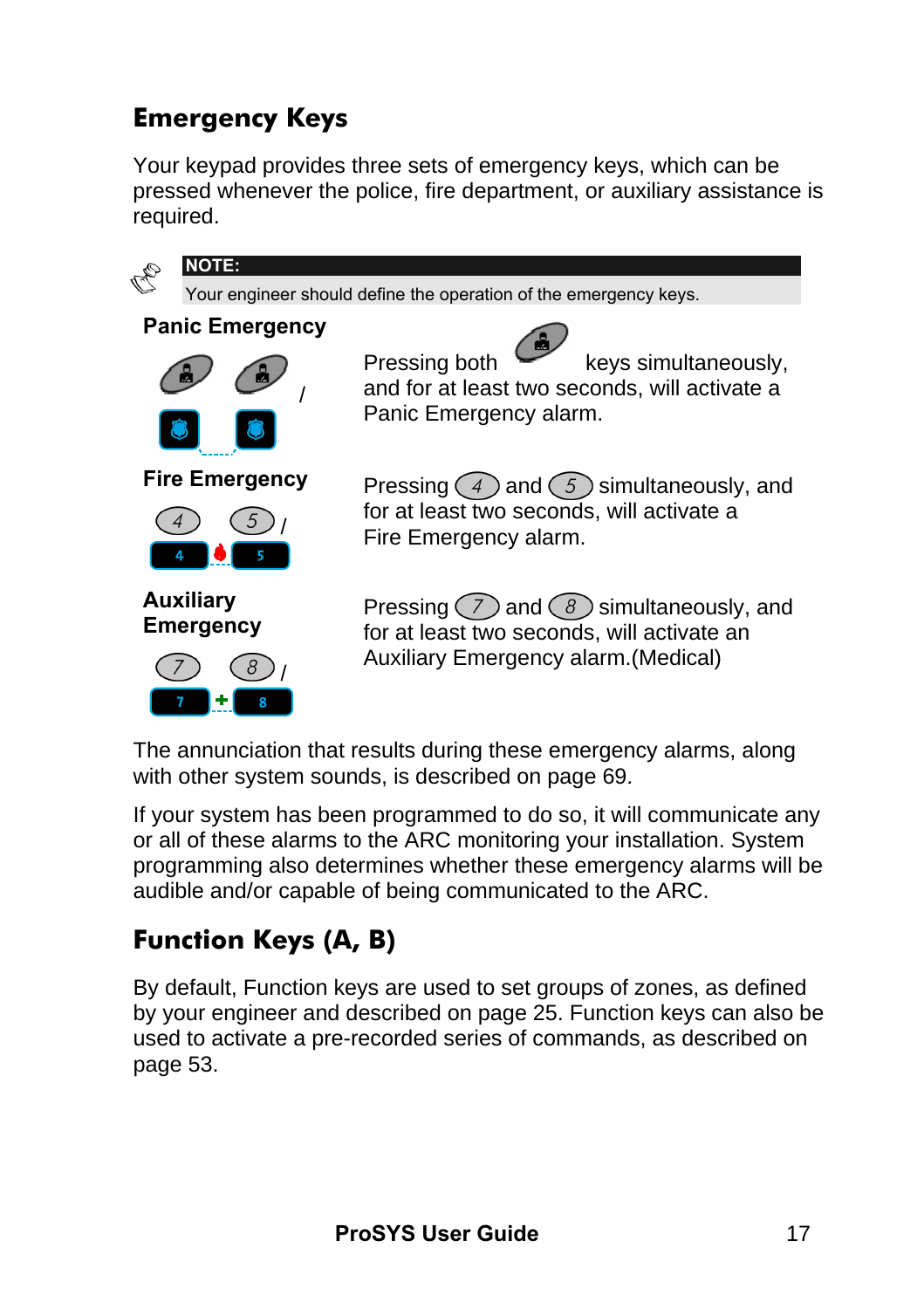### **Quick Key Operation**

The Quick Key Operation is a short effective way that helps you to easily operate your system and quickly activate user functions, skipping

Set the user code. For example, to set the system, simply press the  $($ key.



For quick key operation your engineer has to define quick key operation.

### **LCD Status Display**

The LCD status display will vary depending on the number of partitions in your system.

If your system is defined with only one partition, the LCD displays the partition name, time and date.

If your system has 2 or 3 partitions, the LCD displays the system name, date, time and the status of each partition. A status letter represents the partition's status, as follows:

**SE**: Partition is set **NR**: Partition Not Ready **AL**: Partition in Alarm

**PS**: Partition is set in Part set mode **R**: Partition Ready

### **LCD Blank Display**

If defined by your engineer two minutes after the last keypad operation the keypad will be disabled and the following display will appear on the LCD:



To release the keypad and return to normal operation mode press:

[CODE] + 
$$
\overline{Unset}
$$

-or-

Present the Proximity Tag to Set/Unset the system.



During Blank Display mode the Ready LED indicates a fault in the system.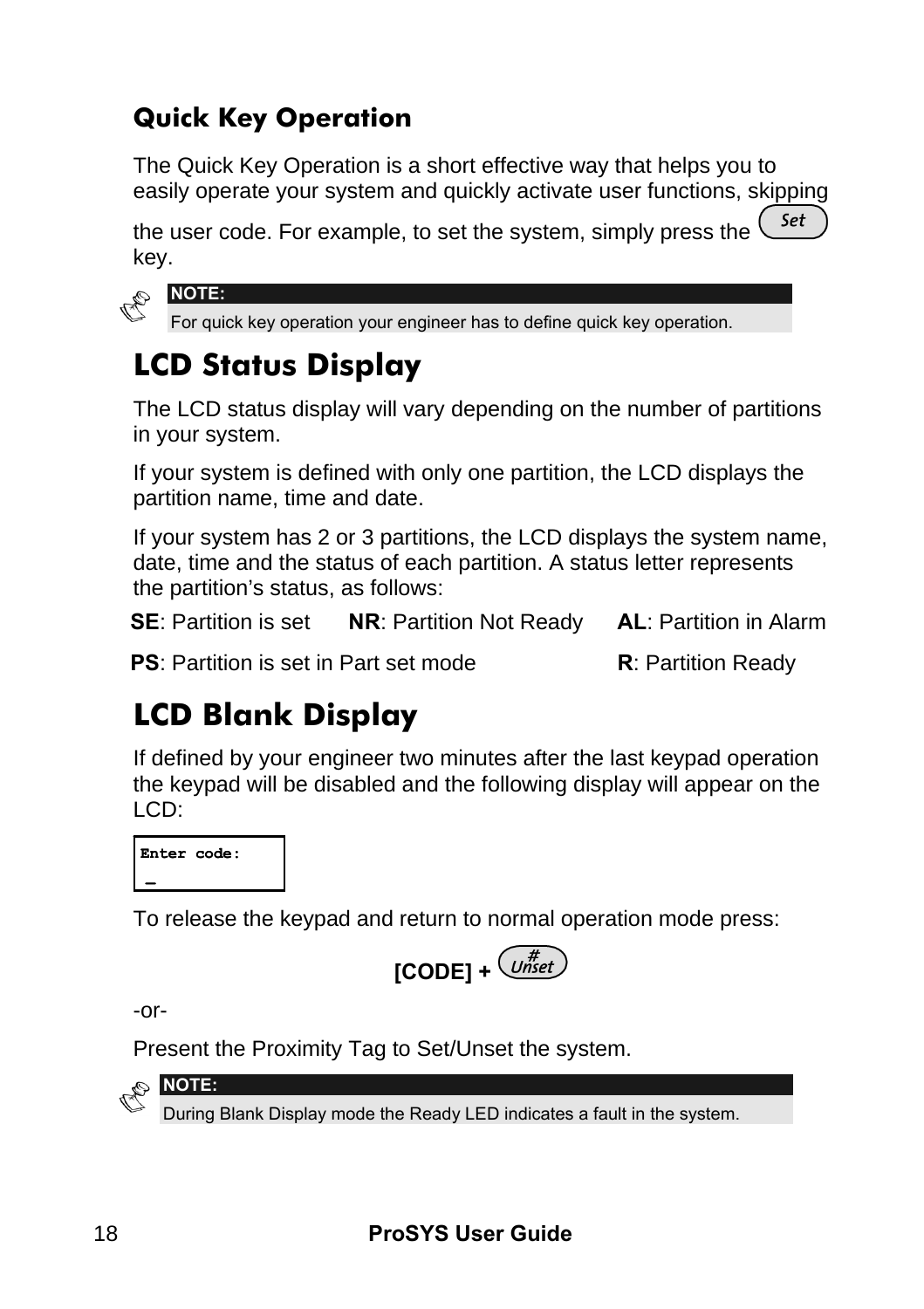# **Chapter 3: Setting and Unsetting the System**

### **Setting**

Setting your system enables its intrusion detectors to trigger an alarm when violated

You can set your system by code setting, in which you need to use your user code, or you can use quick setting (without using a code)



**NOTE:**  If during code setting you enter a wrong user code, the keypad produces three short beeps. Press  $\binom{*}{1}$   $\binom{*}{1}$  quickly and re-enter the sequence correctly.

Before setting your system check the Ready LED. If it is lit or flashing, the system is READY to be set. If NOT the system is NOT ready to be set. In this case, secure or omit the violated zone(s), and then proceed

Remember, fire protection and the protection offered by the keypad's emergency keys are always available (if authorised by your engineer)



### **NOTE:**

If defined by your enginner, your system can be defined to for Force setting. This definition sets the system regardless of open zones when using a keyswitch or automatic setting.

Note that force setting the system results in leaving partition(s) unsecured.

Your ProSYS offers the following kinds of settings:

- Full, page 20
- **← Partial**, page 22
- **← Partition**, page 23
- ◆ Group, page 25
- ◆ Quick, page 26
- **Blank Display, page 26**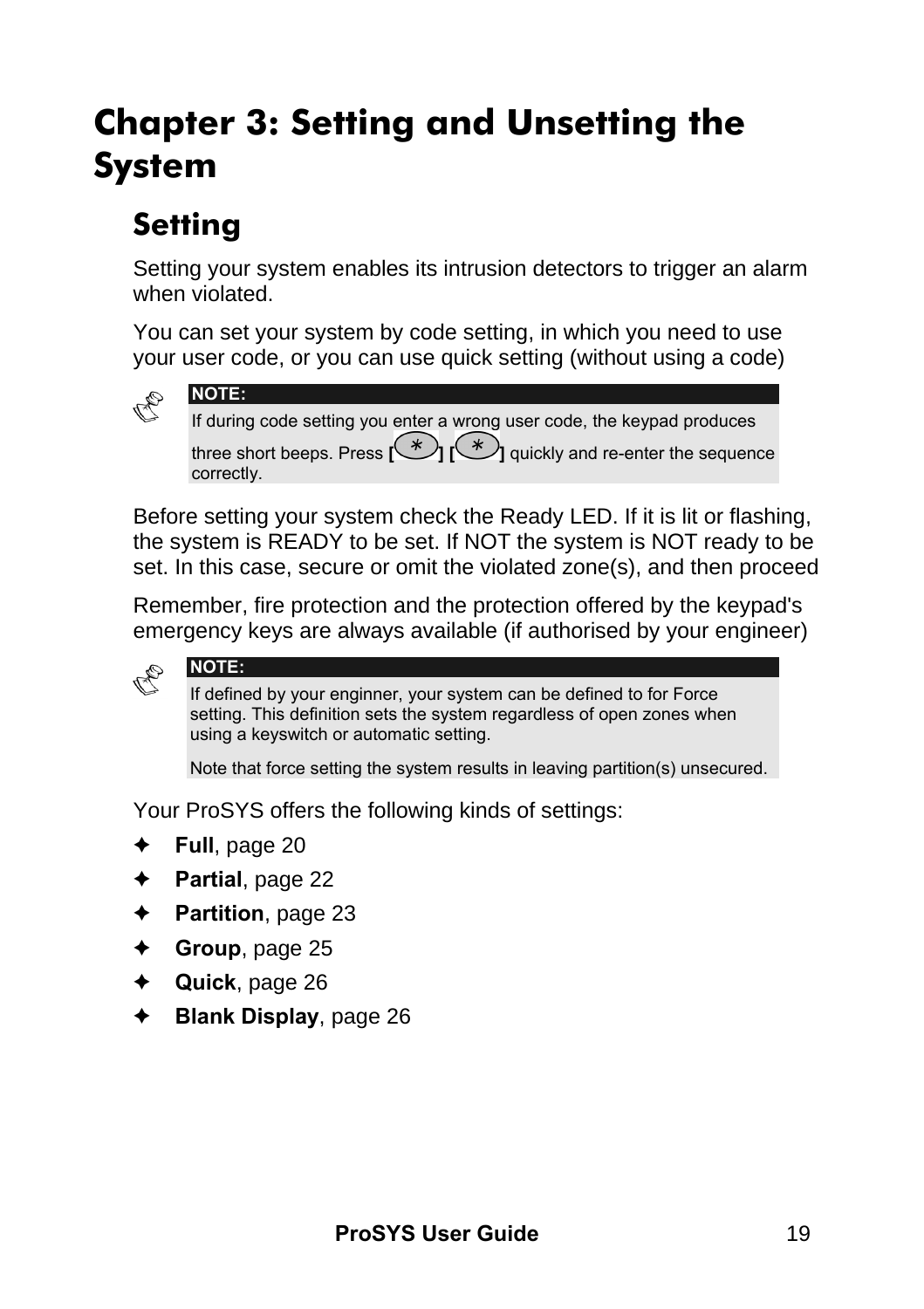### **Full Setting**

Full setting prepares *all* of the system's intrusion detectors to trigger an alarm, if violated, and is used when leaving the premises empty.



Before setting the panel all open zones must be closed.

The installation company can program your system to full set using one of the following:

**Timed Exit:** After entering your code, the alarm system will set after a predefined exit time delay. This will help you to leave via the exit route without interfering with the setting process.



**NOTE:** 

The exit delay time can be extended once, to the time defined by the exit delay, by pressing the  $(\overline{U_{n}}^{\#})$  key during the exit delay time.

**Final Exit**: After entering your code, the system will go to Full Set 10 seconds after the final exit door is closed.

**Exit Terminator:** After entering your code, the system will go to Full Set 10 seconds after you press the Exit Terminator button (a push button normally mounted outside the premises).

#### $\blacktriangleright$ **To Full Set:**

**1)** Check the **Ready** LED on your keypad. If it is constantly lit, the system is READY to be set.

If the **Ready** LED is not lit the system is not ready to be set. In this case, secure or omit the violated zone(s), as described on page 22, and then proceed.

If the **Ready** LED is flashing, there are faults in the system that need to be confirmed before continuing with the Full SET process. (Ask your engineer if defined.)



Hold the tag close to the keypad's keys or

Enter your user code and press  $($  set



### **NOTE:**

| If required, all faults in the system should be confirmed to enable the setting                        |
|--------------------------------------------------------------------------------------------------------|
| operation. Scroll down the list of fault/s using the $\overline{\mathcal{Q}_{mit}}$ key. At the end of |
| the list the following question will appear: « OVERIDE FLT? » Use the <sup>(Part Set</sup> )           |
| key to toggle the option to Y and press $(\overline{w_{\text{mset}}^{\#}})$ .                          |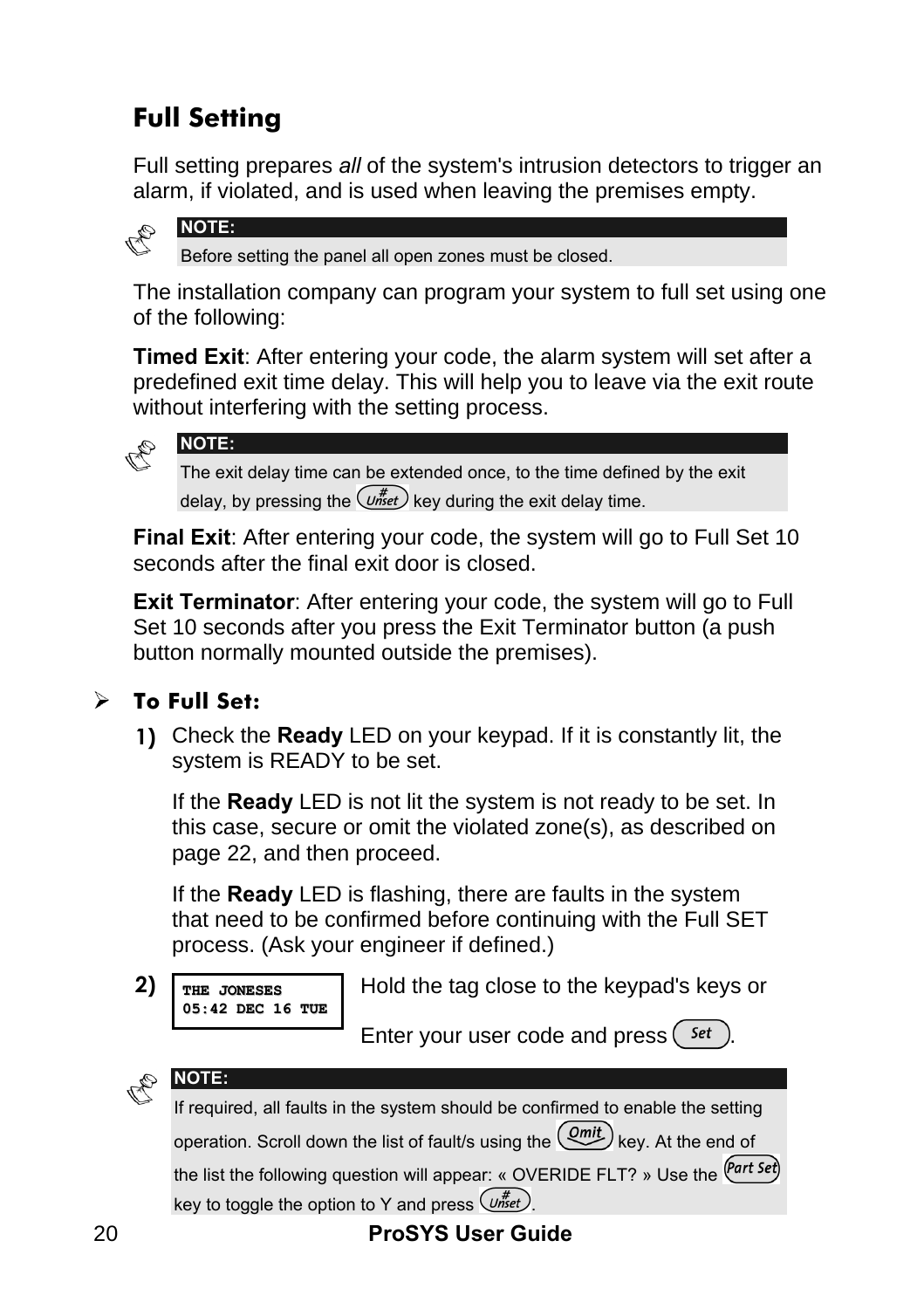



### **NOTE:**

During the exit time, a zone outside the exit route can prevent setting of the system or can trigger an alarm from the keypad and the internal speaker (as defined by your installation company).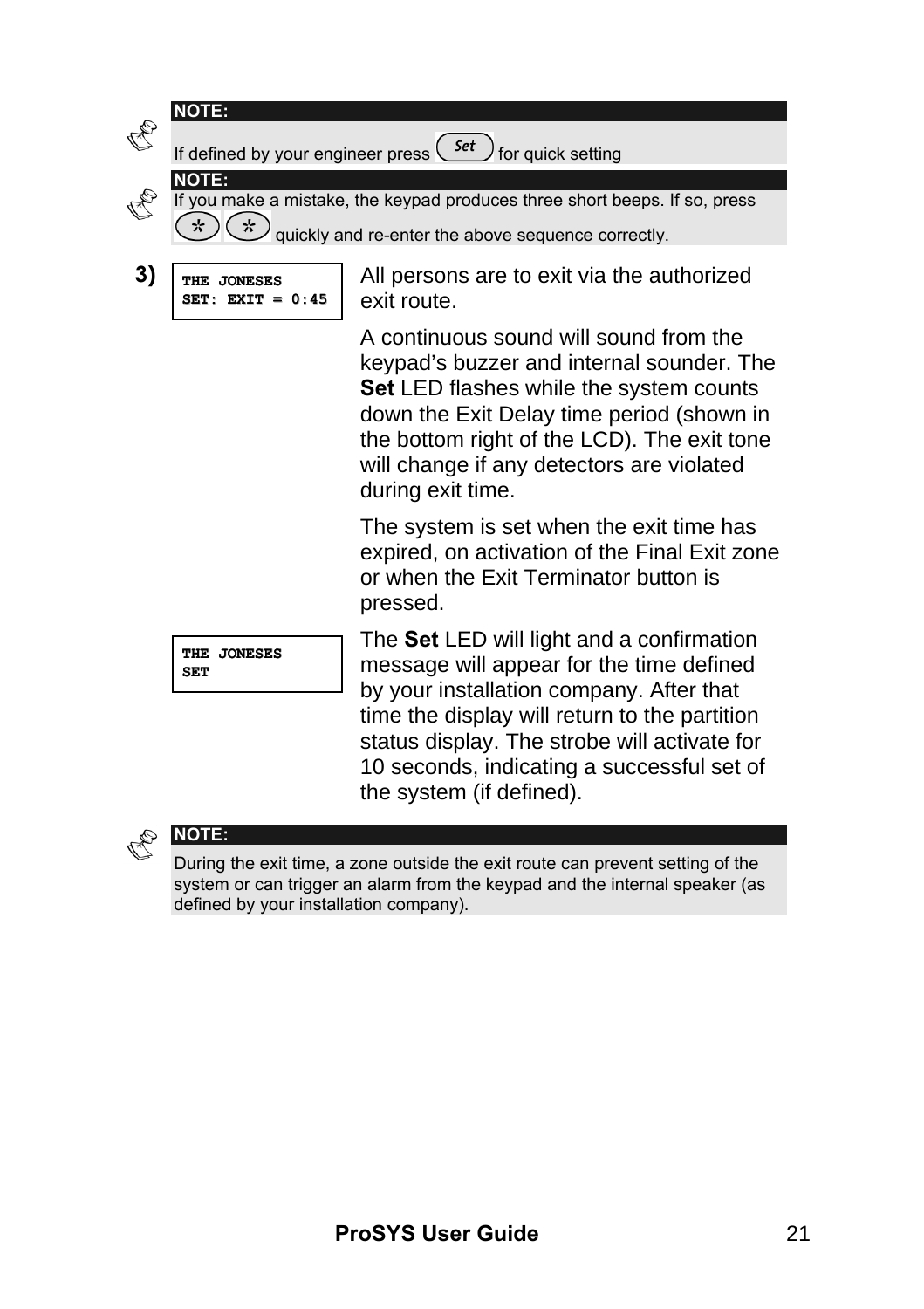### **Part Setting**

**Part Setting** activates only perimeter detectors (as programmed by your engineer), enabling individuals to remain inside and move about the premises even after the system is set.

#### $\blacktriangleright$ **To Part Set:**

- **1)** Check the Ready LED and make sure that the system is ready for Part (Night) setting).
- **2) THE JONESES THE JONESES 05:42 DEC 16 TUE 05:42 TUE**

Hold the tag close to the keypad's keys or Enter your user code and press (Part Set)

### **NOTE:**

If required, all faults in the system should be confirmed to enable the setting operation. Scroll down the list of fault/s using the  $\binom{Qmit}{k}$  key. At the end of the list the following question will appear: « OVERIDE FLT? » Use the  $\frac{\left( Part\ Set\right) }{\left( Part\ Set\ } \right) }$ key to toggle the option to Y and press  $(u^{\#}_{nset})$ .

### **NOTES:**

Press  $\frac{\text{Part Set}}{\text{twice}}$  to cancel the Entry Delay time period. The display will show a confirmation message "NO Entry Delay".

Press  $(\star)$  during the Exit Delay time period to silence the beeps from the keypad.

If you make a mistake entering your user code, the keypad produces three short beeps. Press  $\left(\frac{1}{N}\right)\left(\frac{1}{N}\right)$  quickly and re-enter the above sequence correctly.

If defined by your engineer press  $(Part Set)$  for quick Part setting

**3) THE JONESES THE JONESES P.SET: EXIT = O:45**

If required, leave the premises via the authorized exit route and close the door.

During the Exit Delay time period a continuous sound will sound from the keypad's buzzer, the **Set** LED flashes, and the **Omit** LED lights, indicating that the interior zones are being omitted. The exit tone will change if any detectors are violated during exit time.

If so programmed, the system will be part set when the exit time has expired, on activation of the Final Exit zone or when the Exit Terminator button is pressed.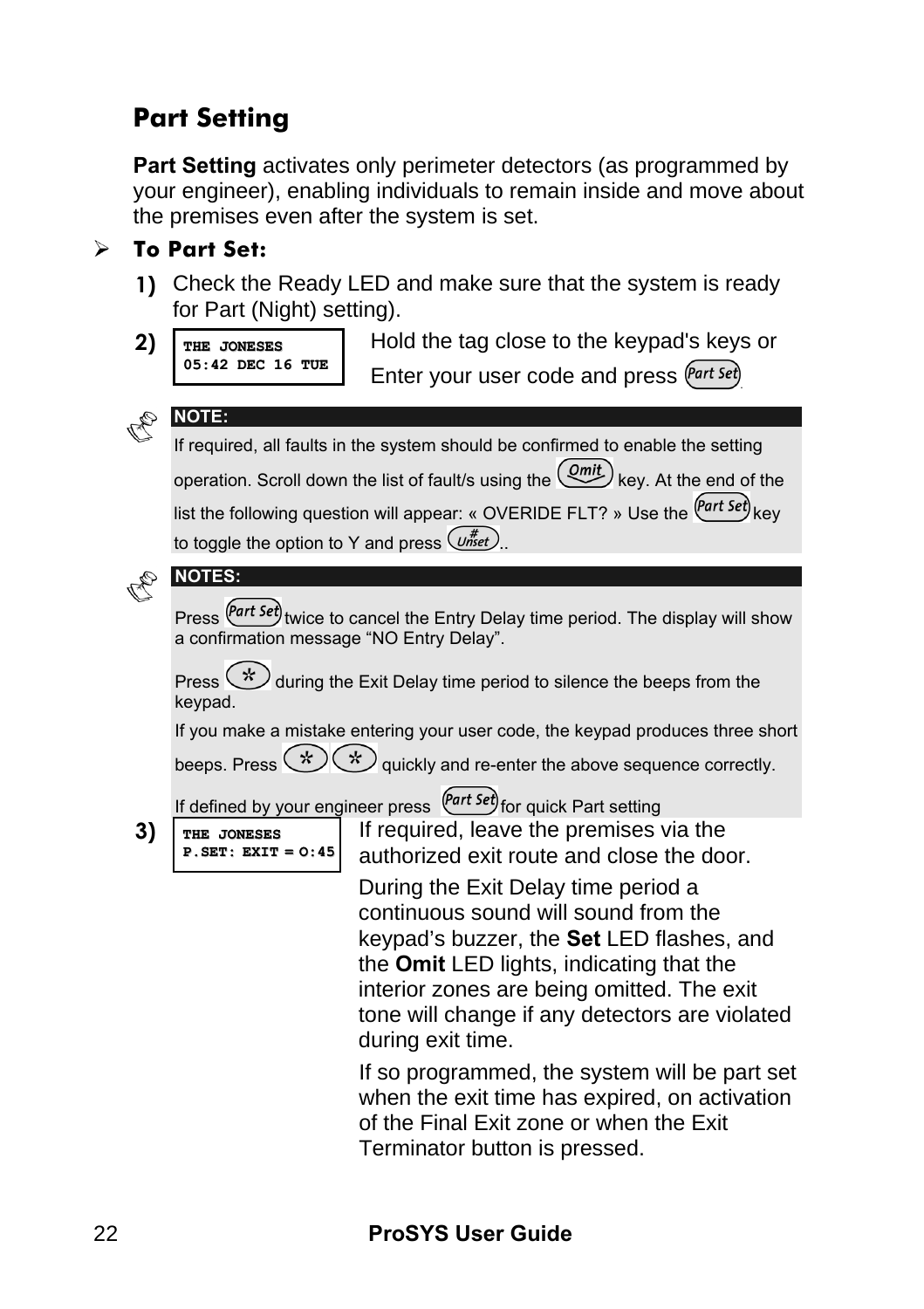**THE JONESES AT PART SET AT PART SET**

When the system is set, the **Set** and **Omit** LEDs will light together with a confirmation message that will appear on the LCD for the time defined by your engineer. After that time the display will return to the partition status display and the **Power** and **Ready** LEDs light steadily. The strobe will activate for 10 seconds indicating a successful set of the system (if

### **Partition Setting**

One of the advantages of ProSYS is its ability to divide any system into a number of partitions. Each partition may be viewed as a separate security system, each of which can be set and unset individually regardless of the condition of the other.

defined).

Partitions can be set/unset one at a time or all at once, and can be set in Part Set or Full Set.

**Keypads and Partitions -** Each keypad is assigned to different partition(s). The Grand Master and the Manager (with access to all partitions) can use any keypad to access any partition. Other users can use only designated keypads.



#### **NOTES:**

**Common Zones** - Partitioned systems can share common zones. For example, a shared front door to two family houses must be available to both families and is therefore shared between them.

A common zone(s) is set only if all partitions sharing the zone(s) are set. The common zone(s) is unset if any of the partitions, to which the zone(s) is assigned, is unset.

If the system is defined to work in *Area* mode, the common zone will be set if any partition sharing the zone is set. The common zone will be unset if all the partitions sharing the zone are unset.

For more information about common zones refer to your engineer.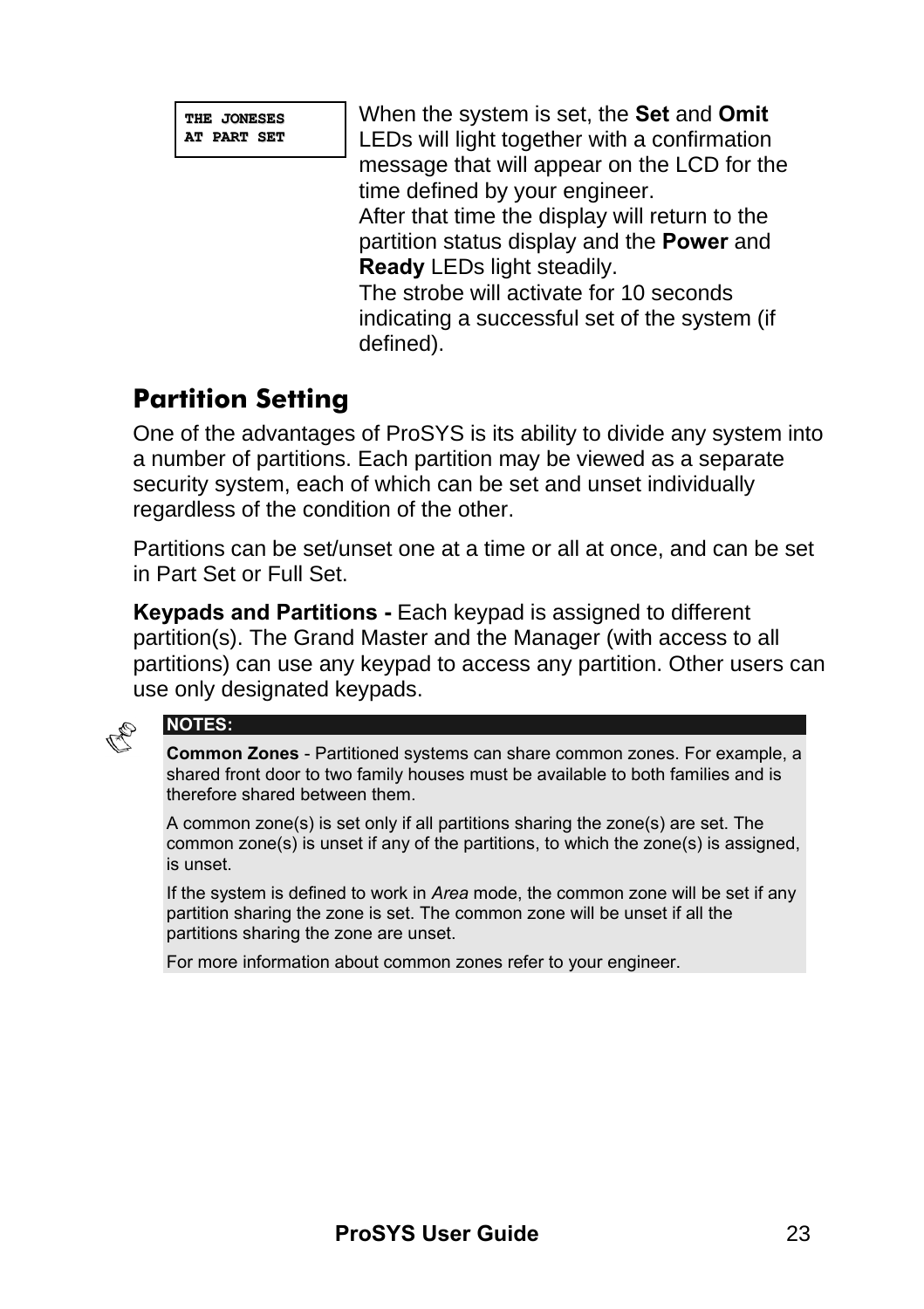### **Setting Multiple Partitions**

Only users that have been defined to operate multiple partitions during the system installation can operate more than one partition and set/unset all partitions at once.

### **To Full Set multiple partitions:**

**1)** Check the **Ready** LED status as described on the Full Setting procedure on page 20 and then proceed.



The partition(s) will be set when the exit time has expired, on activation of the Final Exit zone, or by pressing the Exit Terminator button.

|           | <b>NOTE:</b>                                                                                                                 |  |
|-----------|------------------------------------------------------------------------------------------------------------------------------|--|
|           | To perform a Part set for a partition use the $\frac{(Part Set)}{(Part Set)}$ key instead of the $\frac{(Set)}{(Set)}$ key). |  |
|           |                                                                                                                              |  |
| Examples: |                                                                                                                              |  |
|           | $\bullet$ To set partition 3 with code 1234: <b>1-2-3-4</b> (set) [3]<br>(Set                                                |  |
|           | $\rightarrow$ To set ALL partitions: <b>1-2-3-4</b> $\left($ <i>Set</i> $\right)$ [0] $\left($ <i>Set</i>                    |  |
|           | To set partitions 3 and 4: <b>1-2-3-4</b> $\binom{Set}{}$ [3] [4] $\binom{Set}{}$                                            |  |
|           | To set partition 3 in Part Set mode: $1-2-3-4$ (Part Set) [3]<br>(Part Set)                                                  |  |

24 **ProSYS User Guide**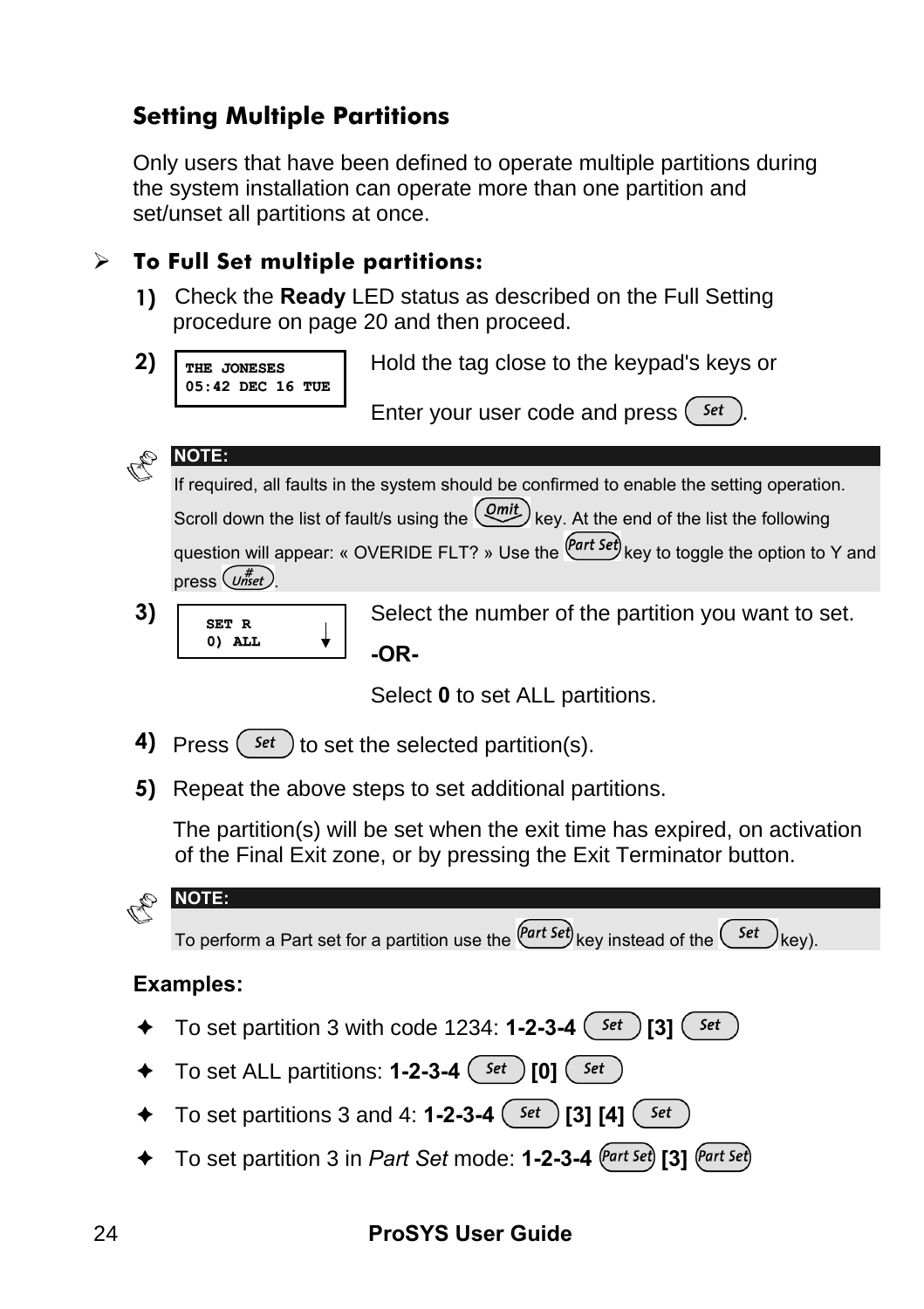### **Group Setting**

Group setting enables you to set a number of zones within a partition, using the Function keys. Ask your engineer about defining groups.

#### **To set a group (if the system has one partition):**

**1)** Enter your code, followed by the Function key corresponding to the group(s) you want to set. The selected group is set.

For example, to set Group A, enter: **[Code] [A]**.



#### **NOTE:**

If there are faults in the system that need to be confirmed, follow the same procedure described in step 2 of Full Setting, see page 20.

If Macros are being used, this option is not available.

When the group is set, the Set and Omit LEDs will light together with a confirmation message that will appear on the LCD for the time defined by your engineer.

After that time the display will return to the partition status display and the **Power** and **Ready** LEDs light steadily.

**2)** To set another group, repeat step 1.

#### **To set a group (if your user code is assigned to more than one partition):**

**1)** Enter your user code, then the group letter, then the partition number, and the group letter again.

For example, to set Group A, enter: **[Code] [A] [Partition No] [A]**.

**2)** To set another group, repeat step 1.



If your system is defined with Quick Setting, press the Function key corresponding to the group(s) you want to set. The selected group(s) is set.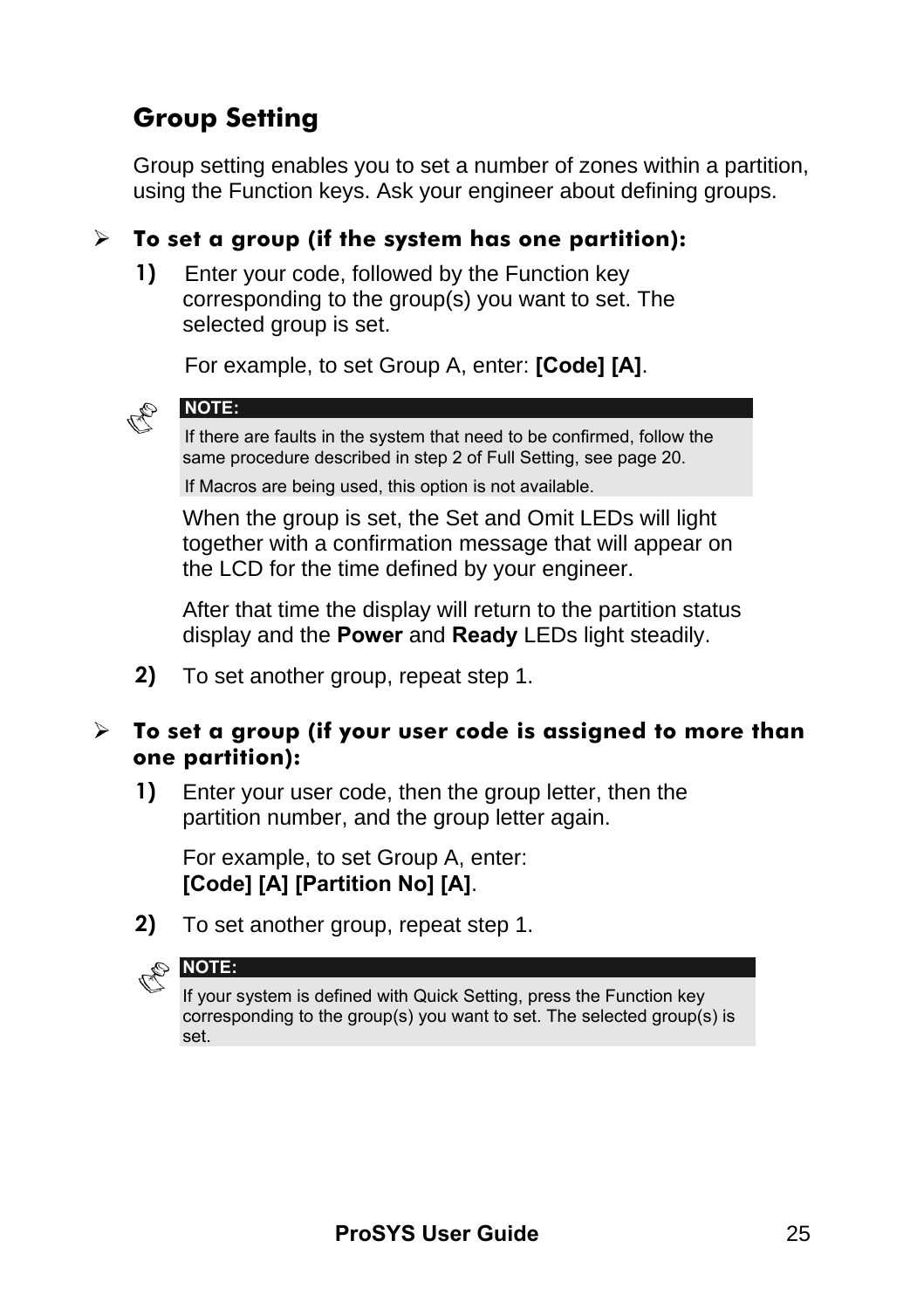### **Quick Setting**

Quick setting enables you to set the system with the press of a single key.



### **NOTES:**

Your engineer should define the Quick Setting feature.

```
For a system with multiple partitions, only the partition that the keypad is located 
in will be set for Full Set or Part Set when the \binom{Set}{k} key or \binom{Part\ Set}{k} key is
pressed.
```
### **To quick set using Full setting:**

 $\triangleleft$  Hold the tag close to the keypad's keys or press  $($  set ). The system (or partition) is fully set.

#### $\triangleright$ **To quick set using Part Set setting:**

 $\triangle$  Hold the tag close to the keypad's keys or press  $(Part Set)$ . The system's (or partition's) external detectors are activated.

#### $\blacktriangleright$ **To quick set a group:**

 $\triangle$  Press the Function key corresponding to the group(s) you want to set. The selected group(s) is set.



**NOTE:** 

For a system with multiple partitions, the group inside the partition that the keypad is located in will be set.

### **Setting in Blank Display Mode**

To perform setting while the system is in Blank Display mode:

- **1)** Release the keypad by pressing  $[CODE] + \left(\frac{u}{w}\right)$
- **2)** Within 2 minutes time press:

 $Set$  For Full setting.

(Part set) For Partial setting.

### **Keyswitch Setting**

If your system is equipped with a special keyswitch, it can, with the twist of a key, be toggled through *Full Set* and *Unset* modes.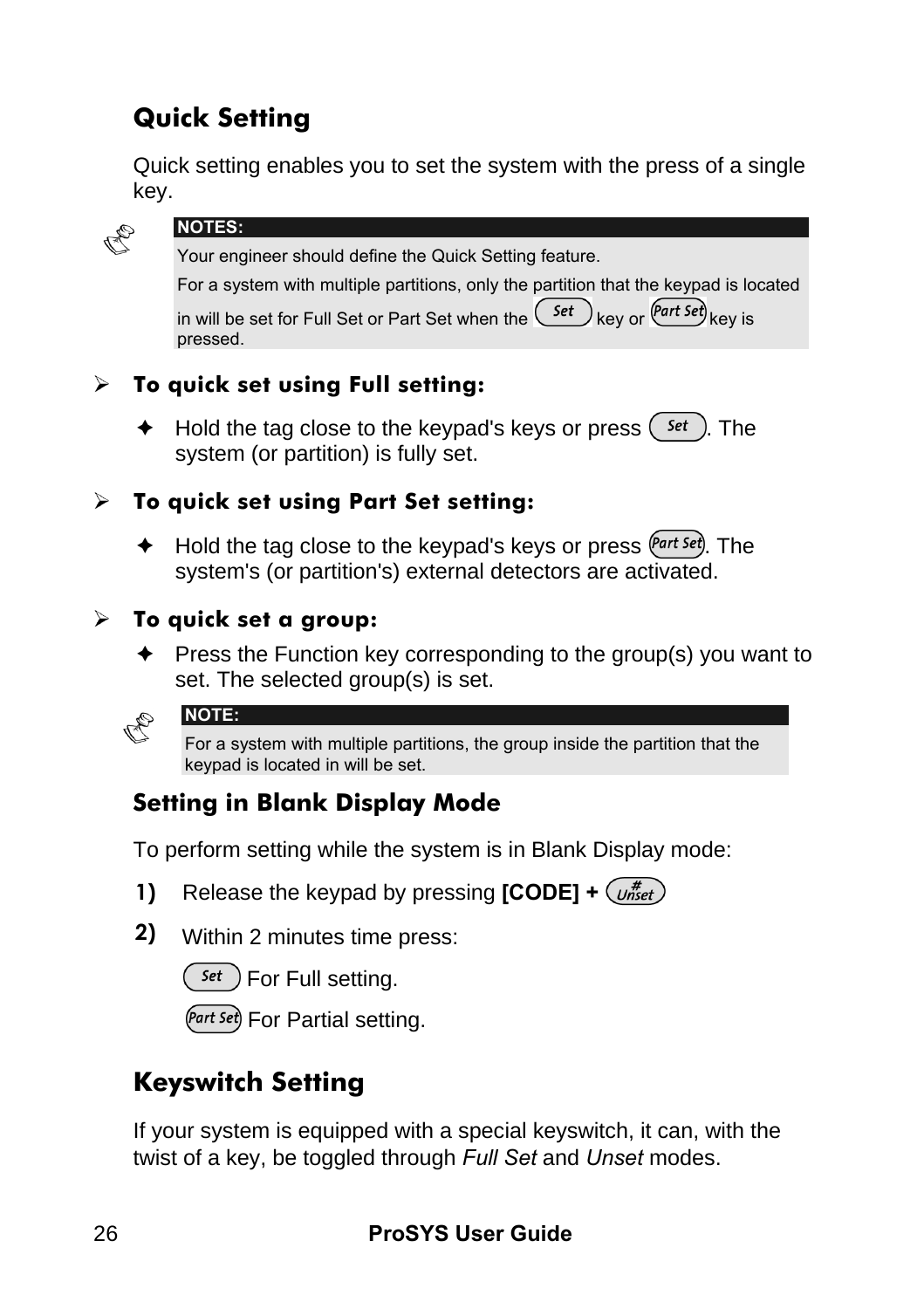### **Wireless 4-Button Key Fob Setting**

The system can be set using a button on a wireless 4-button key fob. Your engineer programs this option. Refer to the instructions supplied with your 4-button key fob for more information.

## **Unsetting**

Unsetting your system deactivates its detectors. Unsetting can be performed from any keypad, using a Keyswitch, a wireless button key fob or automatically, if so defined. Remember, fire protection and the protection offered by the keypad's emergency keys are always available.

Your ProSYS offers the following kinds of unsetting:

- ◆ Unsetting the System, page 27
- ◆ Unsetting After an Alarm, page 28
- **← Resetting After an Alarm**, page 29
- **← Partition Unsetting**, page 29
- ◆ **Duress Unsetting**, page 31
- ◆ **Disabling a Fire Alarm**, page 32

### **Unsetting the System**

Unsetting deactivates all detectors in the system.

### **To unset the system:**

- **1)** If outside the premises, open an "entry" door. The keypad(s) beeps, indicating that the Entry Delay Time period has begun.
- **2)** Before the Entry Delay time period expires, hold the tag close to the keypad's keys or enter your user code and press

 $(u^{#}_{nset})$ . An « Unset » message display will appear on the LCD.



#### **NOTE:**

If you make a mistake when entering your user code, the keypad will produce three short beeps. If so, re-enter the sequence correctly.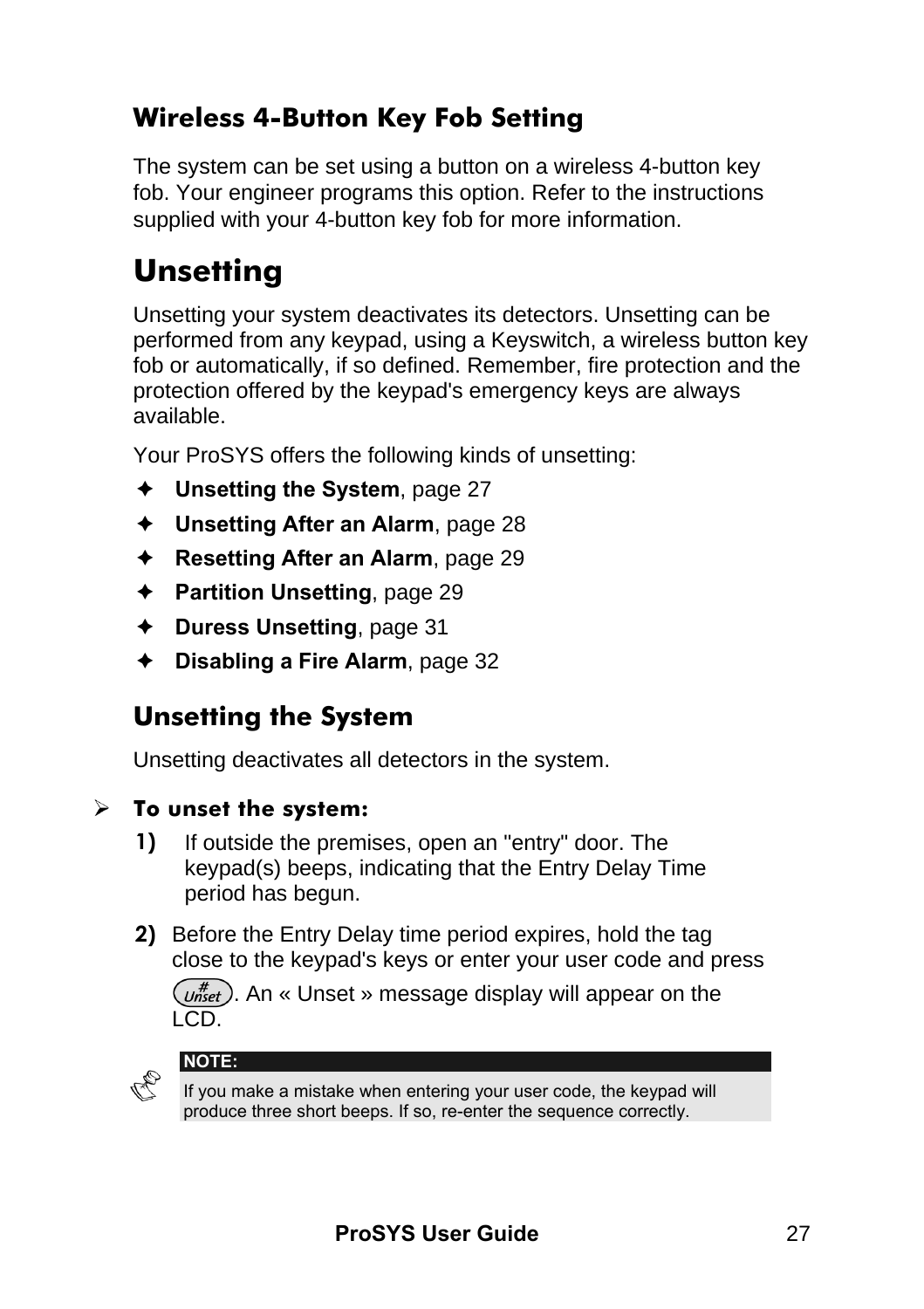### **Unsetting After an Alarm**

If an alarm has occurred, it will be indicated by the keypad. Once the cause of the alarm has been established the system must be reset.

#### $\blacktriangleright$ **To unset an alarm using a user code:**

- **1)** If outside the premises, open an "entry" door. The keypad(s) beeps, indicating that the Entry Delay period has begun.
- **2)** Observe the keypad. If The **Set** LED is flashing, and the display shows the activated partition, an alarm has

occurred. Pressing the  $\widehat{f}_{\text{status}}$  key will show the activated partition and zone.

**3)** Hold the tag close to the keypad's keys or enter your user code and press  $(\overline{u^{*}_{n}})$ . If an alarm occurred, the SET LED will flash. Scroll through the list of alarm zones. To To exit the *Alarm Memory* mode before the timeout has expired,

press  $(*)$ .

**4)** Proceed to *"Resetting after an Alarm*"

#### **NOTES:**

It is recommended to leave the premises. Only after police investigation should you assume that the burglar is no longer on the premises and safely re-enter.

In special cases (if programmed so during installation), setting the system after an alarm requires a technician code. On the LCD, a *"Call Engineer"* message will appear (see *Resetting after an Alarm*).



#### **IMPORTANT:**

If the alarm was caused by a tripped smoke detector(s), the keypad's **Fire** LED will remain lit, providing an indication that the fire system must be reset before it will be capable of detecting subsequent alarms. Furthermore, until it is reset, you will be prevented from setting your system.

To reset a smoke detector, press (\*) [2] [2] [user code]  $\overline{(u^{tt}_{nset})}$ 

Press  $(*)$   $*)$  to exit the *User Functions* mode.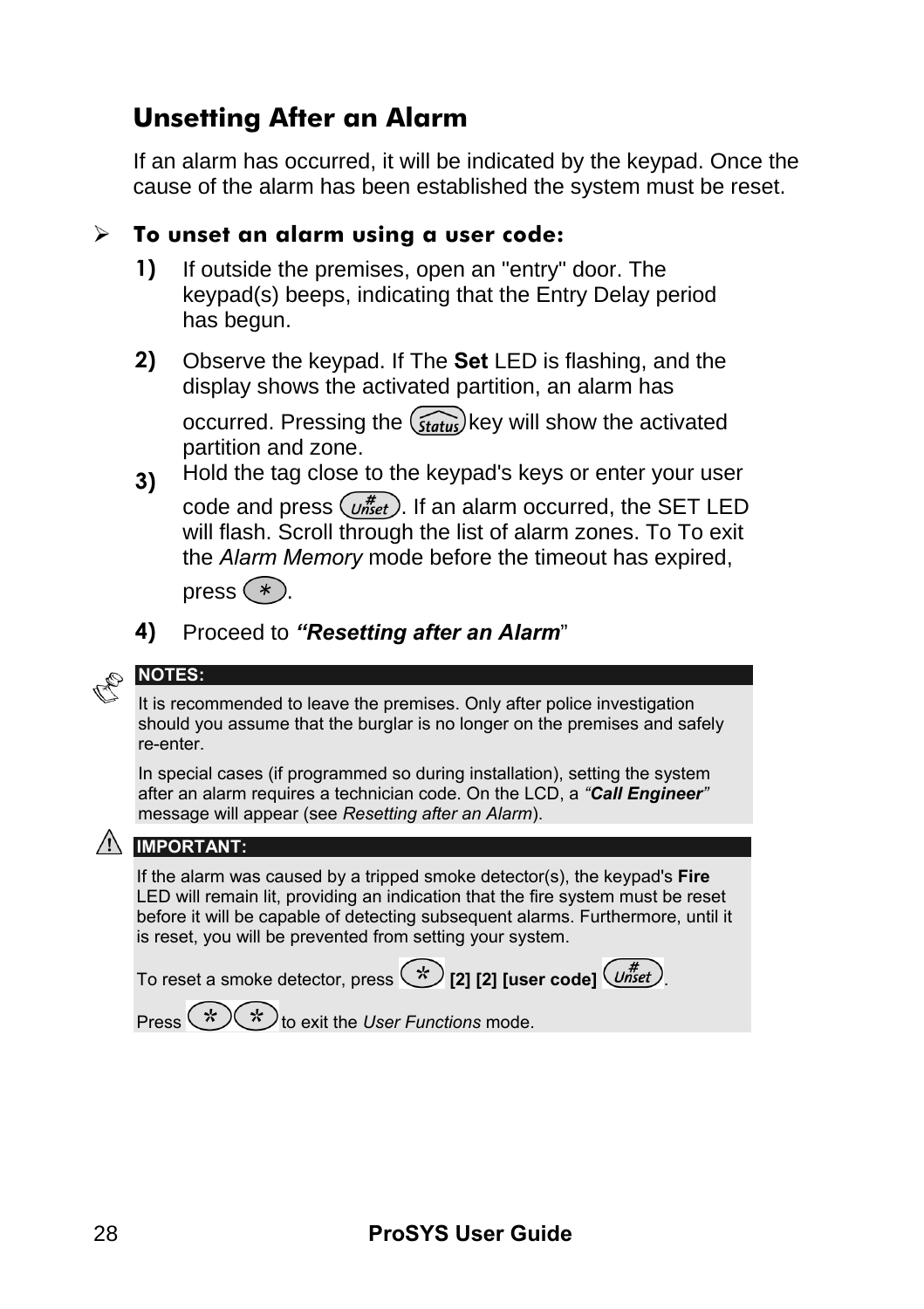### **Resetting after an Alarm**

Your installation company can define that the reset of the system to a Normal Operation mode will require the intervention of your ARC or engineer. In this case, after an alarm condition, the display will show "**Call Engineer"** message along with the contacting information as defined by your engineer

Consult your engineer regarding the type of reset mode that your system is set for, Remote Reset or Engineer Reset.



Before attempting to reset your system ensure that the system is unset.

### **Anti Code Reset**

- **1)** Pressing on the  $(\star)$  key while the "Call engineer" display is on will enter you to the Anti Code section. Press  $(w_{\text{mset}}^*)$  to enter the Anti Code option.
- **2)** Call your ARC or engineer and quote the "*RANDOM CODE*" displayed on your keypad. The ARC or engineer will give you a return Anti-Code.
- **3)** Enter this Anti code followed by  $\left(\frac{u}{w}\right)$  and the system will reset.

### **Engineer Reset**

Your Alarm Receiving Center (ARC) or engineer can reset your system remotely or locally.

To enable local reset by your engineer you need to authorize him as follows:

- **1)** Press  $(*)$  [2][0][3] while the "Call engineer" display is on.
- **2)** Enter Grand master, Master or Manager code followed by

 $(u_{nset}^{\#})$ . The following display appears:

**Authorise eng. Are you sure? N**

**3)** Use the  $\left(\text{Part Set}\right)$  to select **[Y]** and press  $\left(\text{Uniset}\right)$ . A one hour time window is opened for the engineer to program user functions and be able to reset your system locally (Quick key **[\*][2][0]4]** from the main user menu).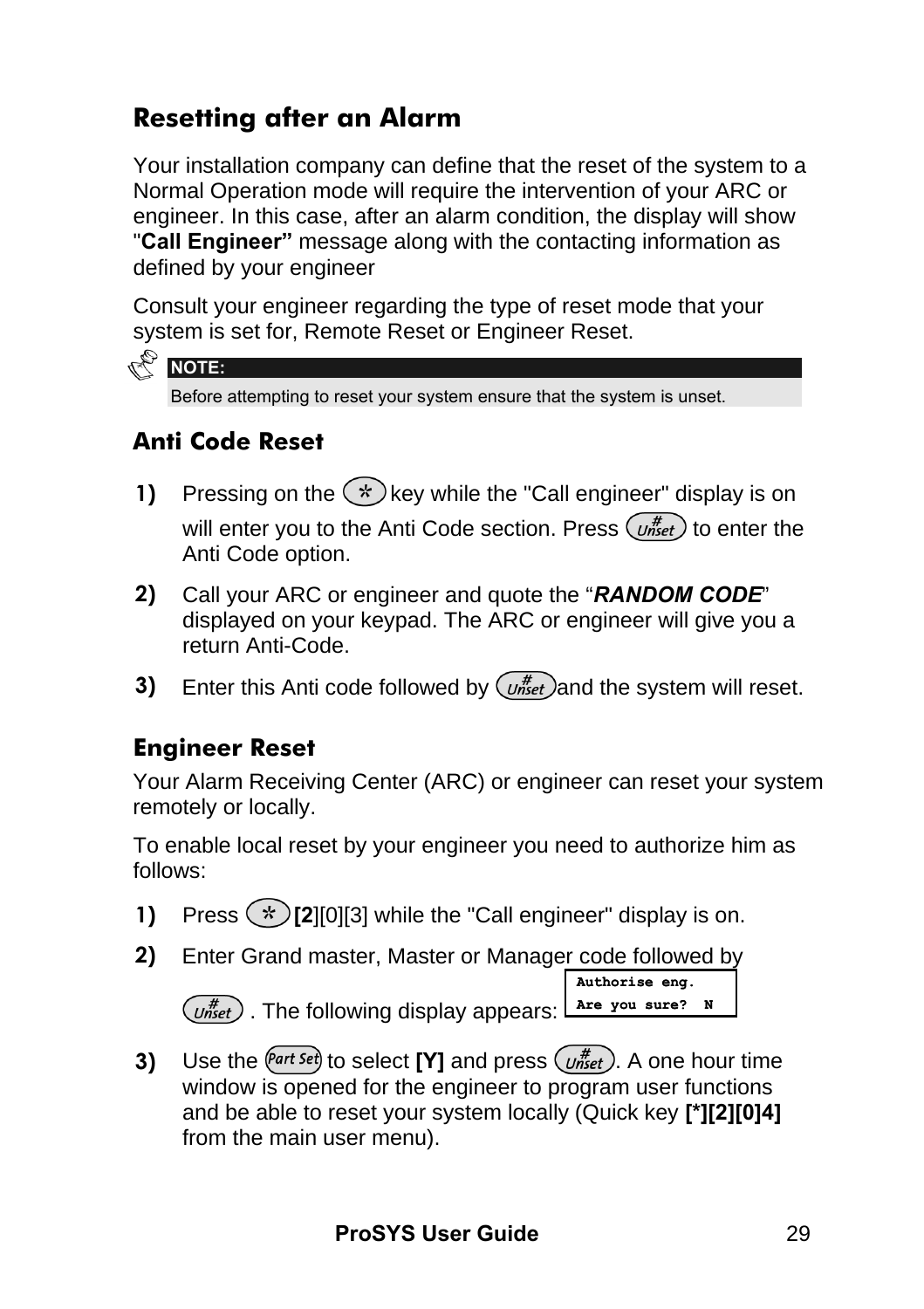### **Partition Unsetting**

Partition unsetting enables you to unset individual partitions within a set system.

#### **To unset partitions:**

- **1)** Enter your user code and press  $(w_{nset}^{\#})$
- **2)** Select the partition number:

For ProSYS 40 partition 1-4.

For ProSYS 128 partition 1-8.

**-OR-**

To unset all partitions at once, select **0**.

**-OR-**

For an LCD keypad, scroll with the  $\left(\frac{\delta m}{\delta t}n\right)$  or the  $\left(\frac{Qm}{\delta t}\right)$  key to the required partition (or enter the partition's number).

- **3)** Press  $\left(\overrightarrow{u}_{\text{nset}}^{\#}\right)$  to confirm. A confirmation message will be displayed for several seconds.
- **4)** Repeat the above steps to unset other partitions.

**Examples:** 

- ♦ To unset partition 3 with code 1234: 1-2-3-4  $\overline{ ( \nu_{nset}^{tt} ) }$  <sub>[3]</sub>  $\overline{ ( \nu_{nset}^{tt} ) }$
- $\triangleq$  To unset ALL partitions: 1-2-3-4  $\frac{m}{w^*}$  [0]  $\frac{m}{w^*}$
- $\blacklozenge$  To unset partitions 3 and 4: 1-2-3-4  $\overline{\mathcal{Q}_{\mathit{mSet}}^{\#}}$  [3] [4]  $\overline{\mathcal{Q}_{\mathit{mSet}}^{\#}}$

**NOTES:** 

*ALL partitions* relates to all partitions that are authorized by the *security code* in use.

If the **Set** LED is flashing after unsetting, check the display for activated (alarmed) zones before proceeding.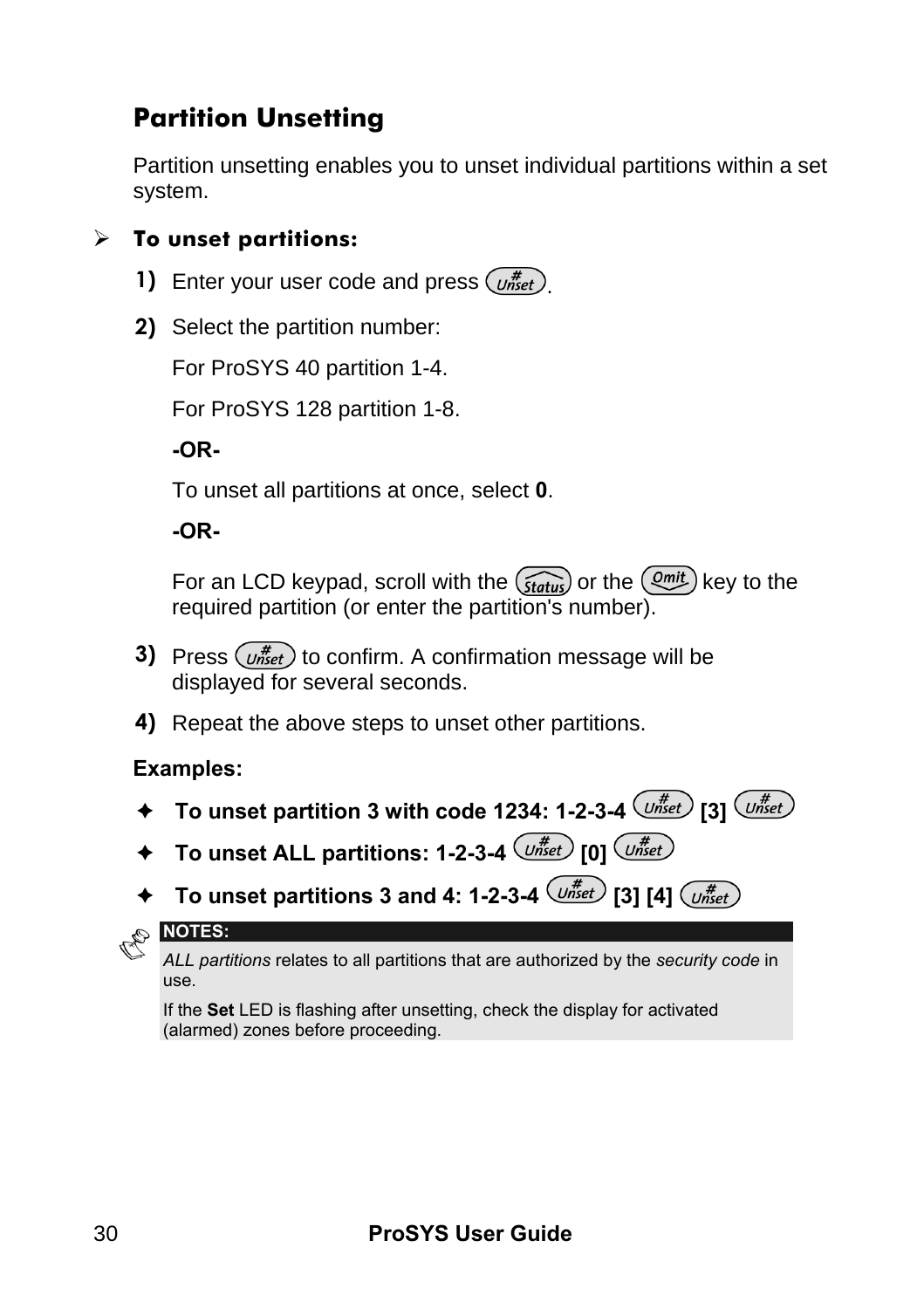### **Duress Unsetting**

If you are ever coerced into unsetting your system, you can comply with the intruder's wishes while sending a silent duress alarm to the Alarm Receiving Centre. To do so, you must use a special duress code, which when used will unset the system in the regular manner, while simultaneously transmitting the duress alarm.



To comply with UK local police requirements, by default the Duress alarm is not reported to the ARC.

To use a duress code, add **1** to the last digit of your user code, as shown in the table below:

| User Code       | <b>Duress Code</b> |
|-----------------|--------------------|
| $1 - 2 - 3 - 4$ | $1 - 2 - 3 - 5$    |
| 5-6-7-8         | $5 - 6 - 7 - 9$    |
| 6-7-8-9         | $6 - 7 - 8 - 0$    |



Under no circumstances should the duress code be used haphazardly or without reason. ARCs, along with Police Departments, treat duress codes very seriously and take immediate action.

#### **To unset using a duress code:**

- **1)** If outside the premises, open an "entry" door. The keypad(s) beeps, indicating that the Entry Delay time period has begun.
- **2)** Enter your duress code and press  $(u_m^{\#})$ . The system is unset, and a silent alarm is sent to the Alarm Receiving Centre.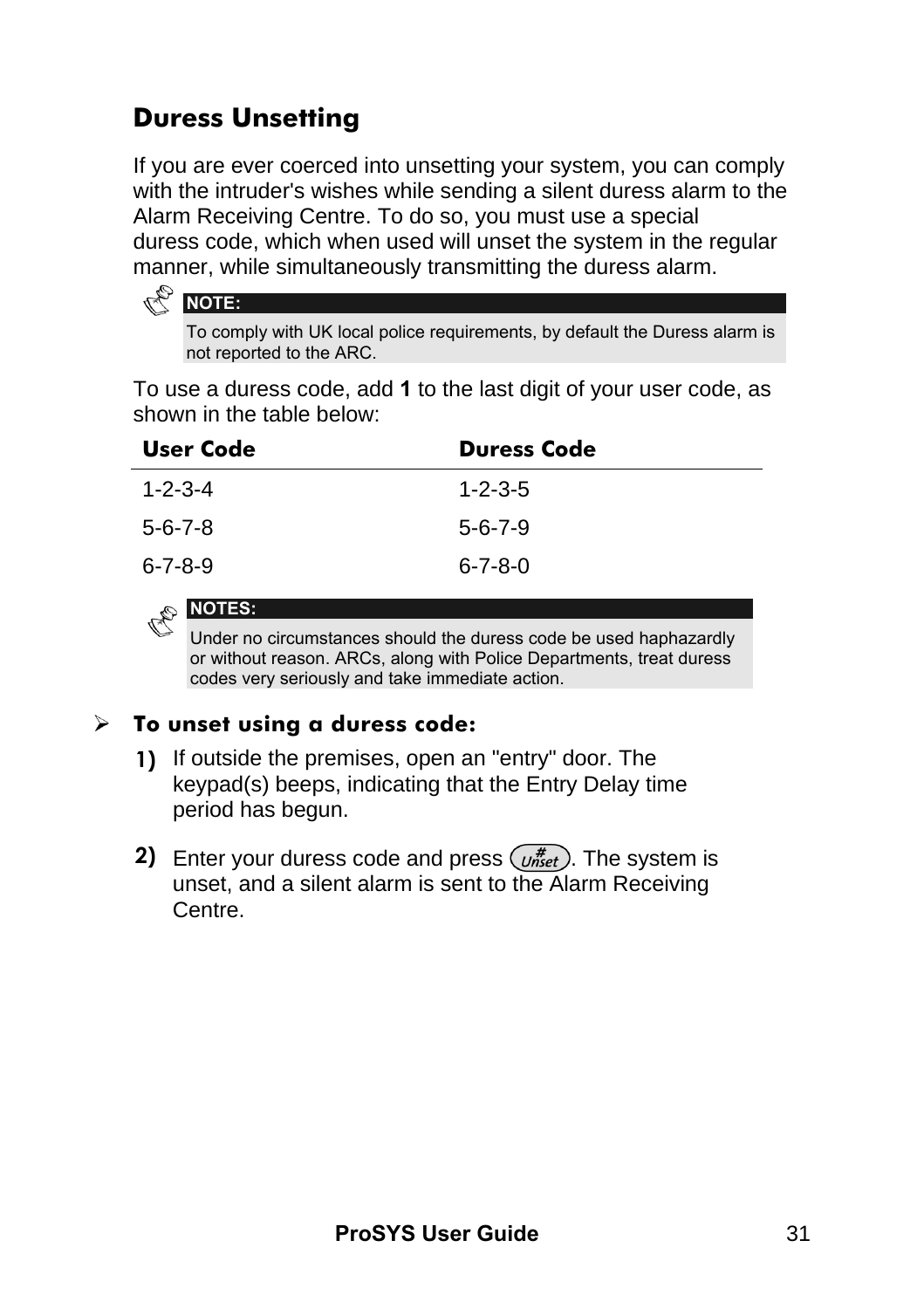### **Disabling a Fire Alarm (Switch Auxiliary)**

Unsetting the fire alarm interrupts the power supplied to the system's smoke detector(s) for a predetermined interval, thus resetting and "readying" them for subsequent alarms.



You may need to perform this procedure several times in order to prevent the smoke detector(s) from re-detecting any remaining smoke.

#### $\blacktriangleright$ **To disable the fire alarm:**

**NOTE:** 

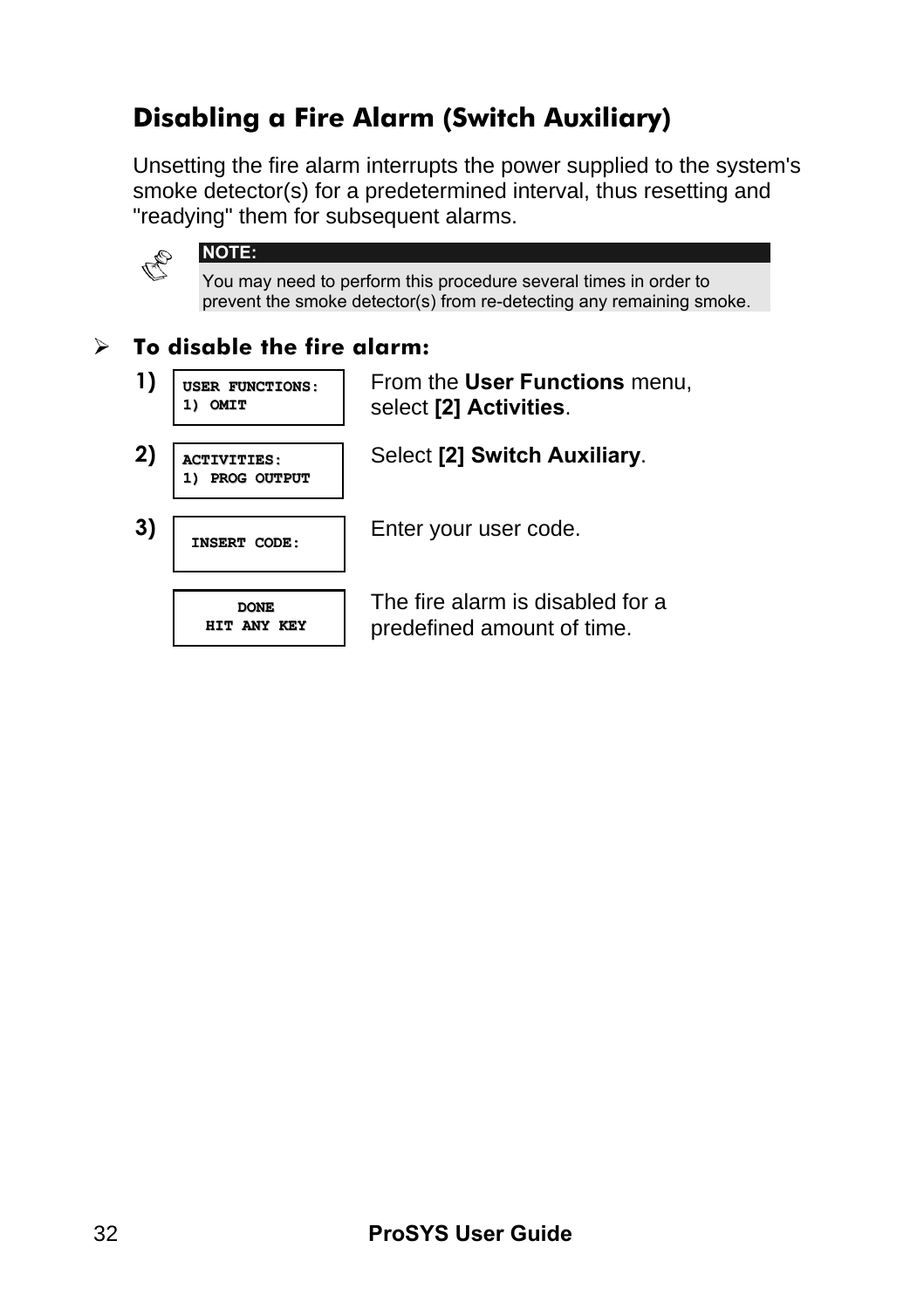## **Chapter 4: Omitting a Zone**

### $(*)$  [1] [1]  $[CODE]$   $(\overline{U^{#}_{nset}})$   $[Zone$  No.]

When an intrusion zone is not secured, the keypad's **Ready** LED will not light (unless there is a fault in the system), nor can the system be readily set. If programmed by engineer, you can omit zones in order to set a partition even if a zone within that partition is open/not secured.

You may want to omit a zone when access is needed to one zone in an otherwise protected area, or to cause the system to temporarily circumvent a zone containing damaged wiring until repairs can be made.



**WARNING:** 

An omitted zone may reduce the system's security capability.

Before performing the following procedure, identify the faulty zone(s) as follows:

Enter the view zone status option in location [3][4] and then scroll down with the down arrow key to view all "not ready" zones. The LCD only displays "not ready" zones that belong to the user code that was entered.

#### $\blacktriangleright$ **To change a zone's omit status:**

**1) THE JONESES THE JONESES 05:42 DEC 16 TUE 05:42 TUE** From the Normal Operation mode, enter

your code and press  $(2mit)$ . The **Omit** LED is illuminated.

#### **NOTE:**

If you make a mistake when entering your user code, the keypad will produce three short beeps. Re-enter the sequence correctly.

**2) OMT Z=001 (CL)N Z=001 (CL)N ZONE 001 ZONE 001**

Enter the zone number.

Entering the zone number a second time un-omits it (toggle action).

An additional zone(s) can be omitted at the same time by adding its number to the sequence. For example, to omit zones 2 and 13 using code 1234, enter:

**1-2-3-4**  $(Qmit)$  **02 13**  $QH$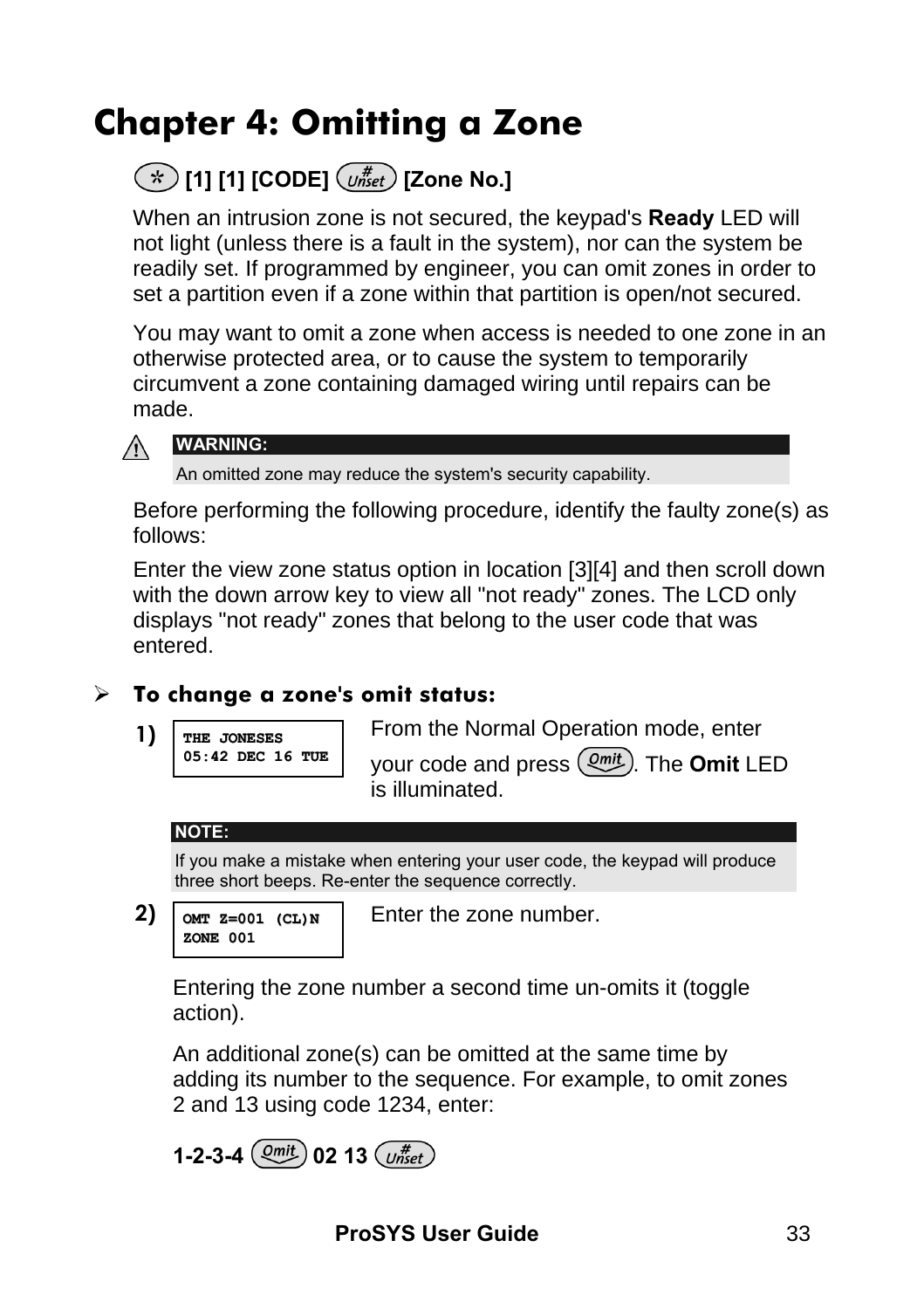To un-omit zone 2 only using code 1234, enter:



**3)** When finished entering zone numbers, press  $(\overline{u_{\text{mset}}^{\#}})$ .

#### **NOTES:**

Omitting zones is effective for one set only. All zones are automatically un-omitted when the system is set and then unset again.

The **Omit** LED turns off when setting in *Full* Set mode.

Omitting a zone can also be performed from the User Fuctions menu as

follows: Press  $\left(\overrightarrow{x}\right)$  [1] [1] [CODE]  $\left(\overrightarrow{Unset}\right)$  [Zone No.]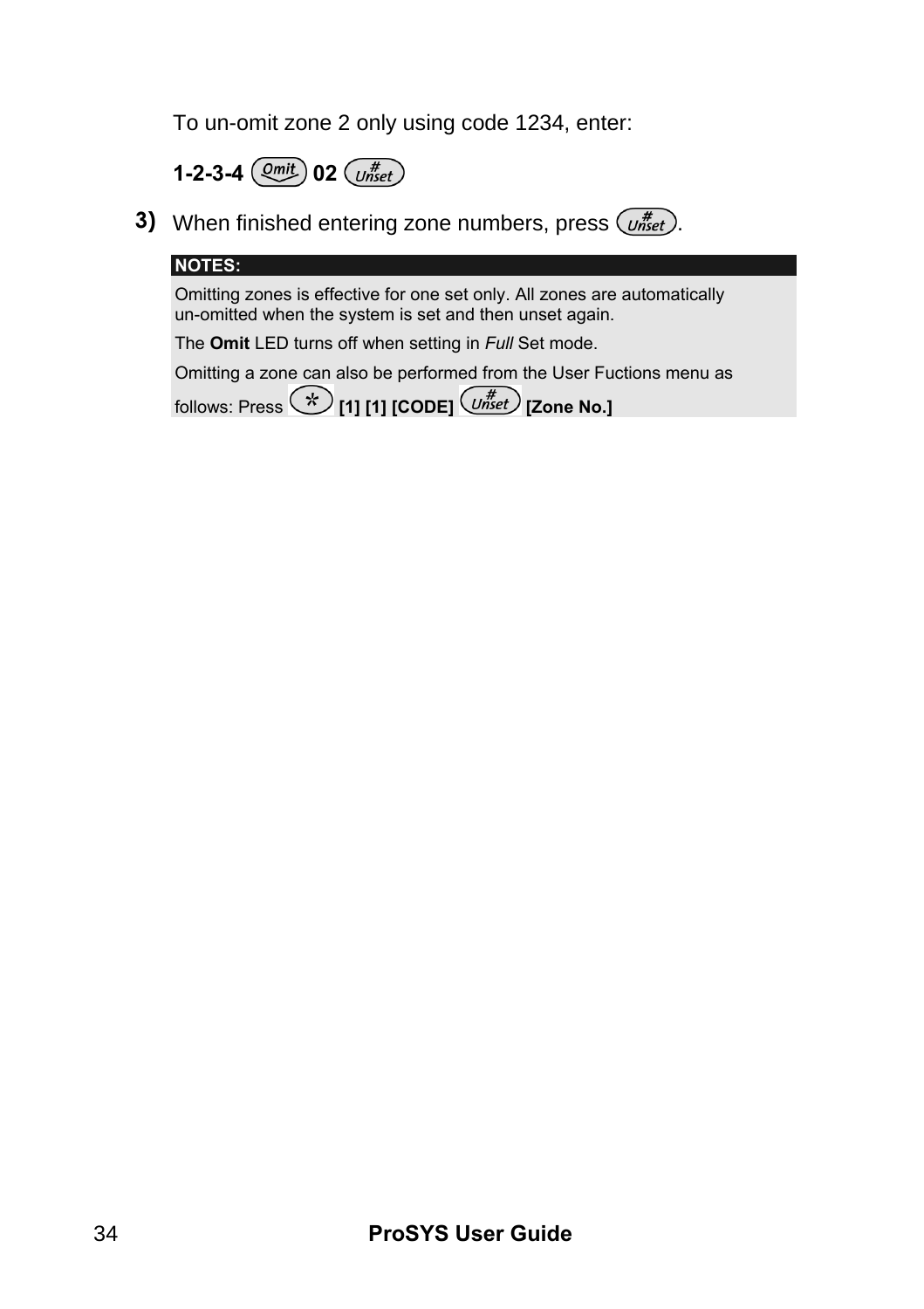# **Chapter 5: Activating Programmable Outputs**

### $(*)$ [2] [1] [CODE]  $(\overline{\mathcal{C}_{\text{mset}}})$  [PO No.]

You can place a household appliance, such as heating, lighting or an external device, under the control of the ProSYS, enabling it to be conveniently turned on and off automatically, or by user commands from any system keypad, SMS, keyfob or by the phone.

There are two types of appliances, each of which behaves differently when activated:

- **← Latched appliance:** Remains activated until it is deactivated.
- ◆ **Pulsed appliance:** Remains activated for a predefined time, after which it is automatically deactivated.

Ask your engineer which of your appliances are defined as latched and which are defined as pulsed.

There are two ways to activate home appliances from the keypad:

- $\blacklozenge$  From the User Functions menu press  $(*)$  [2] [1] [CODE]  $\binom{#}{\text{Unset}}$ **[PO No.]** and activate / deactivate the selected output.
- $\triangle$  Enter a code defined by your engineer that is used only to operate outputs (PO authority level).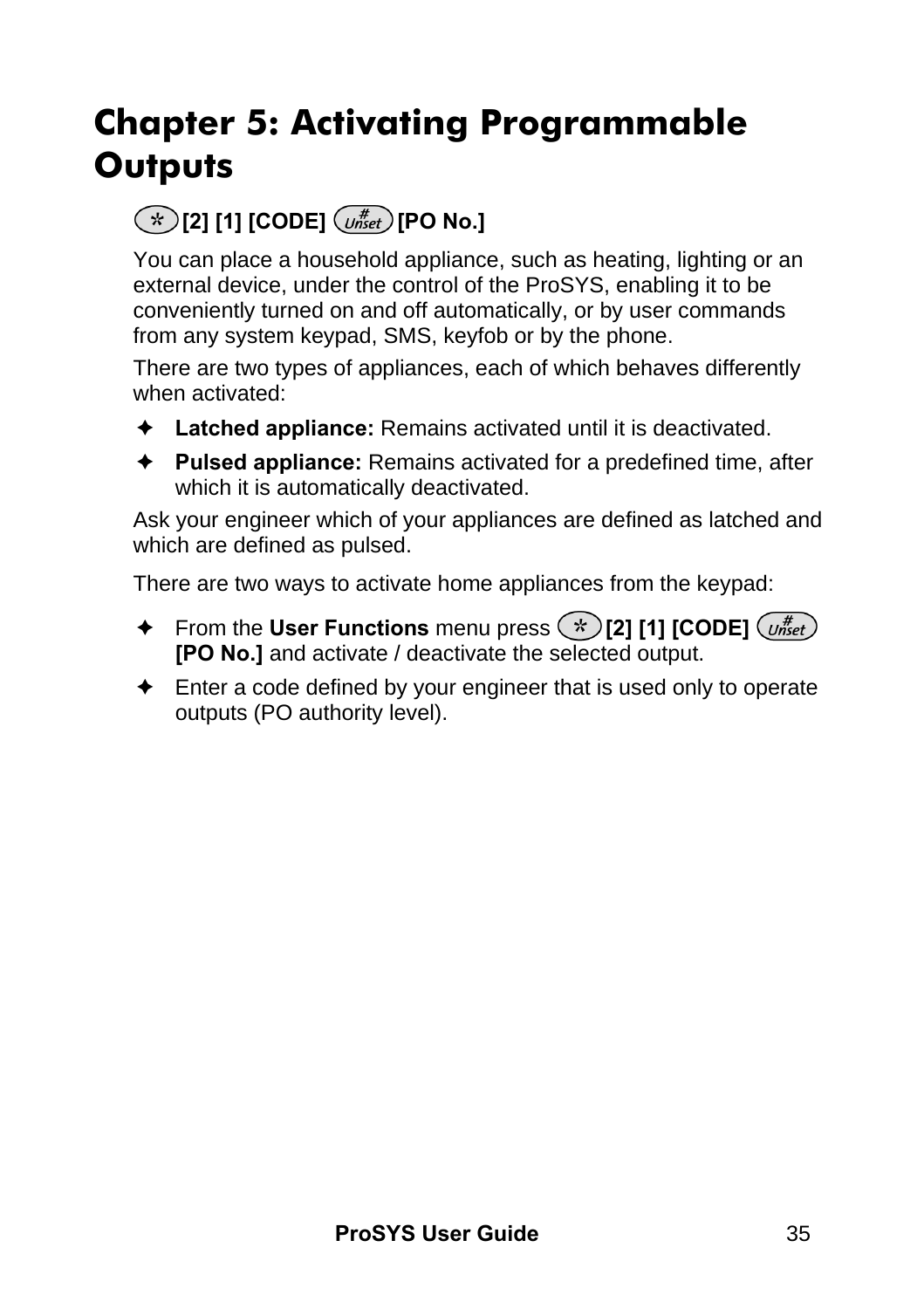## **Chapter 6: Follow-Me Report**

### $(*)$  [2] [7] [CODE]  $(w_{nset}^{\#})$  [FM No.]

In the case of an alarm or event, the system can initiate a phone call to a designated telephone or pager, send SMS or send an Email and employ unique tones or messages to express the active event.

Your engineer defines the type of reporting to a follow me destination. Consult your engineer for the possibility to report events by SMS or Email.

#### $\blacktriangle$ **To enter/edit a Follow-Me destination:**

**1) USER FUNCTIONS: USER FUNCTIONS: 1) OMIT OMIT 2) ACTIVITIES: 1) PROG OUTPUT 1) PROG OUTPUT 4) SELECT FM: 01)FOLLOW ME 01** È From the **User Functions** menu, select **[2] ACTIVITIES**.

Select **[7] FOLLOW ME**.

**3) INSERT CODE:** Enter your user code and press  $\overline{U_{\text{mset}}^{\#}}$ 

Select the FM index number you want to edit.

**5) EDIT FM NO:01** Enter the phone number or email address.

After entering a phone number, two questions are displayed. These questions enable you to define the permission assigned to the designated phone when the Advanced Voice Module is connected to the system. FM phone numbers can also be used for remote operation. Refer to the *Voice Module Programming and Operations Manual* for more information.

**6) ENABLE FM NO. 1: REMOTE PROGRAM: REMOTE N** 

Select one of the following options to define the permission:

**Y:** The user on the FM phone can enter the **Remote Operations** menu and perform set, unset; zone omitting, output activation, FM phone editing, and remote listen and talk operations.

**N:** The user on the FM phone cannot enter the **Remote Operations** menu.

### 36 **ProSYS User Guide**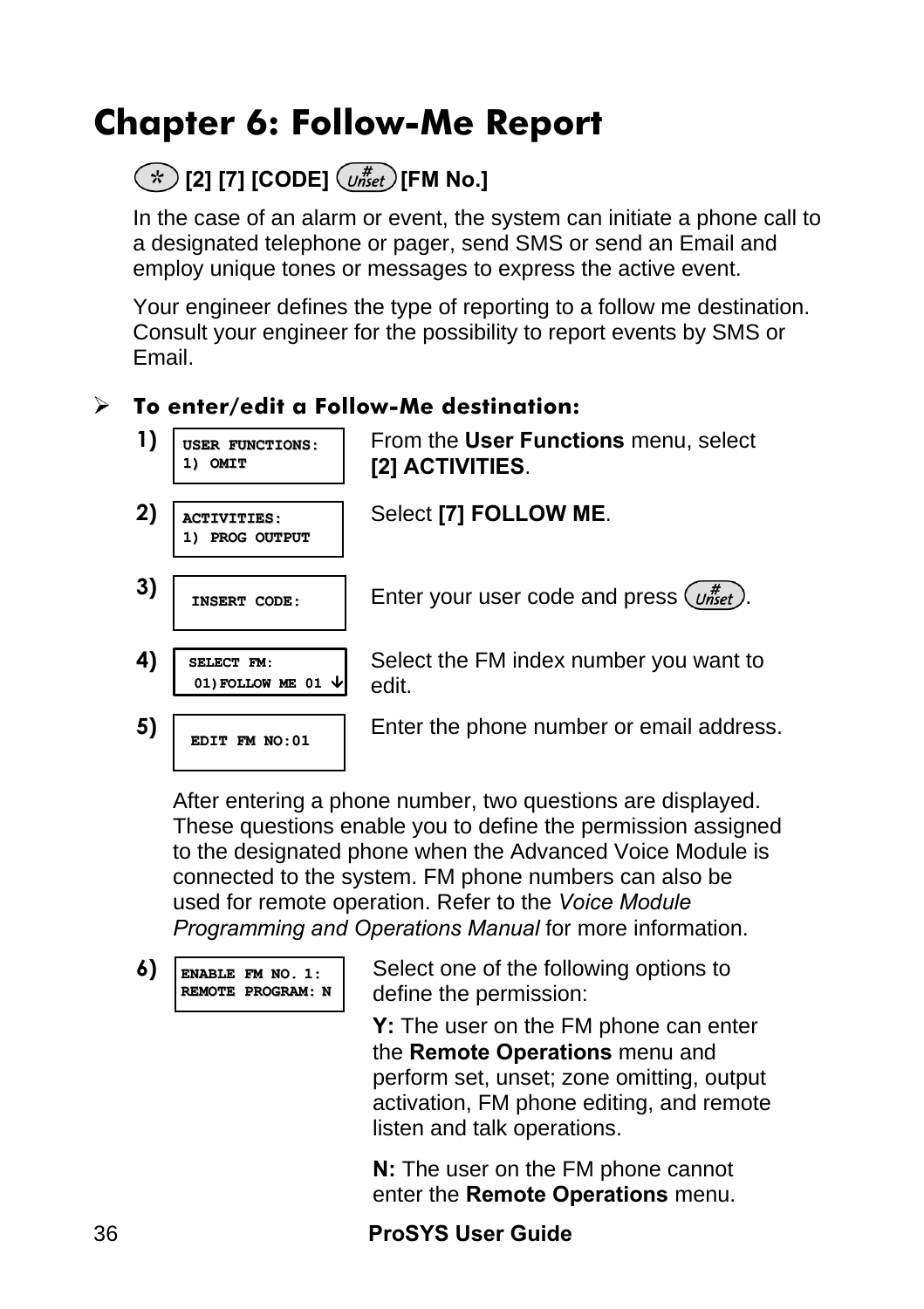**7) ENABLE FM NO. 1: REMOTE LISTEN: REMOTE LISTEN: N**  Select one of the following options to define the permission:

**Y:** The user on the FM phone can perform remote listen in and talk operations from the **Acknowledgement** menu.

**N:** The user on the FM phone cannot perform listen and talk operations from the **Acknowledgment** menu. Refer to the *Voice Module Programming and Operations Manual* for more information.

If required, when defining a telephone number (max 32 digits), include the special functions described below to achieve the related effect. You

can press the  $\left(\frac{\text{Part Set}}{\text{Set}}\right)$  keys to toggle to the required character.

| <b>Function</b>                                       | <b>Sequence</b>  | Results |
|-------------------------------------------------------|------------------|---------|
| Stop dialling and wait for a new dial tone.           | $\star$<br>) [1] | Α       |
| Wait a fixed period before continuing.                | $\star$ )[2]     | в       |
| Switch from Pulse to Tone (or from Tone<br>to Pulse). | ) [3]<br>☆       | C       |
| Send the DTMF $*$ character.                          | $(*)$ [7]        | ∗       |
| Send the DTMF # character.                            | $\star$ )[9]     | #       |
| Delete numbers from the cursor position.              |                  |         |



**NOTE:** 

To delete a number, place the cursor in the first position and press  $(\star)$  **[0]**.

When you have completed your entry, press  $(w_{\text{mset}}^{\#})$  to store it.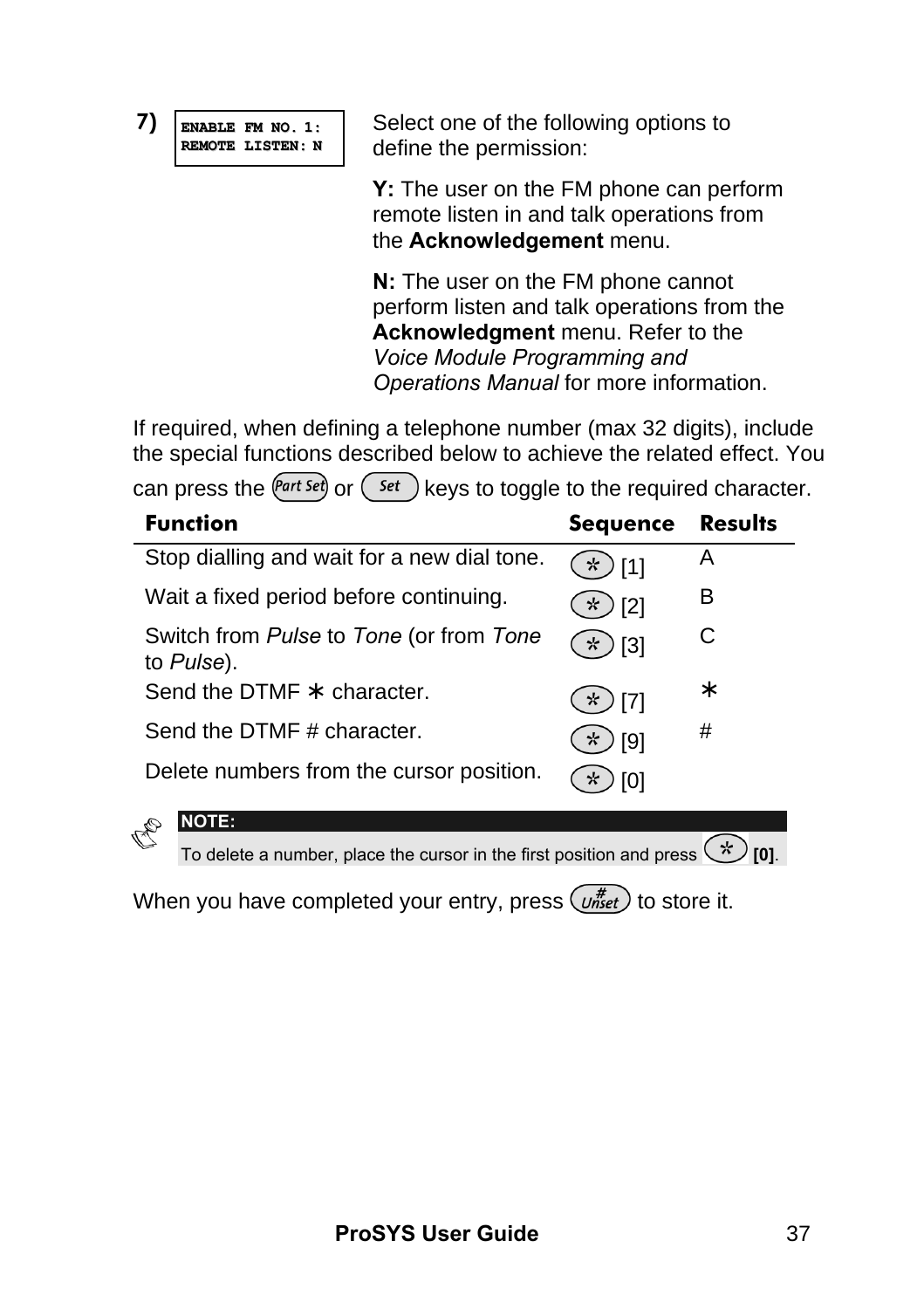# **Chapter 7: User Codes**

### $(*)$  [5] **[CODE]**  $(\textit{w}^{\#}_{\textit{nset}})$  **[1]**

To perform many of the ProSYS's functions, a security code (often called a user code) must be be used.

Each individual using the system is assigned a user code, which, in turn, is linked to an Authority Level. Those with a "higher authority" have access to a greater number of system functions, while those with a "lower authority" are more restricted in what they may do. There are eight different Authority Levels available for users of the ProSYS, as described on page 41.

User codes may have variable lengths up to 6 digits. The ProSYS can support up to 99 user codes (ProSYS 128) or up to 60 user codes (ProSYS 40).

Your ProSYS was given a Grand Master Code of **1-2-3-4-0-0** during manufacturing. Unless your engineer has already changed it to suit your preference, it is best to change this code to one that is unique and personalized. To change the Master Code, and/or define User codes, follow the procedure in the following section.



**NOTE:** 

To define the authority levels refer to your engineer.

## **Defining and Changing User Codes**



The user assigned the Grand Master Authority Level can change all user codes but cannot view the digits in the user codes. Users with other Authority Levels can change only their own codes.

The system must be unset in order to change/edit user codes.

#### $\blacktriangleright$ **To change a user code:**



From the **User Functions** menu, select **[5] Access Code**.

**2) INSERT CODE: Enter your 6-digit Master or Grand** Master code, and press  $(w_{nset}^*)$ .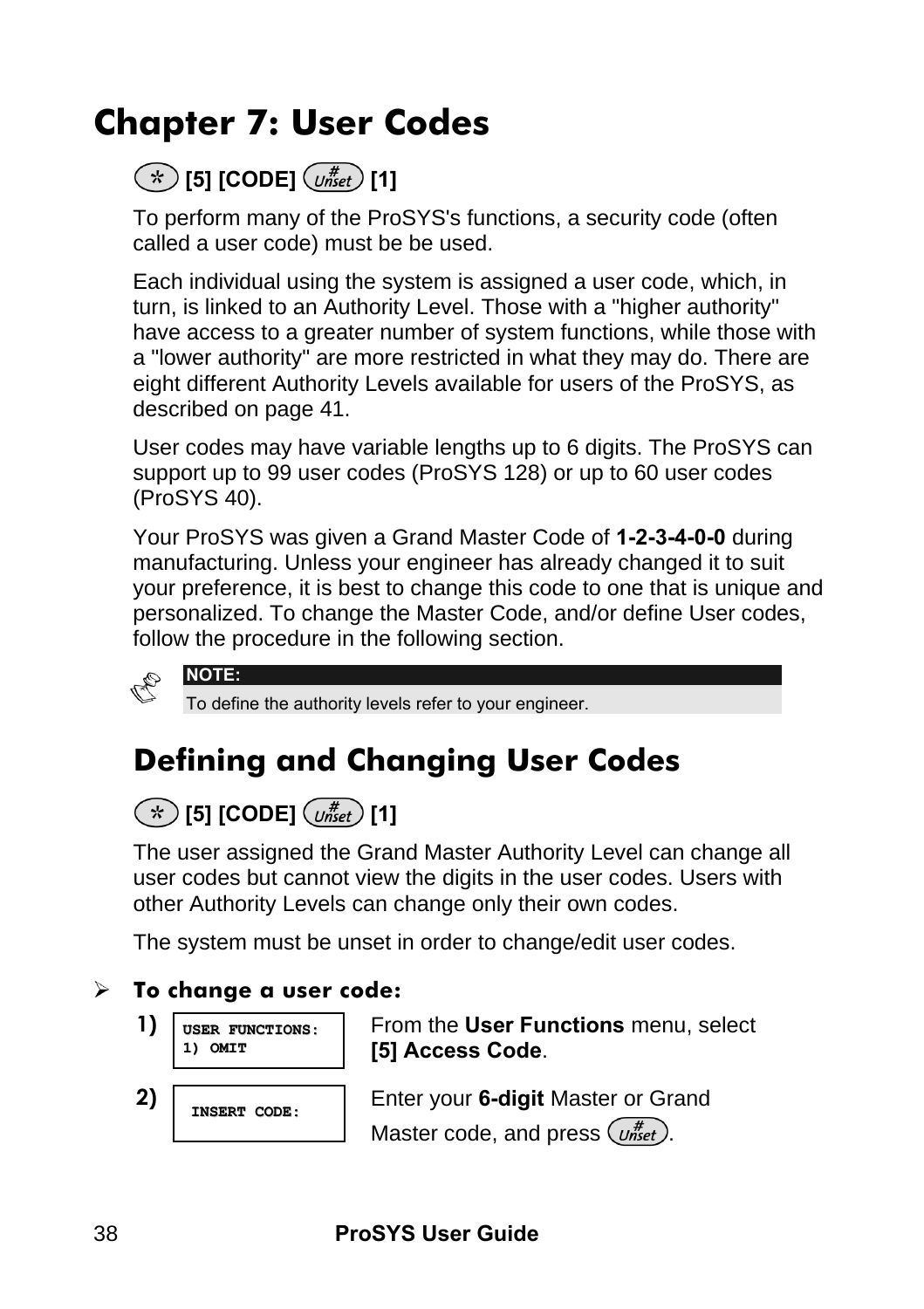

**8)** When all codes have been entered press  $(\ast)(\ast)$  quickly to reset and exit the **User Functions** menu.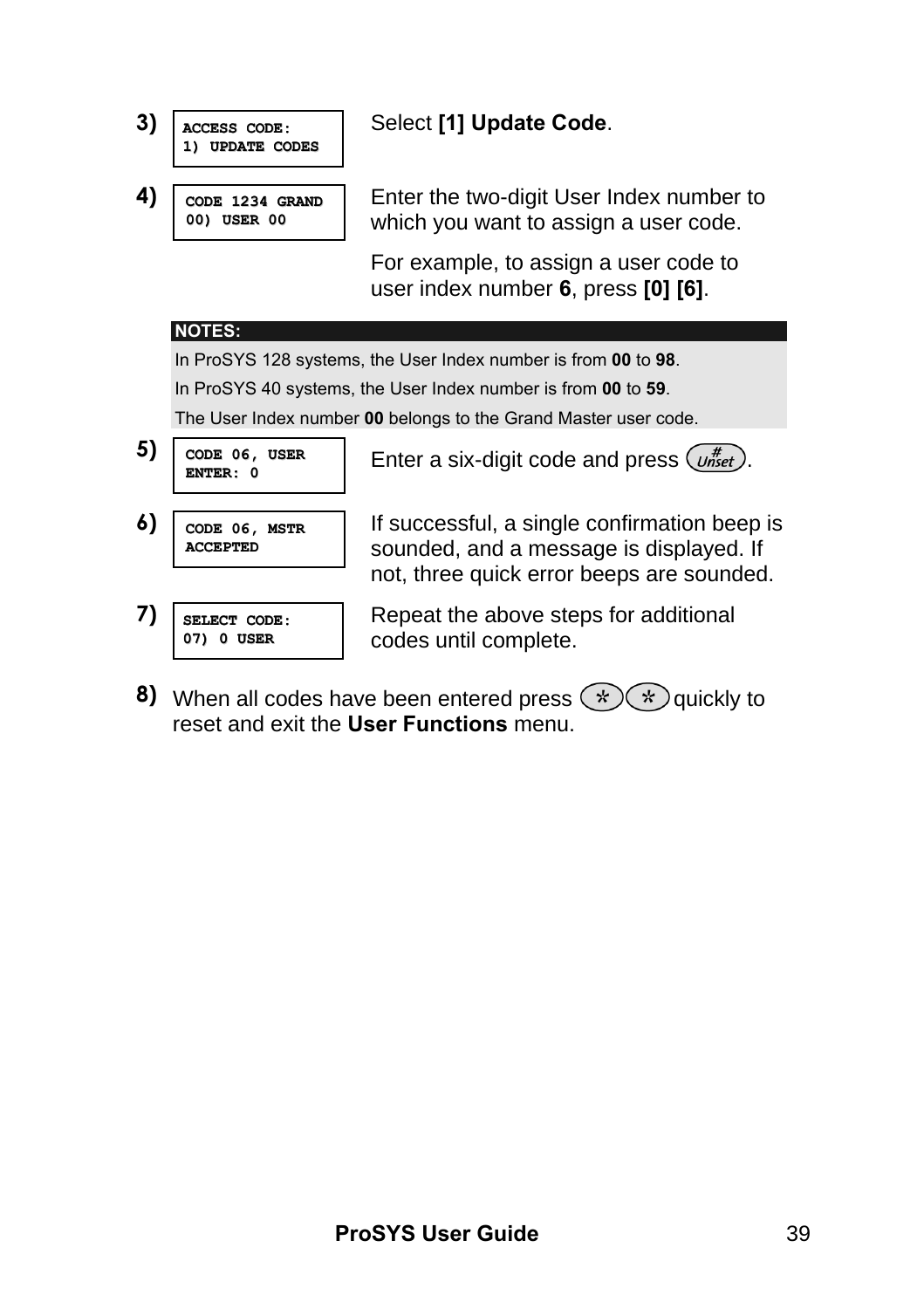## **Deleting User Codes**

At times, it may be desirable to completely delete a *user code*. Note that it is impossible to delete the Master Code (although it can be changed).

The system must be unset in order to delete user codes.

#### $\blacktriangle$ **To delete a user code:**

- **1)** Follow steps 1-3 in the previous procedure.
- **2) CODE 1234 GRAND CODE 1234 00) USER 00 00) USER 00**  Enter the two-digit User Index number for which the code is to be deleted. For example, to delete the user code assigned to user index number 6, press **[0] [6]**. **3) CODE 06, USER CODE 06, ENTER: 6543** Press **[0]** followed by  $(u^{#}_{nset})$ **4) CODE 06, USER CODE 06, ACCEPTED ACCEPTED**  If successful, a single confirmation beep is sounded, and a message is displayed. If not, three quick error beeps are sounded. **5) SELECT CODE: 07) 0 USER 07) 0 USER** Repeat the above steps for additional codes until complete.
- **6)** When all required codes have been deleted, press  $(*)$ (\* ) quickly to reset and exit the **User Functions** menu.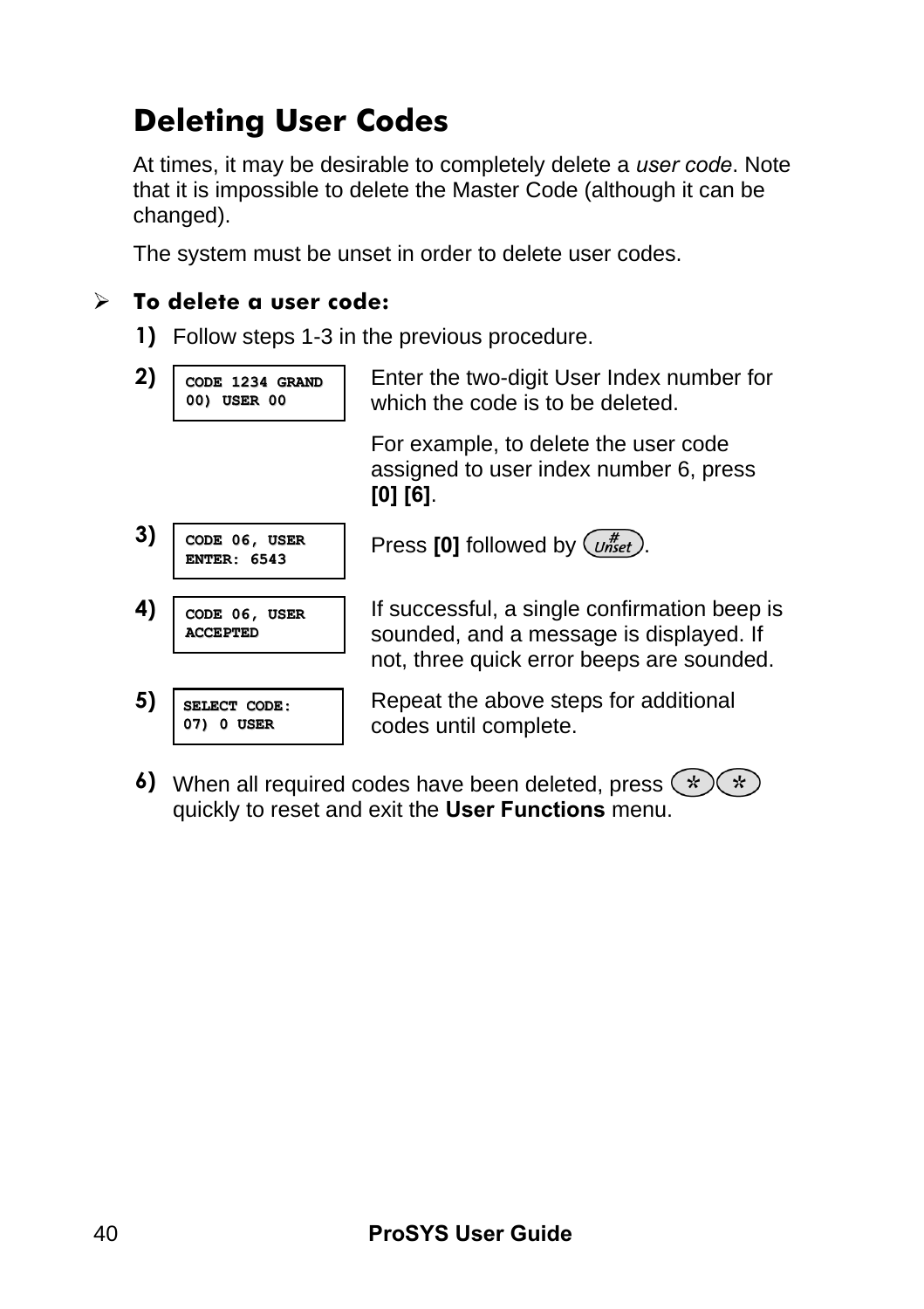## **User Authority Levels**

### $(*)$  [5] [CODE]  $(\overline{w_{n}^{#}})$  [2]

Each individual using the system is assigned a user code, which, in turn, is linked to an Authority Level. Those with a "higher authority" have access to a greater number of system functions, while those with a "lower authority" are more restricted in what they may do. There are nine different Authority Levels available for users of the ProSYS, as described below.

| Level                         | <b>Description</b>                                                                                                                                                                                                                                                                |
|-------------------------------|-----------------------------------------------------------------------------------------------------------------------------------------------------------------------------------------------------------------------------------------------------------------------------------|
| <b>GRAND</b><br><b>MASTER</b> | All operations for all partitions. There is only one<br>Grand Master code in the system, and it is<br>designated as 00. The Engineer or the Grand<br>Master can change this code.                                                                                                 |
| <b>MANAGER</b>                | All operations for all partitions. There is only one<br>Manager code in the system, and it is<br>designated as 01.                                                                                                                                                                |
| <b>MASTER</b>                 | All operations for designated partitions only. The<br>user holding the Master code can change the<br>Master code and the codes of all Authority<br>Levels lower than Master. There can be any<br>number of Master codes in the system.                                            |
| <b>USER</b>                   | Only basic operations to one or more partitions.                                                                                                                                                                                                                                  |
| <b>SET ONLY</b>               | Setting one or more partitions. Set Only codes<br>are useful for workers who arrive when the<br>premises are already open but, because they<br>are the last to leave, they are given the<br>responsibility to close the premises.                                                 |
| <b>CLEANER</b>                | Used only for one-time setting and unsetting,<br>after which the code is automatically erased and<br>should be redefined. This code is typically used<br>residentially for cleaners, home attendants, and<br>repairmen who must enter the premises before<br>the owner(s) arrive. |
| UN<br><b>OMITTABLE</b>        | Basic operations to one or more partitions<br>without the ability to omit zones.                                                                                                                                                                                                  |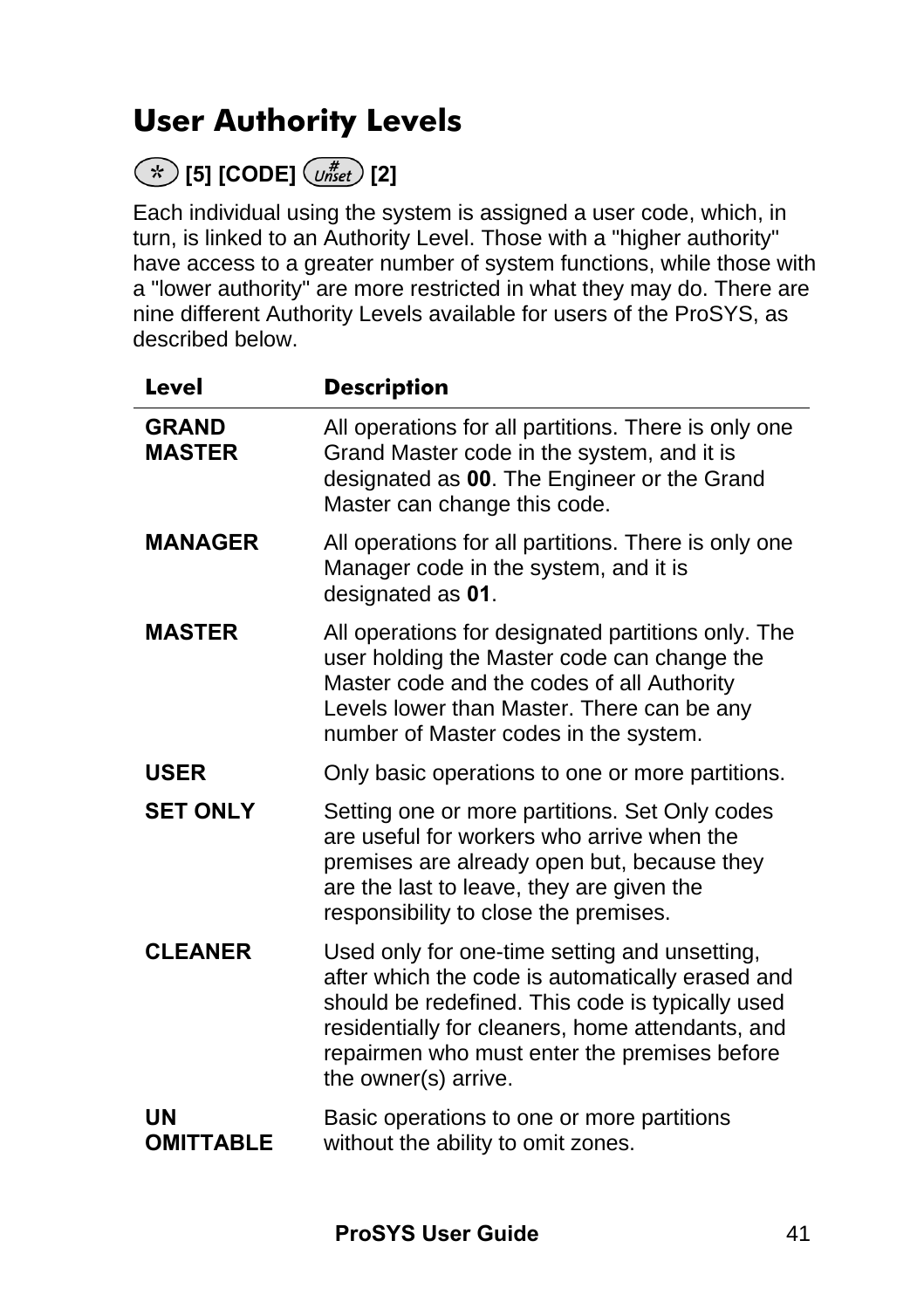| Level          | <b>Description</b>                                                                                                                                                        |
|----------------|---------------------------------------------------------------------------------------------------------------------------------------------------------------------------|
| <b>GUARD</b>   | Typically used to enable a guard to unset the<br>system for a predefined amount of time. After<br>this time, the system is automatically set again.                       |
| <b>PO CTRL</b> | Typically used to enable the operation of a<br>device controlled by a Programmable Output<br>(meaning a door and so on). These codes are<br>used only to operate Outputs. |

### **Entering User Labels**

**[\*] [5] [CODE] [#] [4]** - Engineer or Grand Master

You can rename the labels that identify users by changing the default labels (User 1, User 2 and so on) to the names of the users themselves.

### ¾ **To enter a user label:**

 $1)$   $\sqrt{\text{user}}$  **FUNCTIONS**: **1) OMIT 1) OMIT** From the **User Functions** menu, select **[5] Access Code**. 2) **INSERT CODE:** Enter your 4-digit or 6-digit Master or Grand Master code and press  $(w_{nset}^{\#})$ . 3) **ACCESS CODE: 1) UPDATE CODES 1) UPDATE CODES** Select **[4] User Label**. 4) **USER LABEL: USER=01** Select the index number of the user code that you want to label, and

enter a name for the selected user, as described in the character table.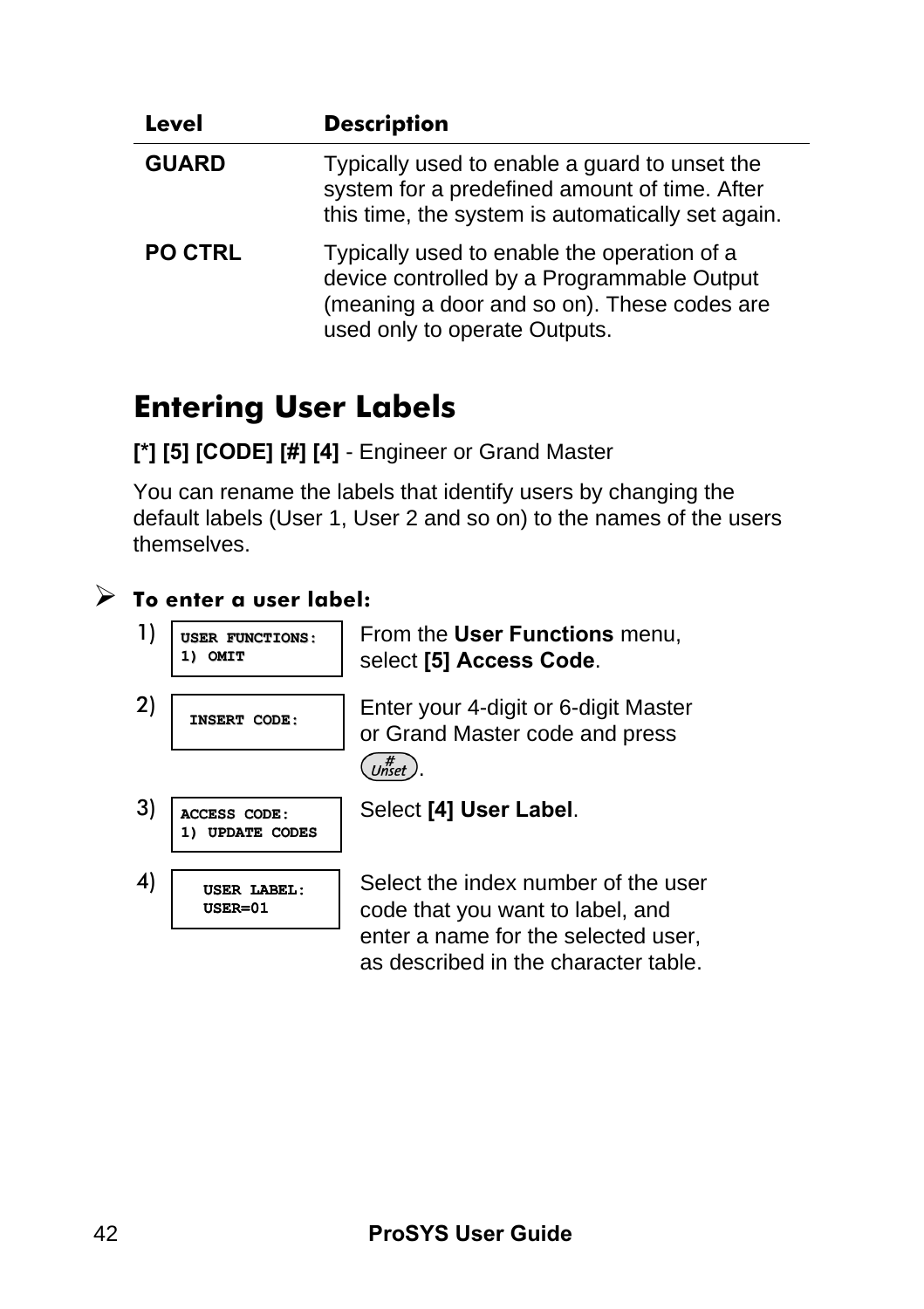### **To enter a new label:**

Use the keys on the keypad to produce characters according to the table below. Pressing a particular key toggles between the characters available from that key in the sequence listed below followed by a blank space. The ProSYS permits a total of 74 characters (letters, numbers, and symbols) for use in labeling.



The data sequence of each key in the following table is suitable only for the English version.

| <b>KEY</b>            |                                                                                                                                                 | <b>DATA SEQUENCE</b>                                                    |                                                   |   |   |   |   |   |   |          |           |    |   |   |
|-----------------------|-------------------------------------------------------------------------------------------------------------------------------------------------|-------------------------------------------------------------------------|---------------------------------------------------|---|---|---|---|---|---|----------|-----------|----|---|---|
| 1                     | 1                                                                                                                                               | A                                                                       | B                                                 | С | D | Е | F | G | H |          | $\cdot$   | K. | L | M |
| $\mathbf{2}$          | 2                                                                                                                                               | N                                                                       | O                                                 | P | Q | R | S | Т | U | V        | W         | X. | Y | Z |
| 3                     | 3                                                                                                                                               |                                                                         |                                                   | & | ٠ |   |   |   | ? | $\prime$ |           |    |   |   |
| 4                     | 4                                                                                                                                               | a                                                                       | b                                                 | C | d | е | f | g | h | ı        |           | k  |   | m |
| 5                     | 5                                                                                                                                               | n                                                                       | O                                                 | р | q | r | S | t | u | v        | w         | x  | ٧ | Z |
| $6 - 0$               | Each of these keys toggles between producing their number and a<br>blank space.                                                                 |                                                                         |                                                   |   |   |   |   |   |   |          |           |    |   |   |
| (Part Set)            | Use this button to toggle forward through the available characters.                                                                             |                                                                         |                                                   |   |   |   |   |   |   |          |           |    |   |   |
| Set                   |                                                                                                                                                 | Use this button to toggle backward through the available<br>characters. |                                                   |   |   |   |   |   |   |          |           |    |   |   |
| <b>Status</b><br>Omit | To move the cursor to the left, press the UP arrow button <i>Status</i><br>To move the cursor to the right, press the DOWN arrow button<br>Omit |                                                                         |                                                   |   |   |   |   |   |   |          |           |    |   |   |
| Unset                 |                                                                                                                                                 |                                                                         | To enter a completed label into the system, press |   |   |   |   |   |   |          | $\nu$ #et |    |   |   |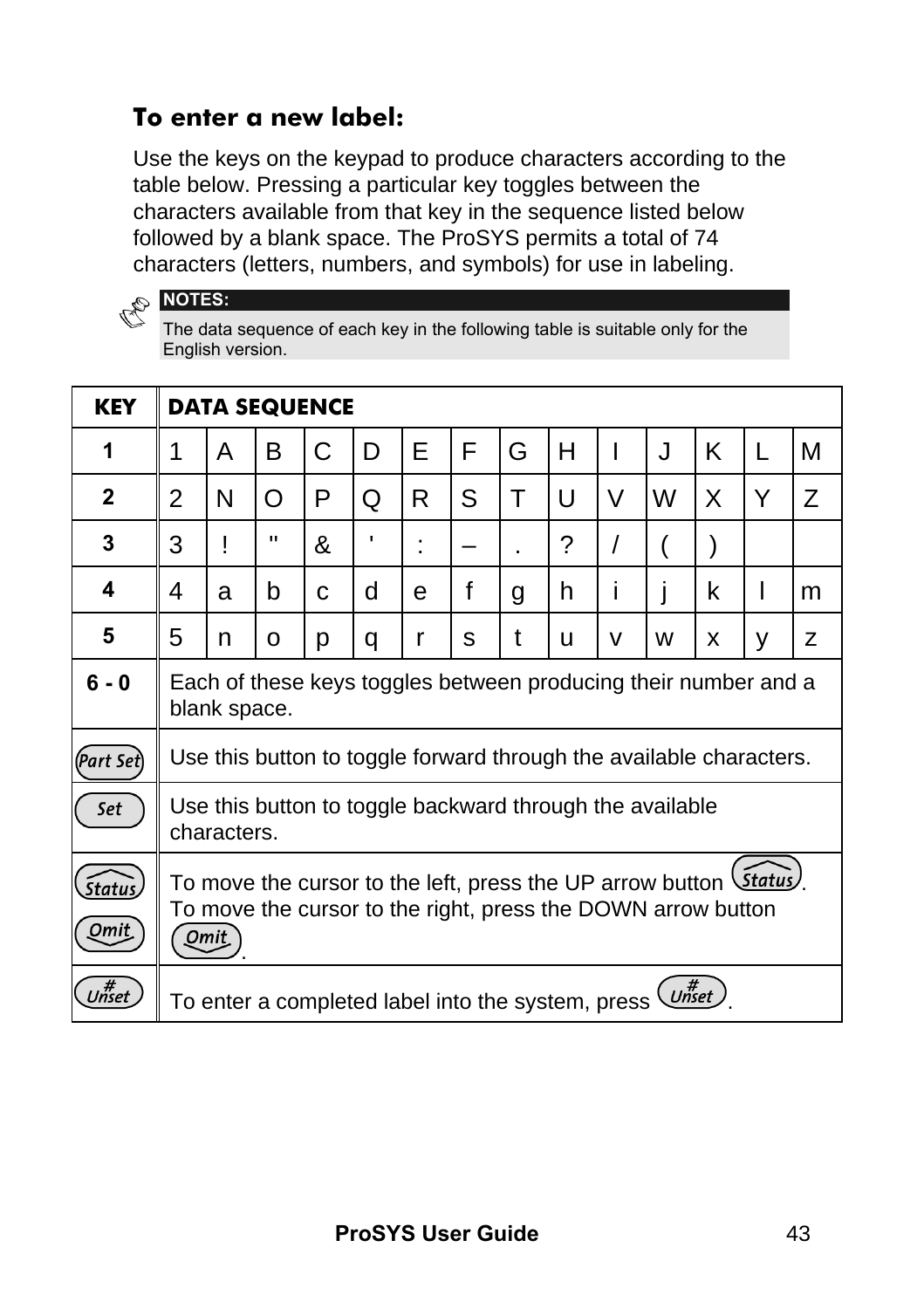# **Assigning Dual Codes**

### **[\*] [5] [CODE] [#] [7]**

Dual codes are a high-security option that ensures that the system is unset only by pairs of users. This prevents individual users from unsetting the system alone, by making their user code or proximity tag active only if accompanied by their partner's user code or proximity tag. To unset the system, two users must enter their codes or pass their proximity tags one after the other The time between entering the two user codes is 60 seconds.



### **NOTES:**

Your engineer must enable the Dual Code feature.

When using the **Dual Code** feature, there will not be a restriction in operating with one user through the Access Control module.

The **Cleaner**, **Set Only**, **PO Only**, and **Guard** authority levels cannot be used to perform dual-code unsetting.

### ¾ **To assign dual codes:**

1) **USER FUNCTIONS: 1) OMIT 1) OMIT**

From the **User Functions** menu, select **[5] Access Code**.

- 
- 3) **ACCESS CODE: ACCESS CODE: 1) UPDATE CODES 1) UPDATE**
- 
- 

2)  $\sqrt{\frac{x}{\text{INSERT } \text{CODE}}}$  Enter your user code, followed by  $\left(\frac{x}{\text{Uniset}}\right)$ 

Select **[6] Dual Codes**.

 $\begin{array}{c|c|c|c|c|c} \hline \text{ADAL CODE:} & \text{Select the index number of the dual code} \ \hline \end{array}$ that you want to assign.

5)  $\frac{1}{2}$  Enter the user index numbers of the users<br> $\frac{1}{2}$   $\frac{1}{2}$   $\frac{1}{2}$   $\frac{1}{2}$   $\frac{1}{2}$   $\frac{1}{2}$   $\frac{1}{2}$   $\frac{1}{2}$   $\frac{1}{2}$   $\frac{1}{2}$   $\frac{1}{2}$   $\frac{1}{2}$   $\frac{1}{2}$   $\frac{1}{2}$   $\frac{1}{2}$   $\frac{1}{2}$   $\frac{1}{$ you want to pair together for the dual code, and press  $(w_{nset}^{\#})$ .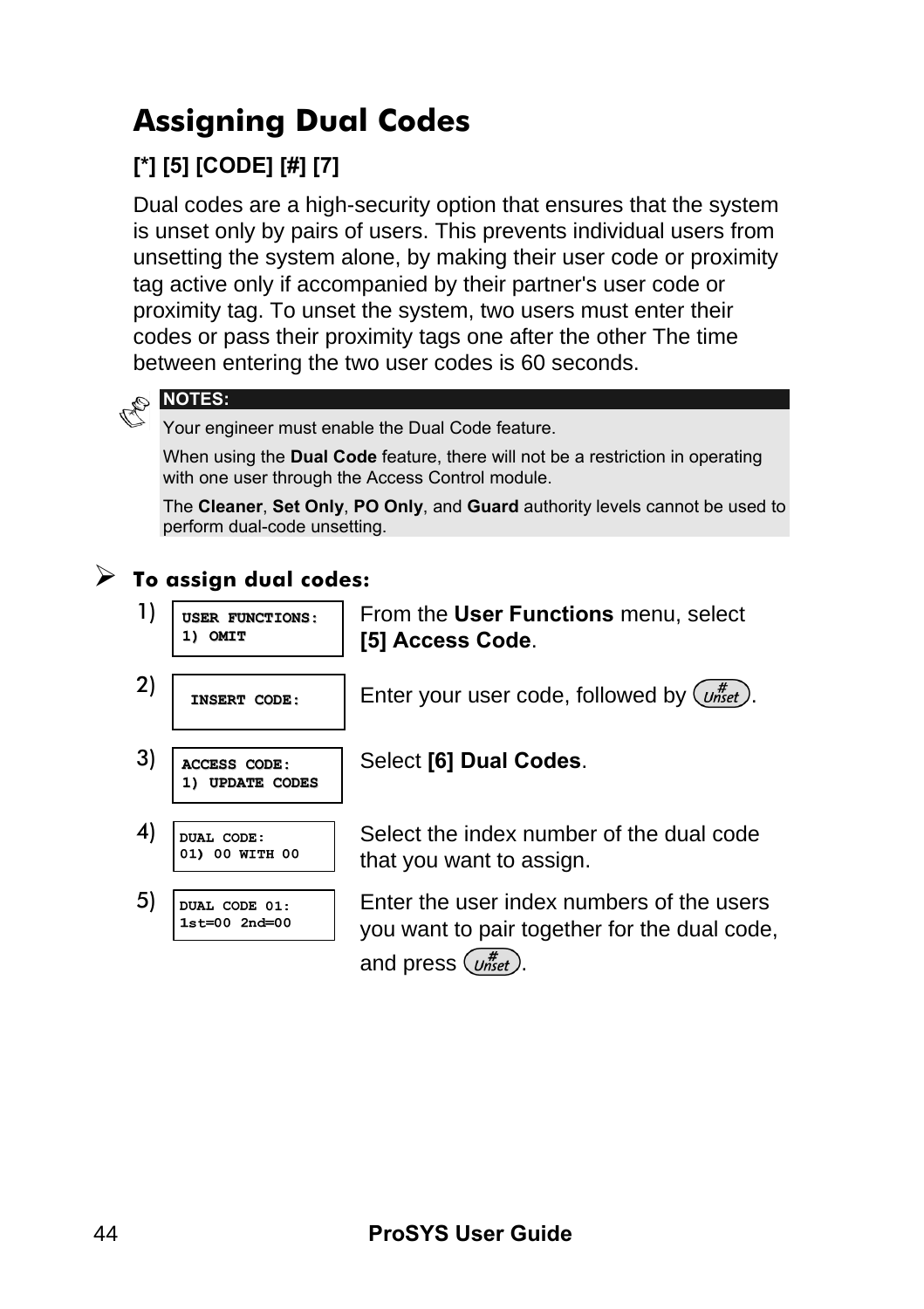# **Chapter 8: Viewing Fault Conditions**

### $(*)$  [3] [1] [CODE]  $\binom{#}{\text{Unset}}$

A rapid flashing of the **Ready** LED indicates a fault condition. The following procedure describes how to identify the fault condition. Refer to the table on page 67 for a list of possible fault conditions and their descriptions.

The system must be unset to view fault conditions.

#### $\blacktriangleright$ **To view fault conditions:**



In some cases, you may be able to correct faults and restore the system to *Normal Operation* mode yourself. In other cases, your e (or other related services) may be required. When all outstanding faults are resolved, the rapidly flashing **Ready** LED on your keypad(s) lights steadily, and all evidence of the faults is automatically removed from your system.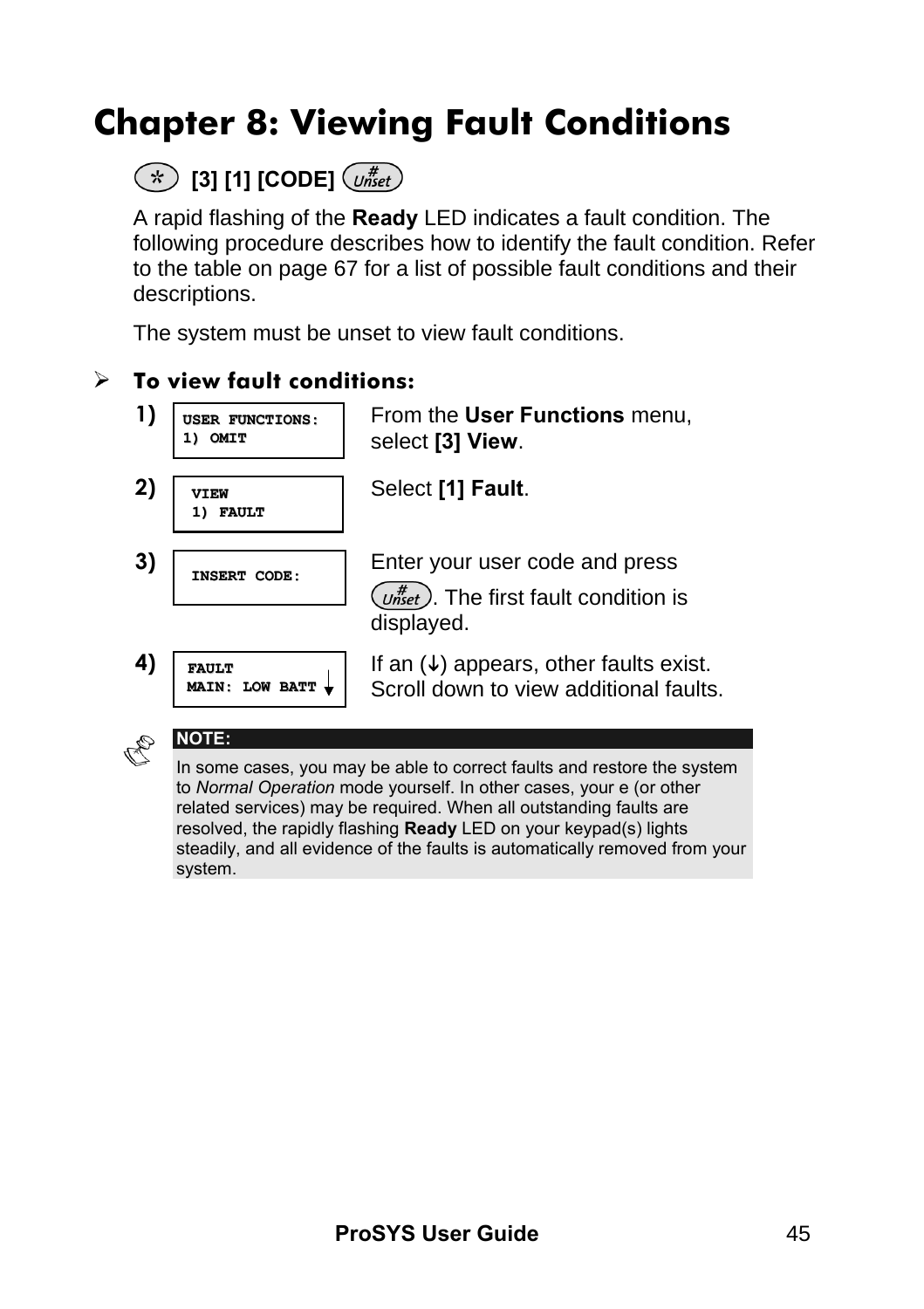# **Chapter 9: Defining and Changing System Time and Date**

### $(\star)$  [6] [Grand Master Code]  $(w\ddot{\bar{t}}_{nset})$  [1] / [2]

The correct time and date must be set to ensure proper operation of the ProSYS.

## **Defining and Changing System Time**

The system time is set and changed from the **Set Clocks** menu.

### **To define/change the system time:**

- **1)** From the **User Functions** menu, select **[6] Clocks**.
- **2)** Select **[1] System Time**.
- **3)** Enter the Grand Master code and press  $(\overline{u}^{\#}_{nset})$ .
- **4)** Enter the correct time in 24-hour format.

# **Defining and Changing System Date**

The system date is defined and changed from the **Set Clocks** menu.

### **To define/change the system date:**

- **1)** From the **User Functions** menu, select **[6] Clocks**.
- **2)** Select **[2] System Date**.
- **3)** Enter the Grand Master code and press  $(w_{nset}^{\#})$ .
- **4)** Enter the correct date. Use the  $\sqrt{\frac{S_{\text{fotts}}}{S_{\text{fours}}}}$  and the  $\left(\frac{Qmit}{Z}\right)$  keys to move the cursor and the  $\sqrt{r}$  and the  $\sqrt{r}$  key to toggle between the options.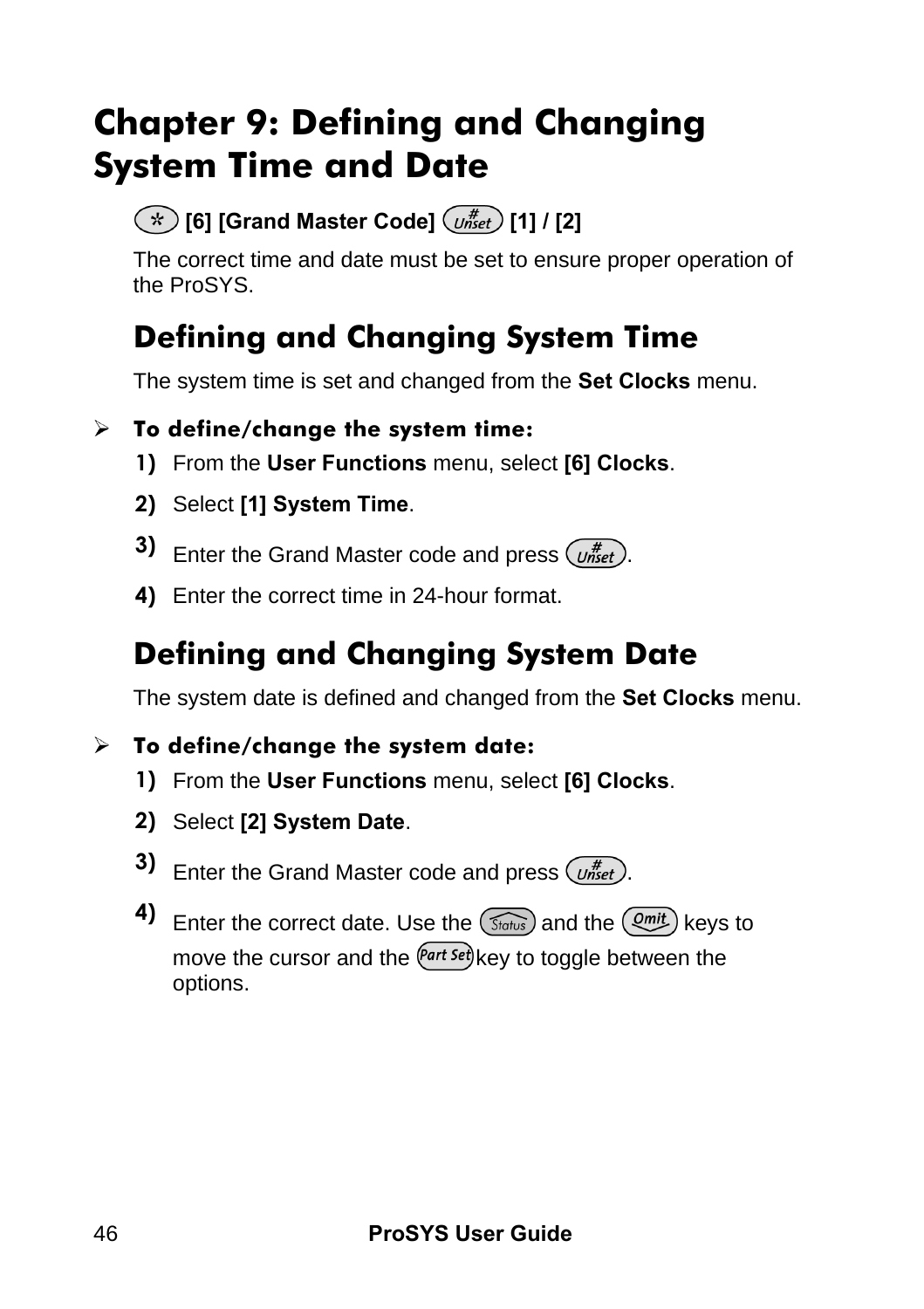# **Chapter 10: Scheduling Weekly Programs**

### $(\star)$  [6] [Grand Master Code]  $(\iota_{\textit{mset}}^{\#})$  [5]

Scheduling weekly programs enables you to automate some system operations. This is performed by defining up to two time intervals per day, during which the system automatically performs one of the following functions:

- **← Automatic Setting/Unsetting, below**
- ◆ Automatic PO Activation, page 49
- ◆ User Limitation, page 51

You can define automatic time intervals for every day in the week, or individual days in the week. When performing this procedure, use the data that you prepared in the table provided in *Appendix C: Scheduling Tables*, page 71.

## **Automatic Setting/Unsetting**

A setting program automatically sets and unsets the system at predefined time intervals.

When defining the automatic setting/unsetting program, you need to define the following parameters: **Partition**, **Setting Mode**, **Time**, and **Label**.

### **To define an automatic setting/unsetting program:**

**1) USER FUNCTIONS: FUNCTIONS: 1) OMIT OMIT** From the **User Functions** menu, select **[6] Clocks**. **2) INSERT CODE:** Enter the Grand Master code and press  $(w<sub>nset</sub><sup>#</sup>)$ . **3) SET CLOCKS: SET CLOCKS: 1) SYSTEM TIME SYSTEM TIME** Select **[5] Scheduler**. **4) SCHEDULER: SCHEDULER: 01) SCHEDULE 01 SCHEDULE**  Select a program. **5) SCHEDULE 01: SCHEDULE 01: 01) SET/UNSET SET/UNSET** Select **[1] Set/Unset**.

**ProSYS User Guide** 47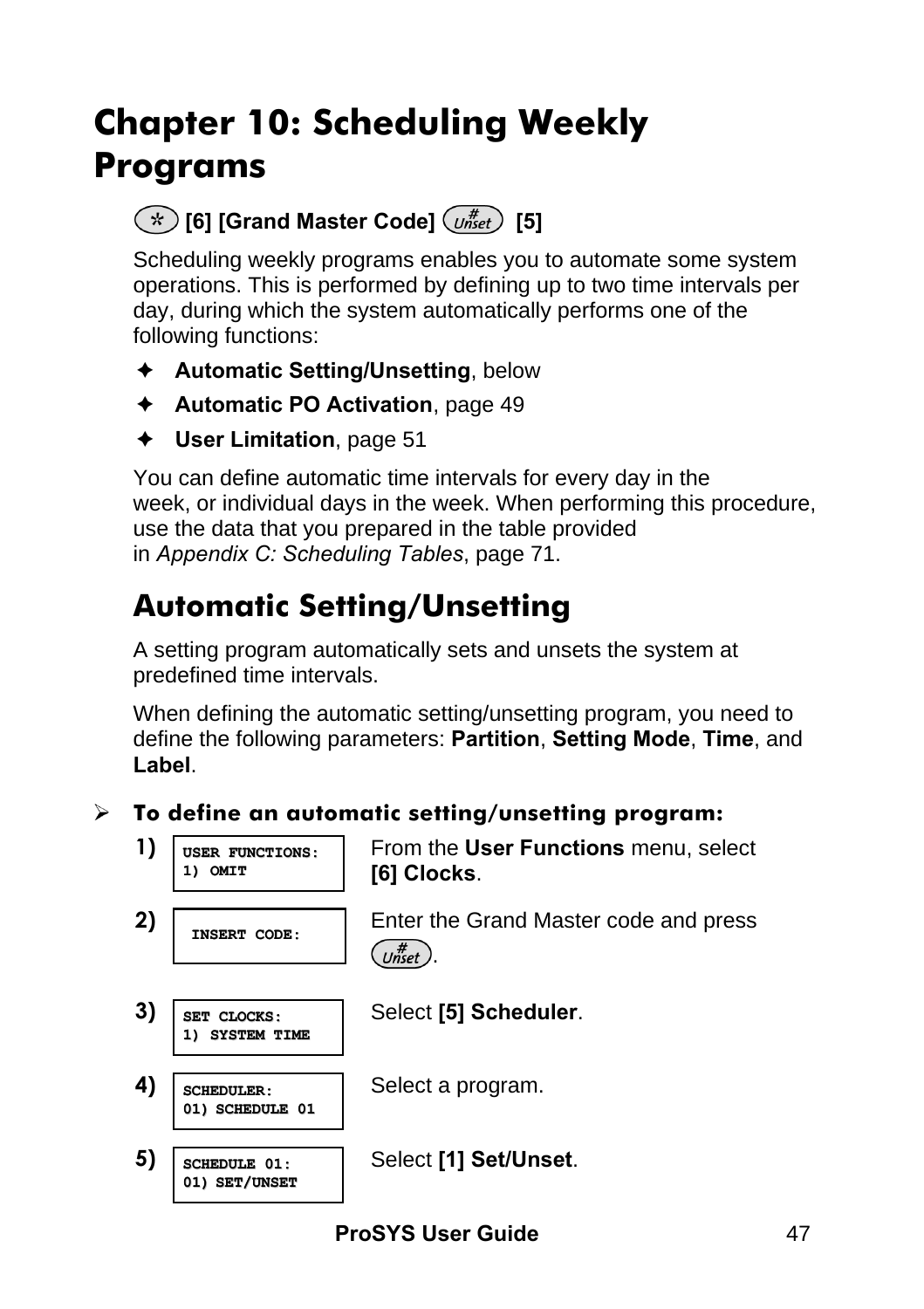**6) SET/UNSET S:01 SET/UNSET S:01 1) PARTITION** Select **[1] Partition**. **7) P:123456768 S:01 S:01 Y------- -------** Use the <sup>(Part set)</sup> key to enter **Y** under each partition that will be automatically set and unset. **8) SET/UNSET S:01 SET/UNSET S:01 2) SETTING MODE** Select **[2] Setting Mode**. **9)** SETTING MODE:  $S:01$ **1) FULL SET 1) FULL SET** Select one of the following options: **[1] Full Set:** To fully set the system. Proceed to step 11. **[2] Part Set:** To set the system's external detectors. Proceed to step 11. **[3] Group:** To set groups within the assigned partitions. Proceed to step 10.  $10)$  **P. SET=ABCD**  $S:01$ Use the <sup>(Part set)</sup> key to enter **Y** under each group that will be automatically set and unset. **11) SET/UNSET S:01 3) DATE/TIME** Select **[3] Date/Time**. **12)**  $\left| \right|$  SELECT A DAY **1) MONDAY MONDAY** Select **[1] Monday**. **-OR-**Select **[8] All** to set the same time intervals for every day in the week. **13) MON:SET1 S:01 MON:SET1 S:01 00:00** Enter the first time at which the system is set on Monday. **14) MON:UNSET1 S:01 S:01 00:00** Enter the first time at which the system is unset on Monday.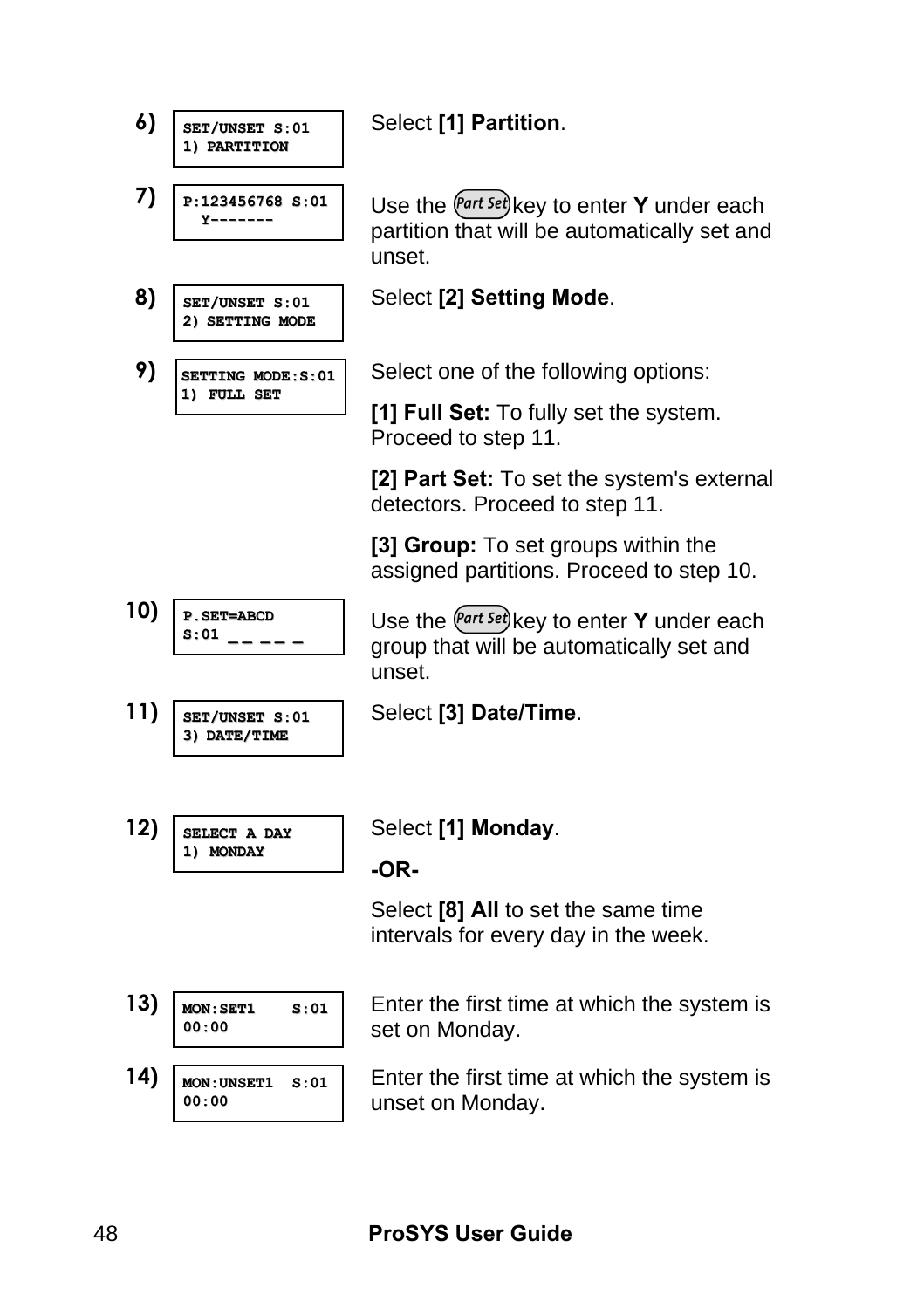**15) MON:SET2 S:01 MON:SET2 S:01 00:00** Enter the second time at which the system is set on Monday. **16) MON:UNSET2 S:01 MON:UNSET2 00:00** Enter the second time at which the system is unset on Monday. **NOTE:**  Leave the time at **00:00** if you do not want to perform the automation during the current interval for the current day. **17) SELECT A DAY A DAY 1) TUESDAY 1) TUESDAY** Define intervals for Tuesday and the rest of the week, as described in steps 12-16 above. After you have defined the last day or all days in the week, you define a label for the weekly program. **18) SET/UNSET S:01 SET/UNSET 4) LABEL 4)**  Select **[4] Label**. **19) SCHEDULE LABEL: LABEL: SCHEDULE 01** Enter a name for the scheduling program. **20) SCHEDULER: 02) SCHEDULE 02** Define additional scheduling programs, as required.

## **Defining a PO Activation Program**

A PO (programmable output - home appliance) activation program automatically activates and deactivates POs during your required intervals. In each program, you can define four POs to operate simultaneously.

When defining a PO activation program, you need to define the following parameters: **POs**, **Time Schedule**, **Holiday,** and **Label**.

#### $\blacktriangleright$ **To define a PO activation program:**

**1) USER FUNCTIONS: USER** 

From the **User Functions** menu, select **[6] Clocks**.

**1) OMIT 1) OMIT**

**2) INSERT CODE:** Enter the Grand Master code and press  $(\nu_{nset}^{\#})$ .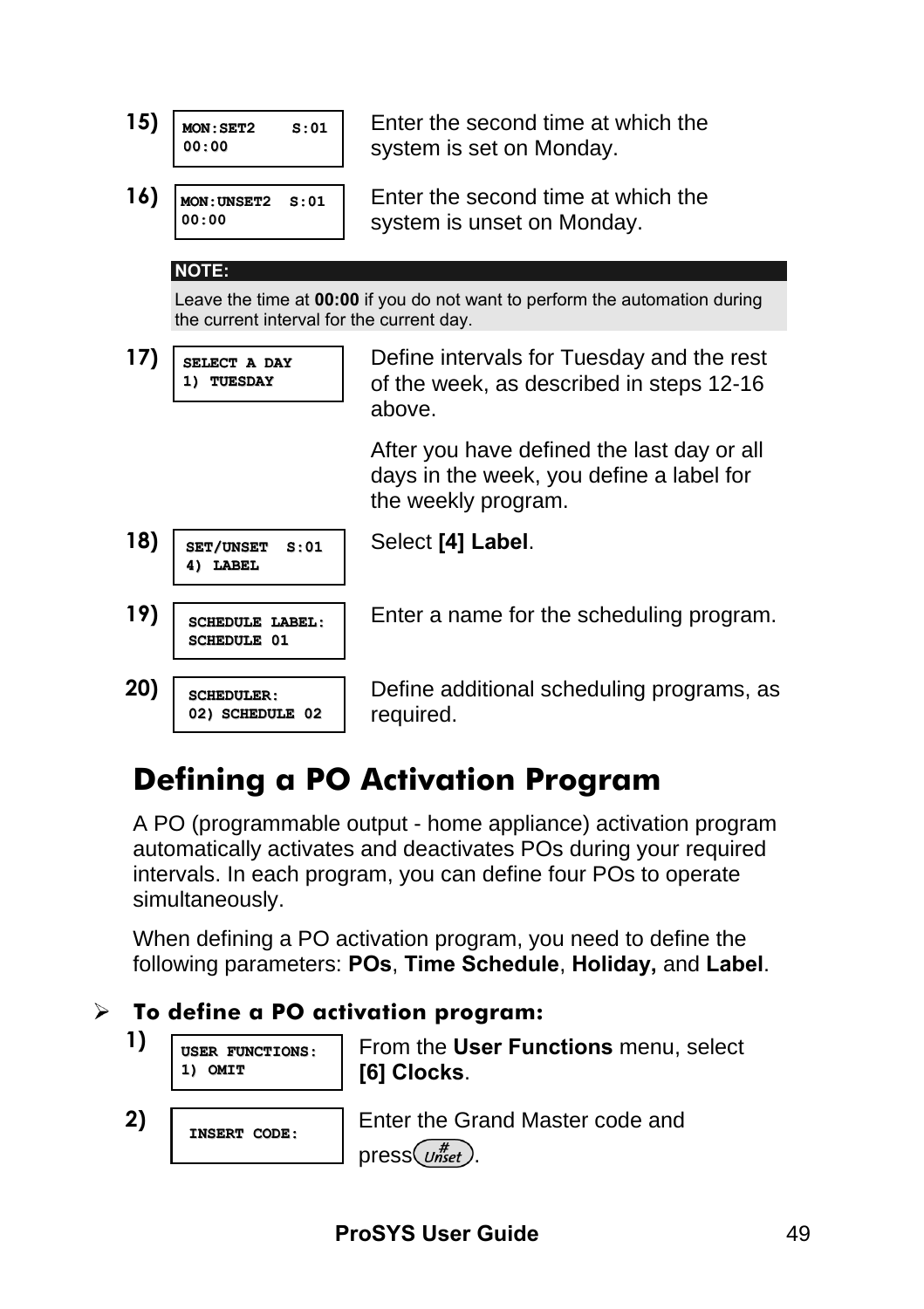

**N:** Not automatically activated.

**8)** Specify whether the three remaining POs in the list should be automatically activated by selecting them and following step 7 above.



### Select **[2] Date/Time**

Define time windows for the week, as described in step 12 on page 48.

Select **[3] HOLIDAY**. In this option, you define the way in which the group of POs is activated during a holiday period.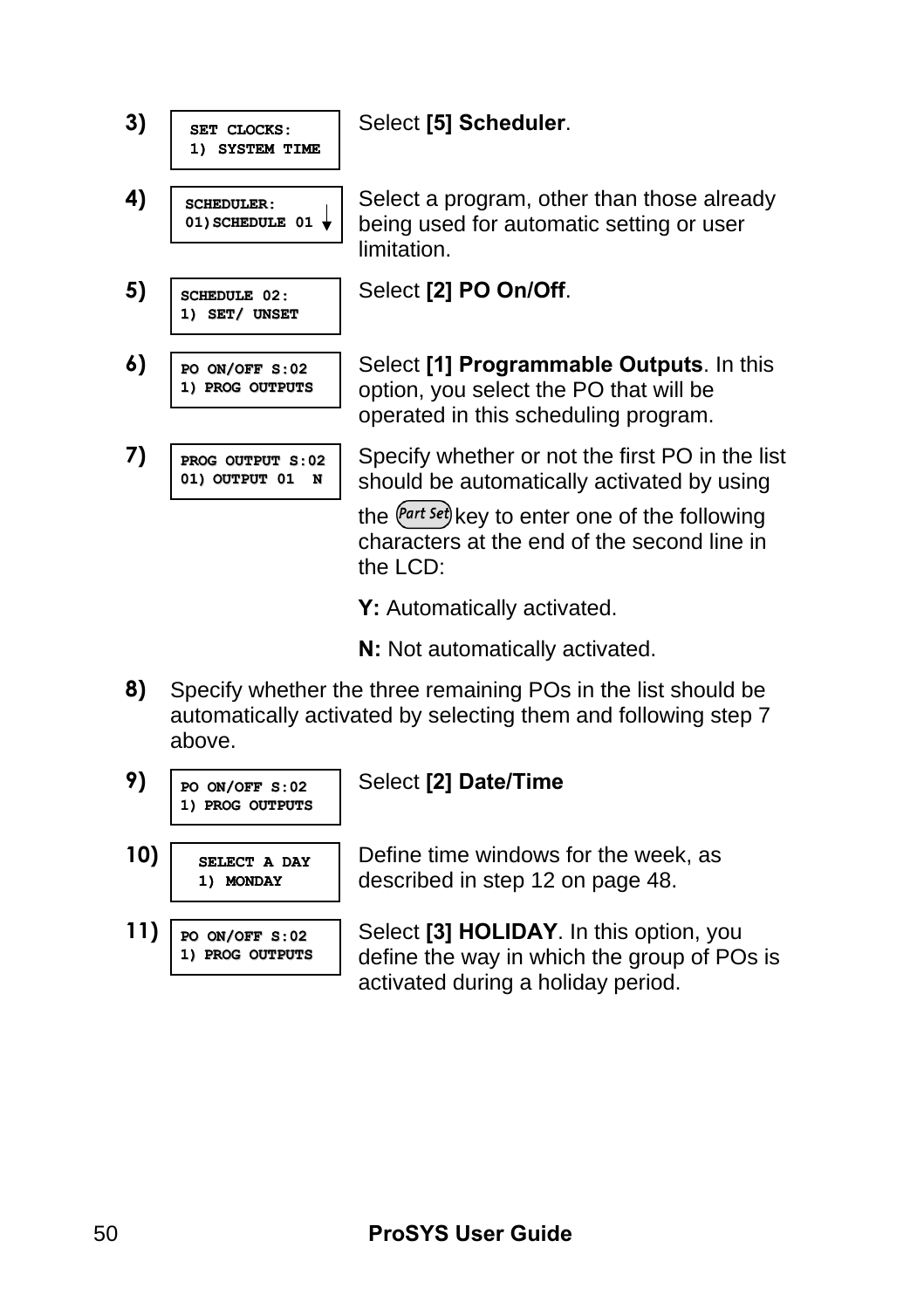| <b>PO HOLIDAY</b> | s:01 |
|-------------------|------|
| <b>YES/NO?</b>    |      |

**N:** During holidays, POs are activated in the same way as defined in the time windows of the week.

**Y:** POs are activated during the holiday according to the time schedule defined in the next step (holiday definition).

### **NOTE:**

If all the time intervals during the holiday are defined as **00:00**, then the POs are not activated during the holiday.

**13) SCHEDULE LABEL:** SCHEDULE 03

Enter a name for the scheduling program.

**14) SCHEDULER: 03) SCHEDULE 03**

 Define additional weekly programs, as required.

# **Defining a User Limitation Program**

A user limitation program automatically prevents certain users from unsetting the system during specified time intervals. By default, all users of the system operate without this limitation.

When defining a user limitation program, you need to define the following three parameters: **Users**, **Time Schedule**, and **Label**.

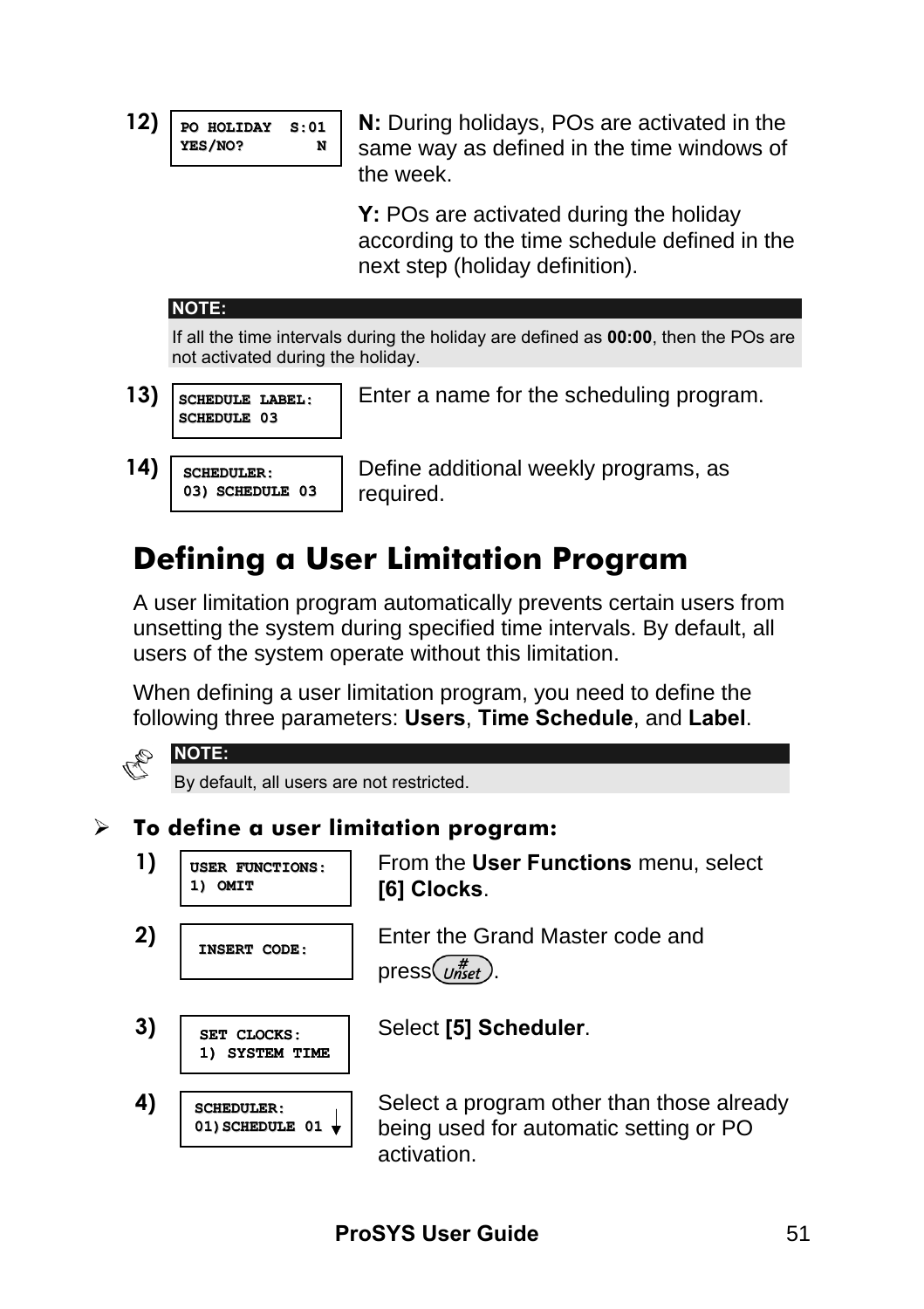| 5)  | <b>SCHEDULE 03:</b><br><b>1) SET/ UNSET</b>  | Select [3] User Limit.                                                                                                                    |
|-----|----------------------------------------------|-------------------------------------------------------------------------------------------------------------------------------------------|
| 6)  | USER LIMIT S:03<br>1) USER NUMBER            | Select [1] User Number.                                                                                                                   |
| 7)  | USER LIMIT S:03<br>01) USER 01<br>N          | Specify whether or not each user in the list<br>should be automatically restricted from                                                   |
|     |                                              | unsetting the system by using the (Part set)<br>key to enter one of the following characters<br>at the end of the second line in the LCD: |
|     |                                              | Y: Automatically restricted.                                                                                                              |
|     |                                              | <b>N:</b> Not automatically restricted.                                                                                                   |
| 8)  | USER LIMIT S:03<br>1) USER NUMBER            | Select [2] Date/Time.                                                                                                                     |
|     |                                              |                                                                                                                                           |
| 9)  | SELECT A DAY<br>1) MONDAY                    | Define time windows for the week, as<br>described in step 12 on page 48.                                                                  |
| 10) | USER LIMIT S:03<br>1) USER NUMBER            | Select [3] Label.                                                                                                                         |
| 11) | <b>SCHEDULE LABEL:</b><br><b>SCHEDULE 03</b> | Enter a name for the weekly program.                                                                                                      |
| 12) | <b>SCHEDULER:</b>                            | Define additional scheduling programs, as                                                                                                 |

required.

**04) SCHEDULE 04**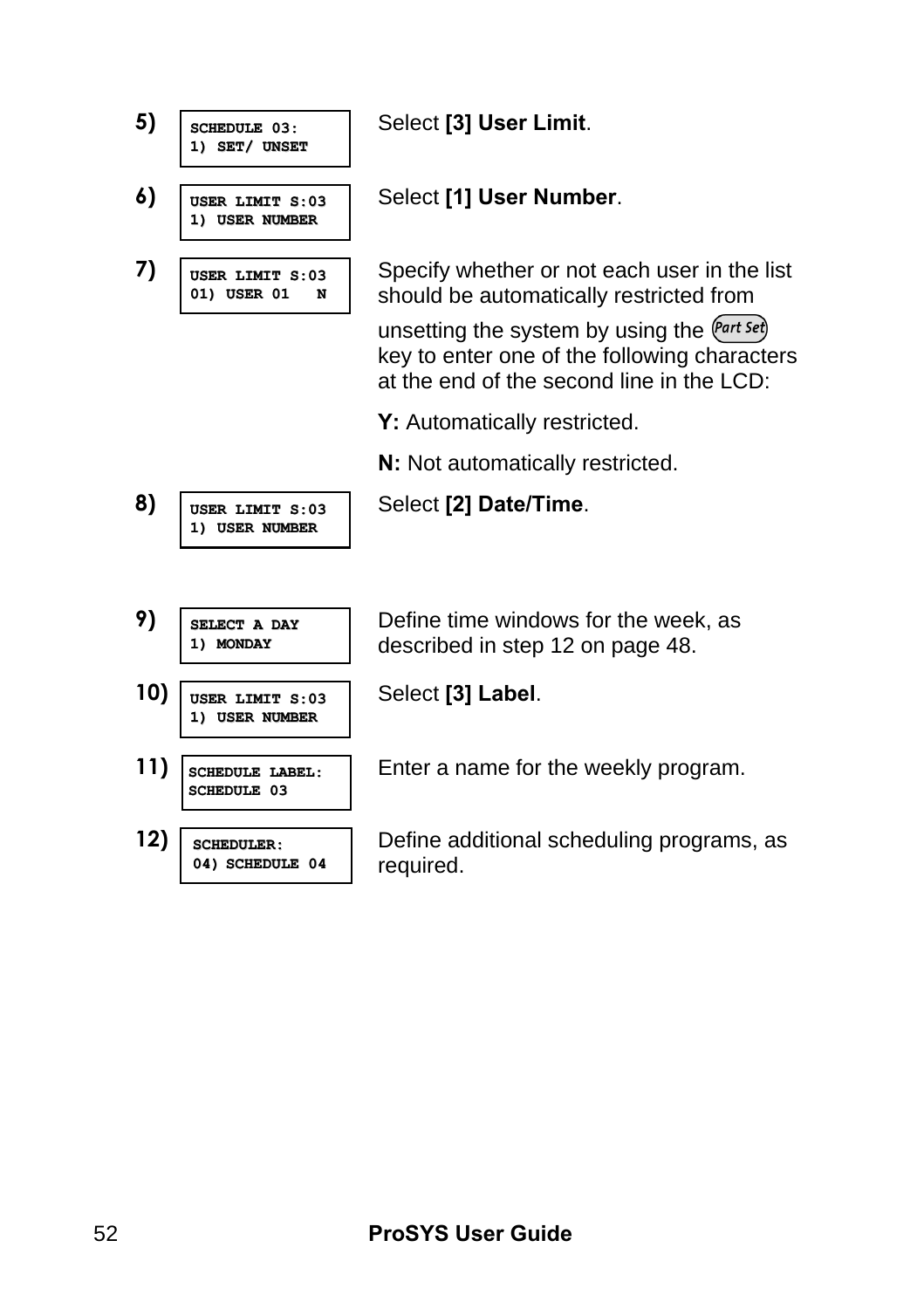# **Chapter 11: Programming Function Keys**

 $(*)$  [9] [Grand Master Code]  $(w_{nset}^{\#})$  [5]

The ProSYS enables you to record a series of commands and assign them to a Function key. When the Function key is pressed, the recorded commands are executed from beginning to end.<br>  $R \otimes \text{NOTE:}$ 



The default function for all Function keys is group setting, as described on page 25.

If Group setting is used, this option is not available.

Before programming a Function key, it is recommended to perform your required series of commands, making a note of every key you press while doing so. These keys will be entered in the form of characters in step 4 of the procedure for programming the Function key.

For example, to set partitions 1 and 2 in a 3-partitioned system, you would press the following keys in step 4:



This example requires the following sequence of characters:

**1234a12a** 



Function keys cannot be programmed to perform unsetting commands.

### **To program a Function key:**

**1) USER FUNCTIONS: USER FUNCTIONS: 1) OMIT OMIT** From the **User Functions** menu, select **[9] Miscellaneous**. **2) INSERT CODE:** Enter the Grand Master code and  $pres( \iota \text{m} H \text{m} e t).$ **3) MISCELLANEOUS: MISCELLANEOUS: 1) PRINTER CNTRL** Select **[5] Key Custom**. **4) CHOOSE KEY: 1) KEY A** The **Choose Key** menu lists the four function keys. Select the function key that you want to program. **5) PRESS A TO PRESS A TO START/STOP** Press **[A]** (or the function key you selected in step 4).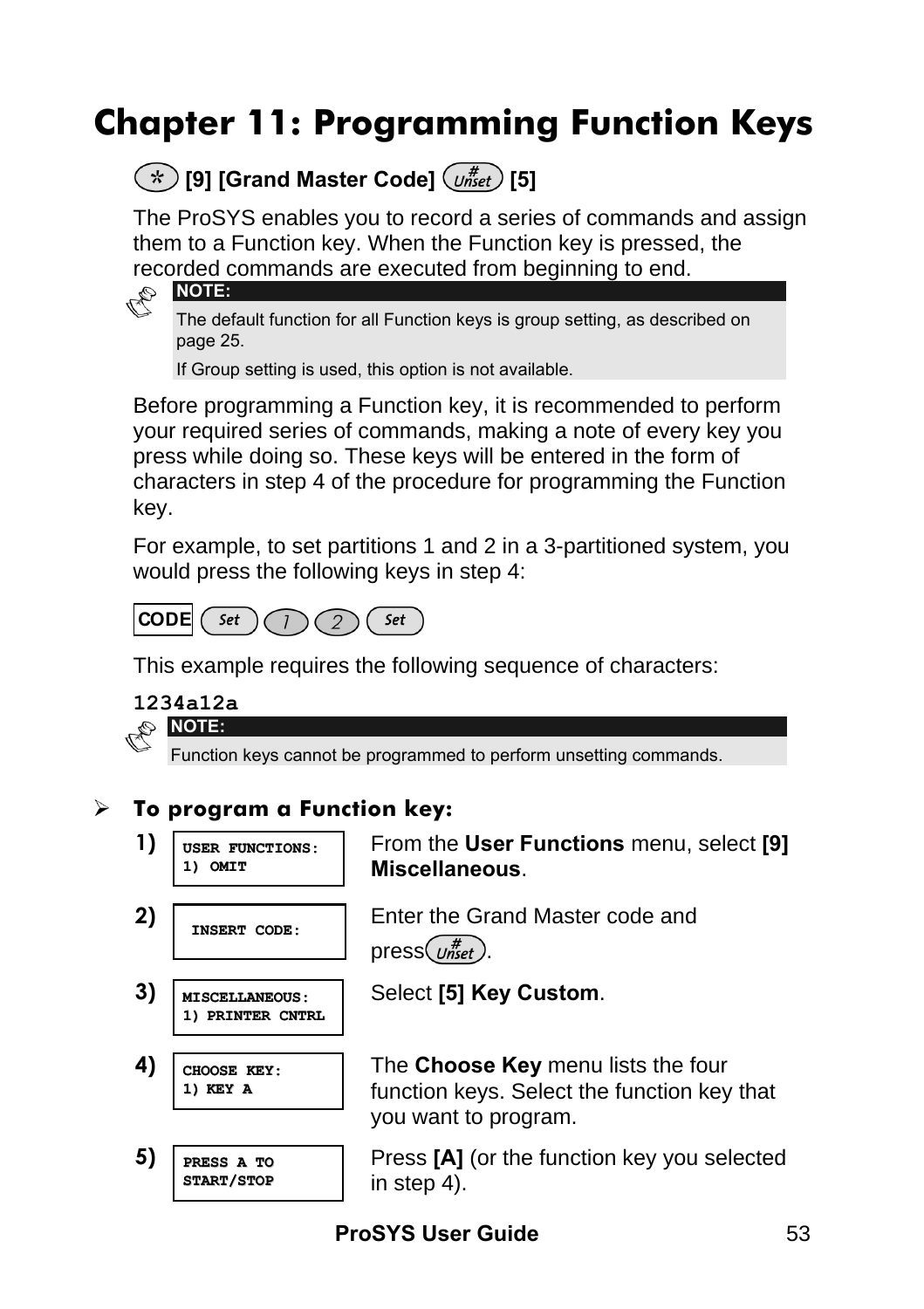

**6)**  $\left| \begin{array}{c} \n\text{KEY A CUSTOM:} \\
\text{EVAL} \\
\text{Use the numerical keys or the } \left( \frac{\text{Set}}{\text{Set}} \right) \text{key to} \n\end{array} \right|$ enter a series of characters representing your required keys, as described on page 55. Each character you enter is displayed in the second line of the LCD.

> When you have finished entering the series of characters, ensure that the cursor is placed in the field after the last character in the series, and press **[A]** (or the function key you selected in step 4) again. The series of characters is saved and assigned to the selected function key.

### *For example:*

The following series of characters should be entered to program the macro *Fault Reset*: ¾**3#(customer code)#S#**¾¾

### **NOTE:**

When entering characters, ensure that the cursor is placed after the last character. Otherwise, the last character you defined and everything after it will be erased, and the Function key will not perform the required function.

**8) ACCESS CODE: 1) UPDATE CODES UPDATE CODES** If required, select an additional Function key to program and repeat the above procedure.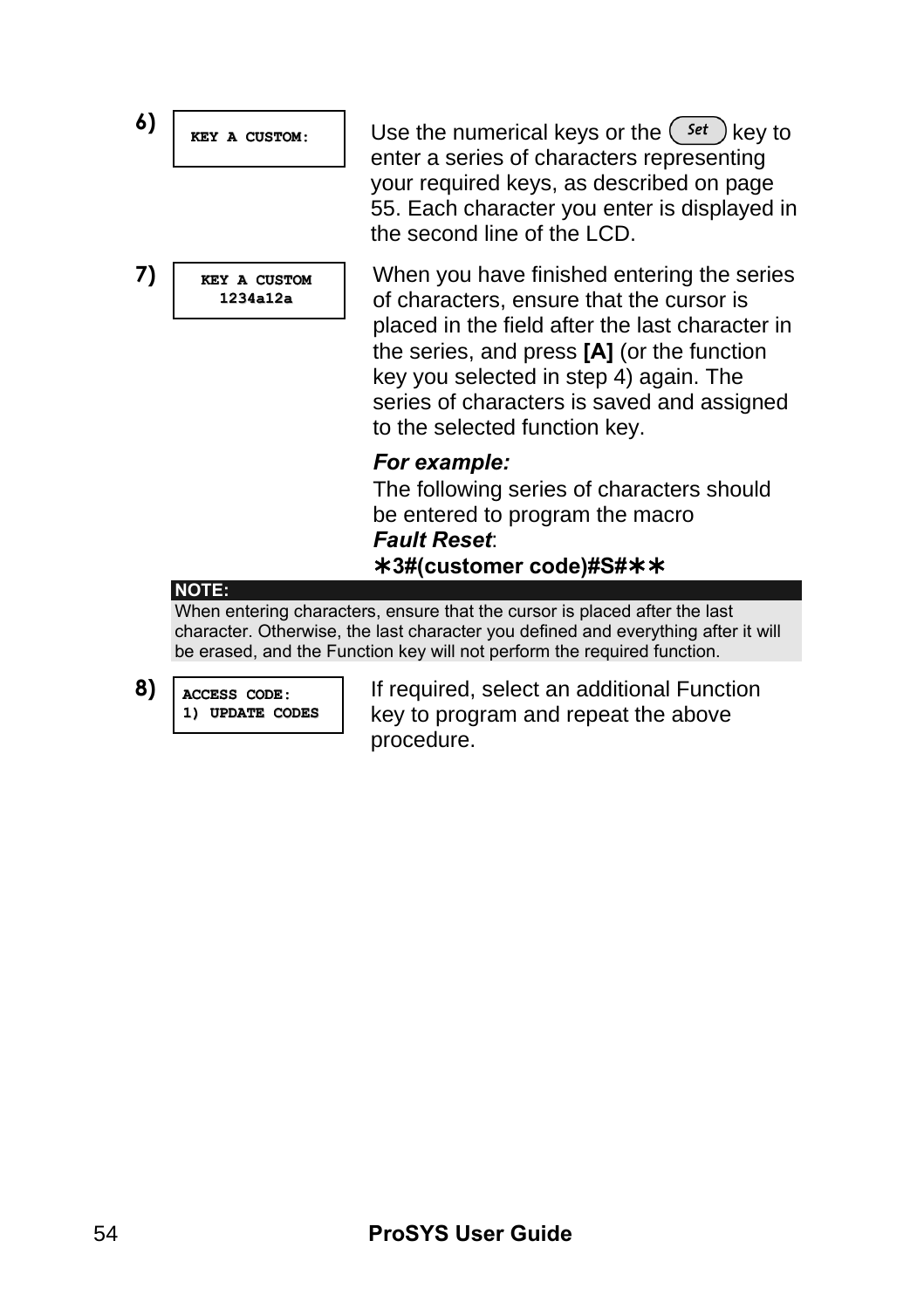### **Using the Set Key to Program Function Keys**

In step 4 of the previous procedure, the  $\binom{\mathsf{Set}}{\mathsf{Set}}$  and the  $\binom{\mathsf{Part}\mathsf{Set}}{\mathsf{Reys}}$  are used to toggle between and enter characters that represent keys on the ProSYS keypad. The following is a list of these characters and the keys they represent:

|        | <b>Character</b> | <b>Represents</b>                                                                        |
|--------|------------------|------------------------------------------------------------------------------------------|
| $0-9$  |                  | The Numerical keys from 0 to 9.                                                          |
| $A-B$  |                  | The Function keys from A to B.                                                           |
| S      |                  | The (<br>Set<br>kev.                                                                     |
| N      |                  | The (Part Set) key.                                                                      |
| a,b    |                  | Group A, Group B                                                                         |
| $\ast$ |                  | The (<br>kev.<br>$\boldsymbol{\pi}$                                                      |
| #      |                  | The $(w_{nset}^{\#})$ key.                                                               |
|        | <b>NOTE:</b>     |                                                                                          |
|        |                  | You can also use the Numerical keys to enter numbers when programming                    |
|        |                  | Function keys. Use the <i>(status)</i> and the <i>(Omit)</i><br>keys to move the cursor. |
|        |                  |                                                                                          |

When the character is displayed, press  $(\frac{Qmit}{dt})$  to move the cursor to the next field in the LCD, where you can enter the next character in the series.

When you have finished entering a series of characters, ensure that the cursor is placed in the field after the last character in the series by pressing  $(\overline{Q_{mit}})$  again.



**NOTE:**  A macro cannot be used to unset a system.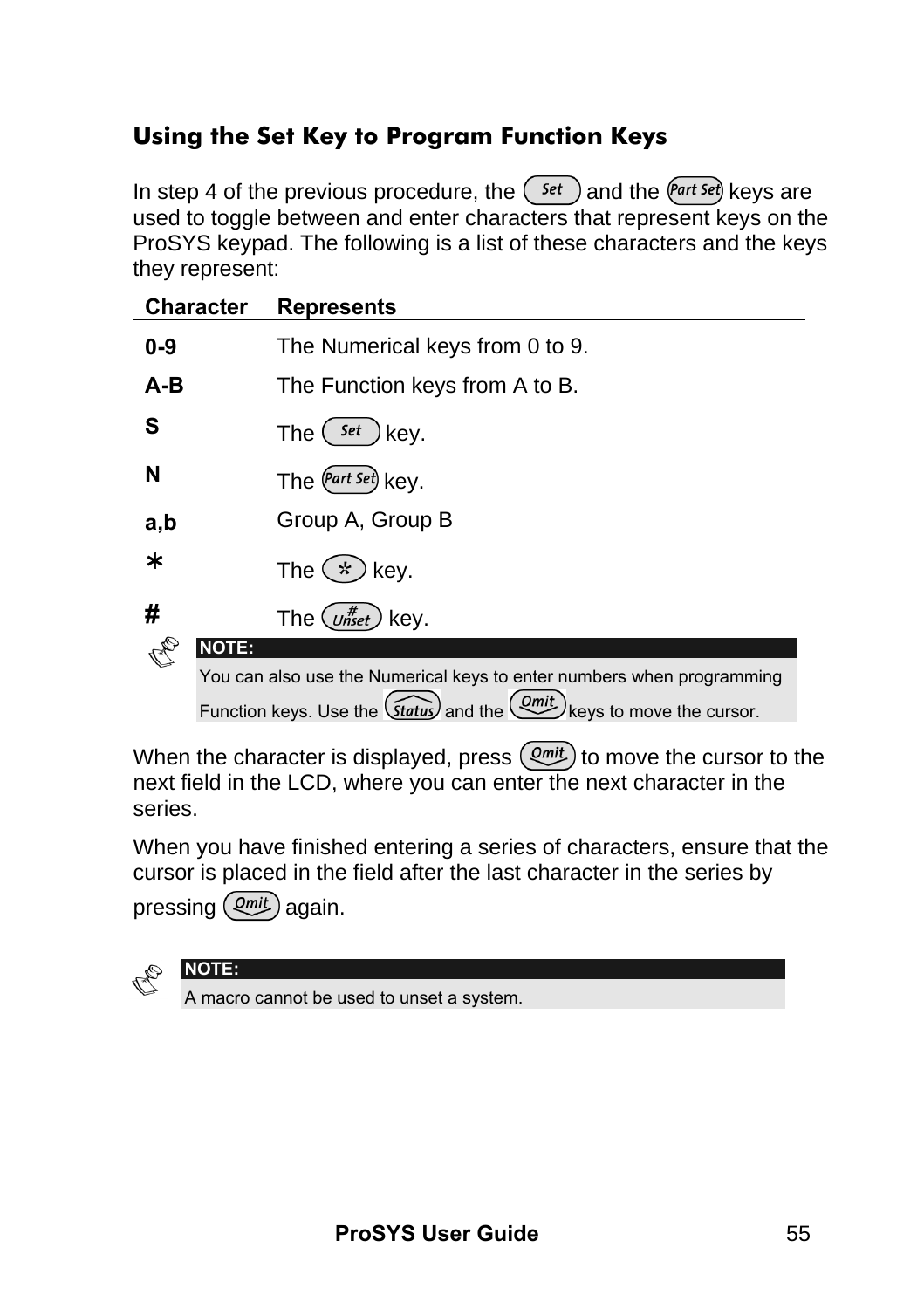# **Chapter 12: Proximity Keypad**

The proximity keypad enables you to use a proximity tag to set and unset the security system or to activate and deactivate home appliances and utilities, such as heating and lights.

Proximity tag programming is performed from the **User Functions** menu. When programming a proximity tag, the following three options are available:

- **← (RE)WRITE TAG:** Ads a new proximity tag (described below).
- ◆ **DEL BY USER:** Deletes a proximity tag according to the user serial number, as described on page 57.
- ◆ **DEL BY TAG:** Deletes a proximity tag according to the user tag, as described on page 58.

This section also includes general instructions for using a proximity tag, as described on page 59.



# **NOTES:**

Users can define or delete their individual proximity tags, but the Grand Master can define or delete **any** user's tag.

Each proximity tag can be assigned to only one user.

# **Adding a New Proximity Tag**

You can add a new proximity tag for each user in the system, as required.

 $\blacktriangleright$ **To add a new proximity tag:** 

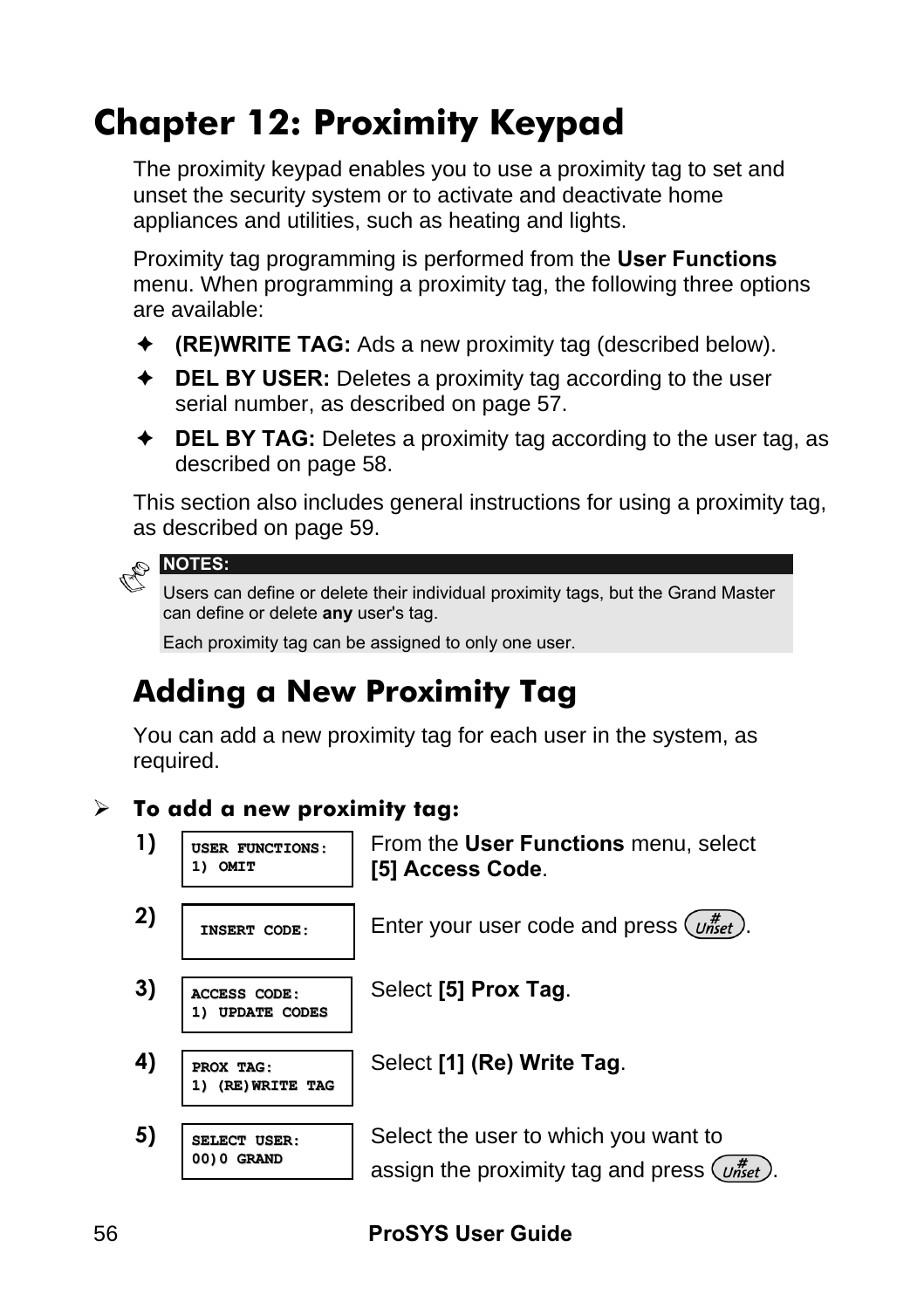| c<br>٠              |  |
|---------------------|--|
| and the contract of |  |
|                     |  |
|                     |  |

**NOTE:** 

A display of (**\*\*\*\***) indicates that a user has already been assigned to a specific proximity tag.

**6) USER XX: XX:APPROACH TAG TO UNIT**

Within 10 seconds, approach the proximity tag at a distance of 3 to 7 cm from the keypad's keys. The keypad automatically reads the proximity tag and saves it into the system's memory.

Once the proximity tag has been successfully recorded, a long confirmation beep sounds, and a confirmation message is displayed.

If the proximity tag is already stored in the system's memory, the following message is displayed: **USER TAG ALREADY IN MEMORY**.



### **NOTES:**

Once a proximity tag is recorded, it will be functional from all keypads.

The programmed proximity tag has the same permissions as are defined for the specified user code.

If a user is defined as having the **Cleaner** security level, then the proximity tag can operate only if a security code was previously defined for that user.

### **Deleting a Proximity Tag by the User Serial Number**

You can use this option to delete a proximity tag for which the user is known.

 $\blacktriangleright$ **To delete a proximity tag by user serial number:** 

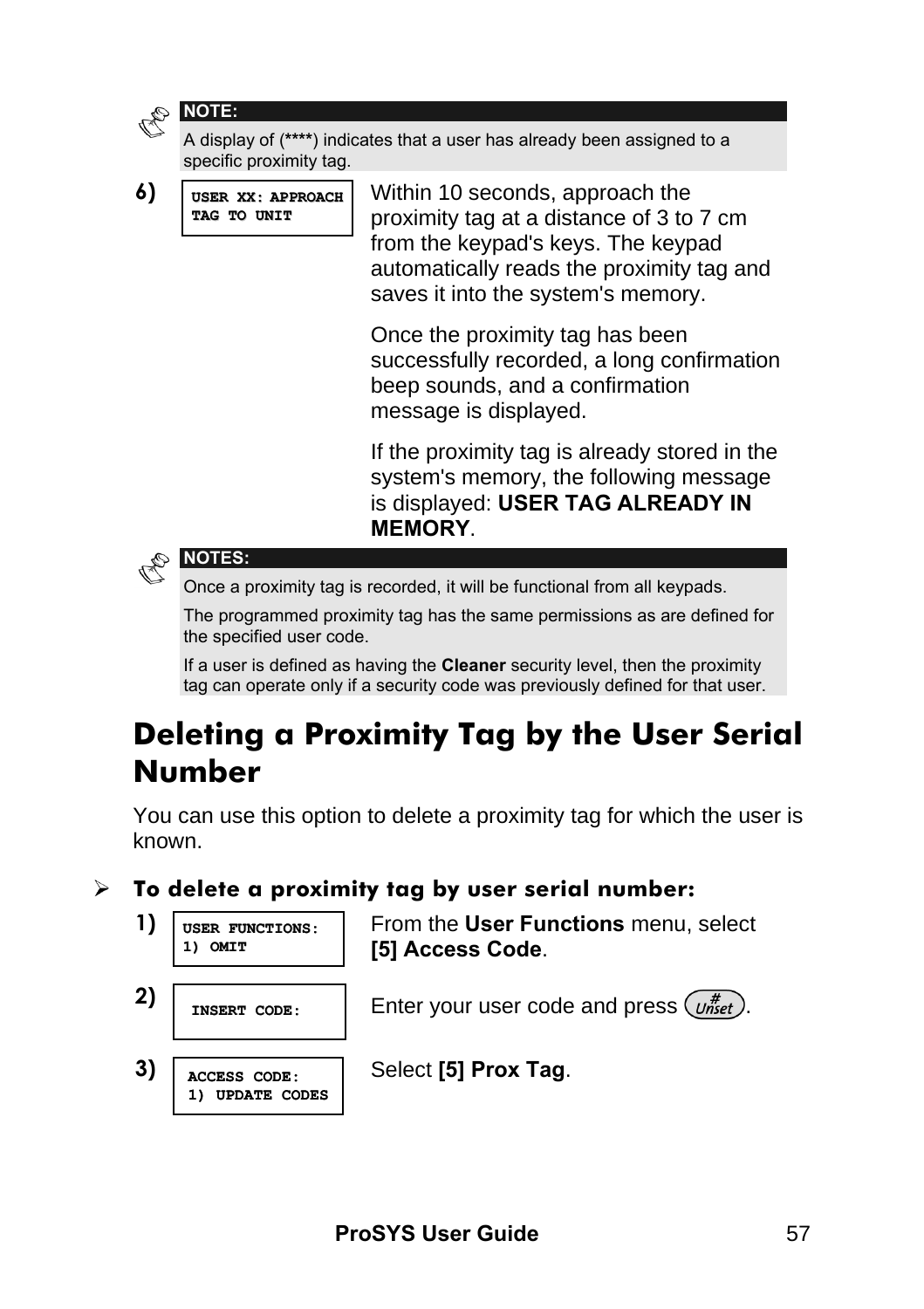

Select **[2] Del By User**.

Select the user for which you want to delete the proximity tag and press  $(w<sub>nset</sub><sup>#</sup>)$ .

**Select <b>[Y]** or **[N]** by using the  $\left(\frac{Part\, Set}{Set}\right)$  key and then pressing  $(w_{nset}^{\#})$ . If you select **[Y]**, the following confirmation message is displayed: **USER XX: TAG DELETED**.

# **Deleting a Proximity Tag by the User Tag**

You can use this option to delete a proximity tag for which the user is **not** known.

#### $\blacktriangleright$ **To delete a proximity tag by user tag:**

**1) USER FUNCTIONS: USER FUNCTIONS: 1) OMIT OMIT 3) ACCESS CODE: 1) UPDATE CODES 4) PROX TAG: 1) (RE)WRITE TAG 5) APPROACH TAG TO TO PROX KEYPAD PROX KEYPAD**

From the **User Functions** menu, select **[5] Access Code**.

**2) INSERT CODE:** Enter your user code and press  $\overline{U_{n,ret}^{\#}}$ 

Select **[5] Prox Tag**.

Select **[3] Del By Tag**.

Within 10 seconds, approach the proximity tag at a distance of 3 to 7 cm. from the keypad's keys.

If the proximity tag was deleted successfully, the following confirmation message is displayed: **USER TAG XX DELETED**.

If the system does not recognize the proximity tag, the following message is displayed: **TAG NOT DEFINED IN MEMORY**.

### 58 **ProSYS User Guide**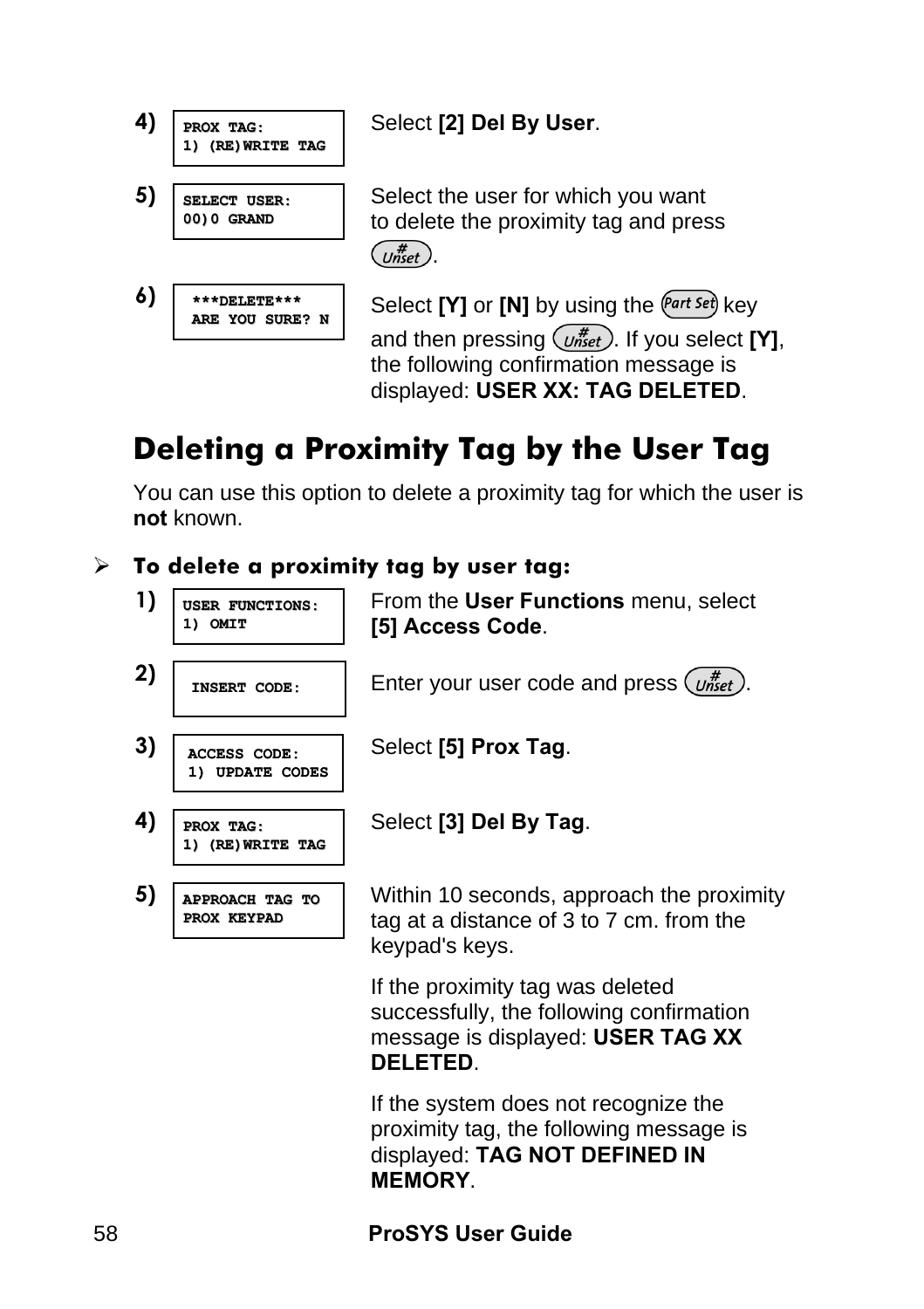# **Using a Proximity Tag**

When using a proximity tag, the following points regarding assigned partitions are relevant:

- Ê If your user code is assigned to **only one** partition, then the partition will set or unset automatically.
- Ê If your user code is assigned to **more than one** partition, use the (*Status*) or the  $\frac{\text{(Omit)}}{\text{(Słatus)}}$  keys to select the required partition(s) and press  $(\overline{w_{\text{mset}}^H})$ .

### **To use a proximity tag:**

Hold the proximity tag close to the keypad's keys at a distance of approximately 3 to 7 cm.

Based on your user definitions:

• The partition(s) assigned to your user code are set/unset. (Ask your engineer for the number of partitions that are assigned to your user code.)

 **-OR-** 

• The defined device(s) operate(s) (based on its current status).

### **Note:**

To use a proximity tag with the ProSYS Touchscreen Keypad present the tag as follows:



**ProSYS User Guide** 59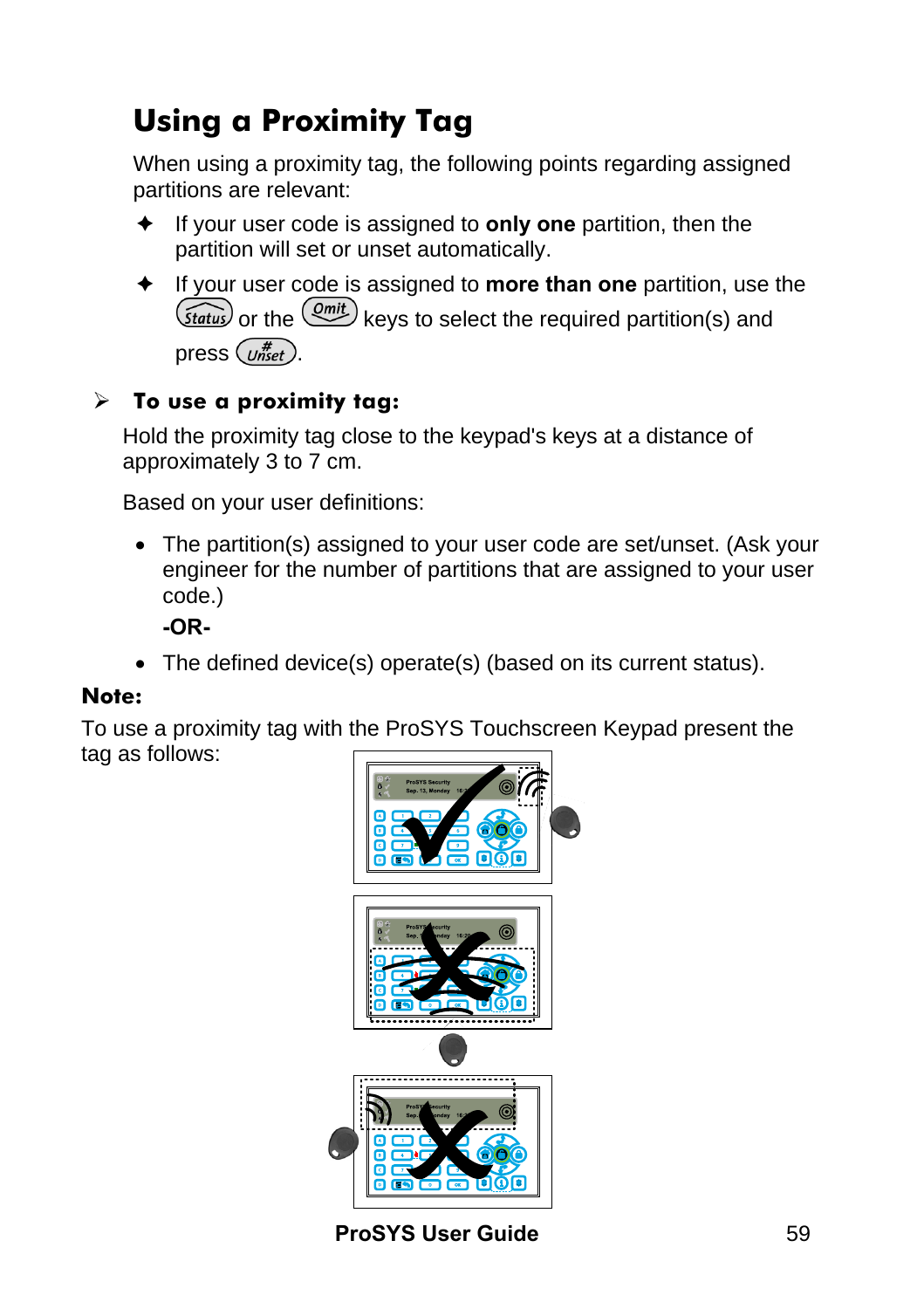# **Chapter 13: Complete Menu of User Functions**

Your ProSYS comes with a variety of selectable user functions that become available when you enter the *User Functions* mode. This chapter lists the complete menu of user functions, the most frequently used of which are described in detail in previous chapters of this manual.

To enter the *User Functions* mode, press  $(*)$  followed by the *Function Index* or quick key (see the table below) and your user code. For example, to activate Switch Auxiliary, press

 $(*)$  (2) (2) [1-2-3-4]  $(\overline{m}_{\text{3det}}^{\text{#}})$ .

To exit the *User Functions* mode and return to *Normal Operation* mode, press  $(*)$   $(*)$  quickly.

| Quick<br>Key        | <b>Function</b>        | <b>Description</b>                                                                                                                                                                               |
|---------------------|------------------------|--------------------------------------------------------------------------------------------------------------------------------------------------------------------------------------------------|
| 1 Omit              |                        |                                                                                                                                                                                                  |
| 1                   | Omit<br>Zones          | Provides the ability to omit any of the system's<br>intrusion zones, as described on page 22.                                                                                                    |
| 2                   | Omit Reset             | Restores any omitted zones.                                                                                                                                                                      |
| 3                   | Omit<br>Recall         | Recalls the most recent omitted zone.                                                                                                                                                            |
| <b>2 Activities</b> |                        |                                                                                                                                                                                                  |
| 1                   | Prog.<br>Output        | Allows user control of previously designated external<br>devices (e.g. an appliance, a motor-driven garage<br>door), as described on page 35.                                                    |
| 2                   | Switch<br>Auxiliary    | Interrupts the power supplied to the system's smoke<br>detector(s) for a predetermined interval, thus resetting<br>and "readying" them for subsequent alarms, see page<br>32.                    |
| 3                   | Terminate<br><b>FM</b> | If Follow-Me Phone Number(s) were chosen, their<br>operation can be terminated. Use this function when<br>an alarm has been tripped and there is no need to<br>utilize the Follow-Me phone call. |
| 4                   | Initiate Call          | By initiating a call to your alarm company, this allows<br>them to perform a remote programming operation on<br>your system.                                                                     |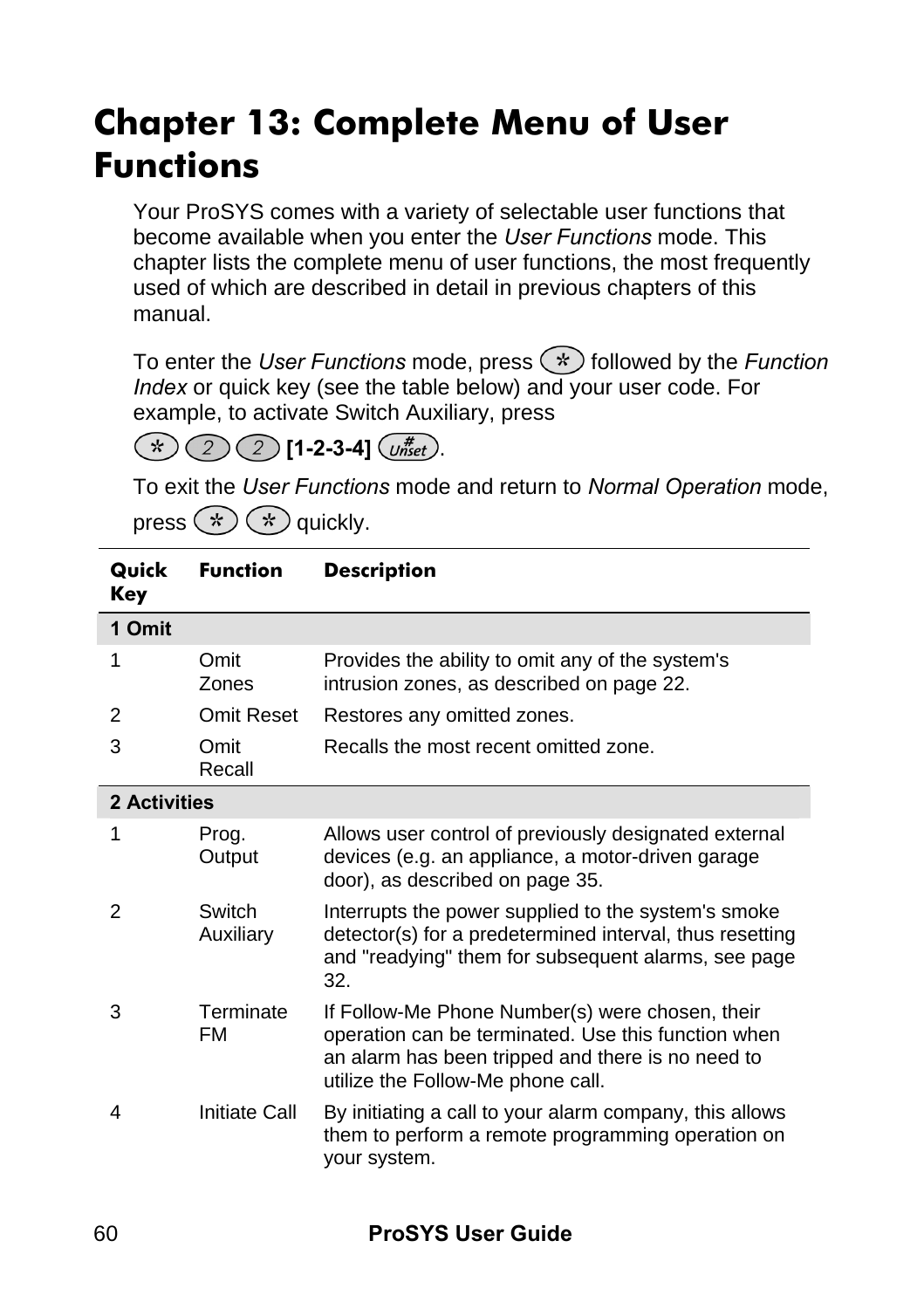| Quick<br><b>Key</b> | <b>Function</b>    | <b>Description</b>                                                                                                                                                                                                                                                                                                          |
|---------------------|--------------------|-----------------------------------------------------------------------------------------------------------------------------------------------------------------------------------------------------------------------------------------------------------------------------------------------------------------------------|
| 5                   | Hand Over          | Similar in intent to Initiate Call (above), Hand Over<br>allows your alarm company to call you and, during the<br>call, "hand over" to them the control of your security<br>system.                                                                                                                                         |
| 6                   | Void Rep           | For engineer use only.                                                                                                                                                                                                                                                                                                      |
|                     | Prg                | Some protocols have a report code to the ARC for<br>entering and exiting the engineer programming. To<br>avoid the entering report and save time, this function<br>postpones the report for two minutes during which the<br>engineer can enter the programming menu and no<br>report will be made.                          |
| 7                   | <b>Follow Me</b>   | Allows the entry and/or editing of follow me<br>destinations as telephone numbers, or Email address<br>(See page 36)                                                                                                                                                                                                        |
| 8                   | Enable<br>U/D      | Each time this function is enabled, your alarm<br>company may subsequently gain a single remote<br>access to your system to make any required<br>programming changes.                                                                                                                                                       |
|                     |                    | Contact your engineer for additional information.                                                                                                                                                                                                                                                                           |
| 9                   | Del Rmt<br>Msg     | Deletes a message that has been sent to the LCD<br>from the Upload/Download software.                                                                                                                                                                                                                                       |
| 0                   | More               |                                                                                                                                                                                                                                                                                                                             |
| 01                  | Cancel<br>Report   | Sends a "Cancel Alarm" report message to the ARC.<br>This function is used if the alarm was activated by<br>mistake.                                                                                                                                                                                                        |
| 02                  | U/D Phone          | The Grand Master can temporarily change the 3rd<br>ARC connection. The new number will be valid for 1<br>hour only. After 1 hour the panel shall revert to the<br>original phone number. When the user is initiating a<br>call to the U/D by using the "INITIATE CALL" user<br>function, the call will use this U/D number. |
| 03                  | Enable<br>Engineer | This function enables the Grand Master to authorize<br>the engineer to access the Engineer programming<br>menu by opening a time window of 1 hour during<br>which he can enter the menu without the Grand<br>Master authorization.                                                                                          |
| 04                  | Engineer<br>Reset  | Enables the engineer to reset an alarm. The option is<br>available only if the user authorized the engineer in<br>location [2][0][3]                                                                                                                                                                                        |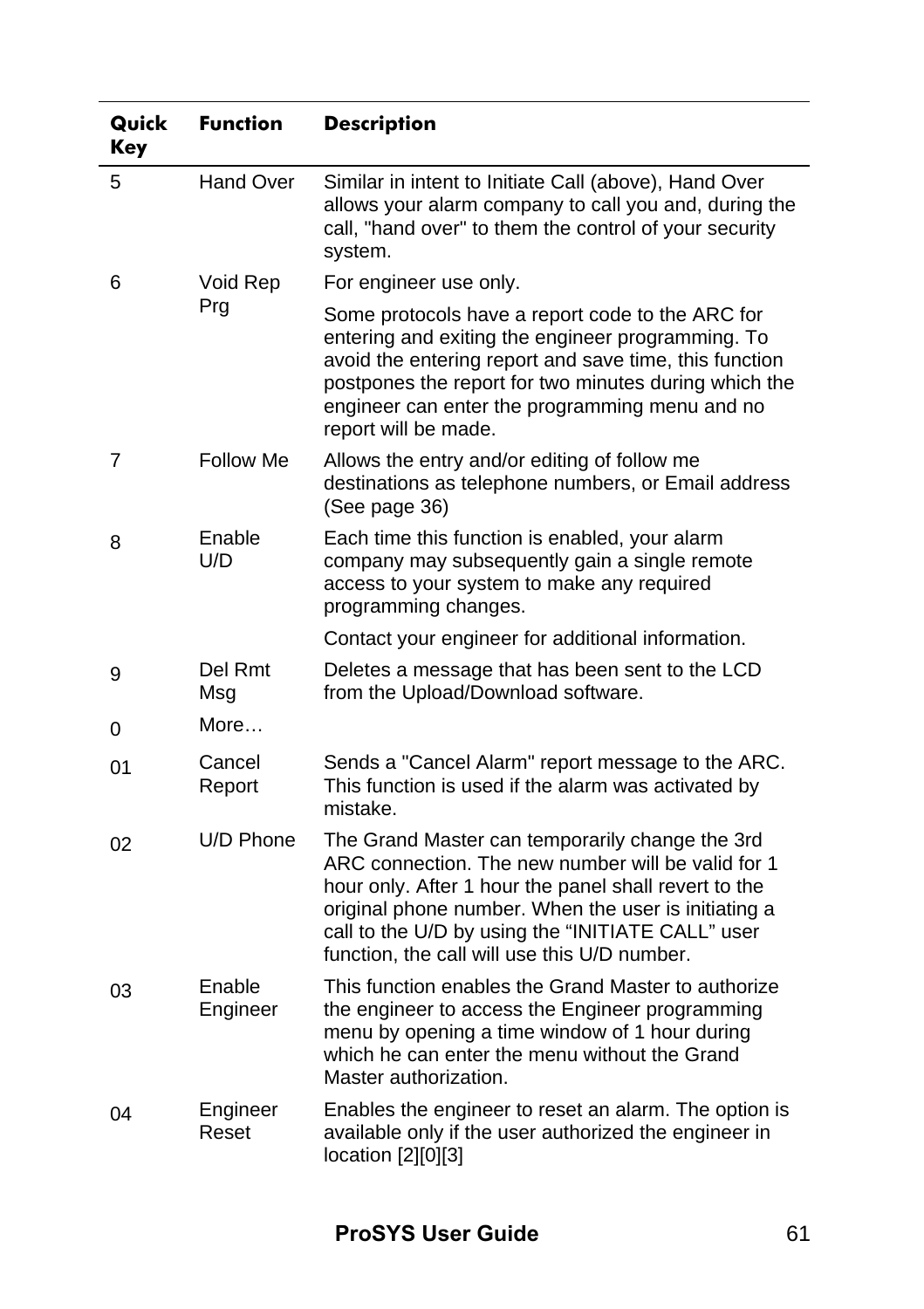| Quick<br><b>Key</b> | <b>Function</b>                          | <b>Description</b>                                                                                                                                                                                                                                                                                                                                                                                                                       |
|---------------------|------------------------------------------|------------------------------------------------------------------------------------------------------------------------------------------------------------------------------------------------------------------------------------------------------------------------------------------------------------------------------------------------------------------------------------------------------------------------------------------|
| 05                  | Overload<br>Restore                      | The Grand Master/Engineer /Sub-engineer/Manager<br>can use this option to restore the Auxiliary power from<br>a power supply, power (If overload condition is still<br>present, disconnect all loads from AUX. Output)                                                                                                                                                                                                                   |
| 06                  | Check<br>Credit                          | Use this function to receive information by SMS of the<br>credit level in your Prepaid SIM card. The ProSYS will<br>send SMS Credit Level Request message (User<br>menu: Quick Key [4][0][4][1]) to the provider's phone<br>(User menu: Quick Key [4][0][4][2]). Once the SMS is<br>received by the provider, the SIM's credit level is sent<br>back and displayed on the keypad's LCD display or<br>sent to the Follow Me (if defined). |
| 07                  | <b>Reset SIM</b>                         | After charging a prepaid SIM card, the user has to<br>reset the SIM Expire Time manually. The time<br>duration for expiration is defined by your engineer.                                                                                                                                                                                                                                                                               |
| 3 View              |                                          |                                                                                                                                                                                                                                                                                                                                                                                                                                          |
| 1                   | Fault                                    | Should be used when the system has detected a<br>problem, which is evident by the rapid flashing of the<br>Ready LED, as described on page 14.                                                                                                                                                                                                                                                                                           |
| 2                   | Alarm<br>Memory                          | Allows the viewing of the five most recent alarm<br>conditions stored by the system.                                                                                                                                                                                                                                                                                                                                                     |
| 3                   | Partition<br><b>Status</b>               | Allows the viewing of the partitions' status, the faults<br>in the system and all "not ready" zones.                                                                                                                                                                                                                                                                                                                                     |
|                     |                                          | Pressing on the <i>Status</i> key from the Normal<br>Operation mode will display the status of the partition<br>to which the keypad is assigned. Pressing the                                                                                                                                                                                                                                                                            |
|                     |                                          | sequence [CODE] <i>(status</i> ) from the Normal Operation<br>mode will display the status of all the partitions<br>assigned to the user code.                                                                                                                                                                                                                                                                                           |
| 4                   | Zone<br><b>Status</b>                    | Allows the display of all system zones and their<br>current status.                                                                                                                                                                                                                                                                                                                                                                      |
| 5                   | Event<br>Memory                          | Allows the viewing of significant system events<br>including date and time.                                                                                                                                                                                                                                                                                                                                                              |
|                     |                                          | Note: The events memory cannot be erased                                                                                                                                                                                                                                                                                                                                                                                                 |
| 6                   | Service<br>Info                          | 1) Displays any previously entered service information                                                                                                                                                                                                                                                                                                                                                                                   |
|                     | 2) Displays the system software version. |                                                                                                                                                                                                                                                                                                                                                                                                                                          |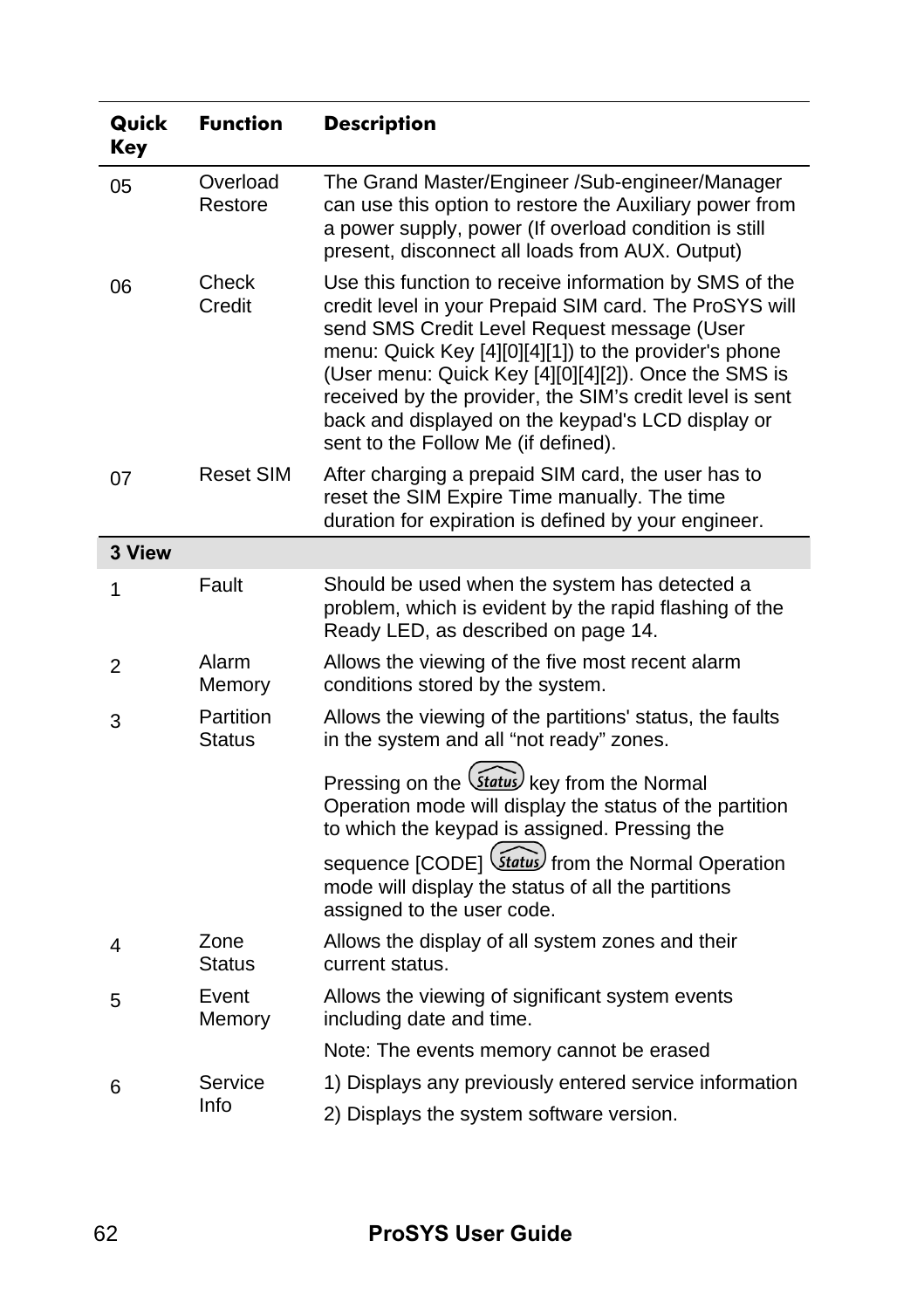| <b>Key</b>     |                               |                                                                                                                                                                                        |
|----------------|-------------------------------|----------------------------------------------------------------------------------------------------------------------------------------------------------------------------------------|
|                | 4 Maintenance                 |                                                                                                                                                                                        |
| 1              | Indications                   | The indication function allows the Grand Master to<br>perform a test to the following elements in the system:                                                                          |
|                |                               | 1) Keypad test (approximately 3 second test):<br>Momentarily tests the keypad indicators and the<br>system's external sounder(s)                                                       |
|                |                               | 2) Speaker (approximately 10 second test) - Toggle<br>the internal speaker on/off                                                                                                      |
|                |                               | 3) Bell (approximately 20 second test) – Toggles the<br>external bell on/off                                                                                                           |
|                |                               | 4) Strobe (approximately 10 second test) - Toggles<br>the strobe on/off                                                                                                                |
| $\overline{2}$ | <b>Battery</b><br><b>Test</b> | Tests the system's standby battery.                                                                                                                                                    |
| 3              | Local<br>Chime Off            | Turns OFF a particular keypad's internal sounder for<br>any function involving the Chime feature.                                                                                      |
| 4              | Local<br>Chime On             | Turns ON a particular keypad's internal sounder for<br>any function involving the Chime feature.                                                                                       |
| 5              | Part.<br>Chime Off            | Disables the buzzer for all keypads in the partition for<br>any function involving the Chime feature. The internal<br>speaker will be disabled as well if defined by your<br>engineer. |
| 6              | Part.<br>Chime On             | Enables the buzzer for all keypads in the partition for<br>any function involving the Chime feature. If defined by<br>your engineer, the internal speaker will be enabled as<br>well.  |
| 7              | Local<br><b>Buzzer Off</b>    | Turns OFF a particular keypad's internal sounder<br>during both Entry and Exit Delay time periods and all<br>fire and intruder alarms.                                                 |
| 8              | Local<br>Buzzer On            | Turns ON a particular keypad's internal sounder<br>during both Entry and Exit Delay time periods and all<br>fire and intruder alarms.                                                  |
| 9              | Diagnostics                   | Enables to performs diagnostics tests to: BUS zones,<br>power supply, sounder and GSM/GPRS module.                                                                                     |
| 0              | More                          |                                                                                                                                                                                        |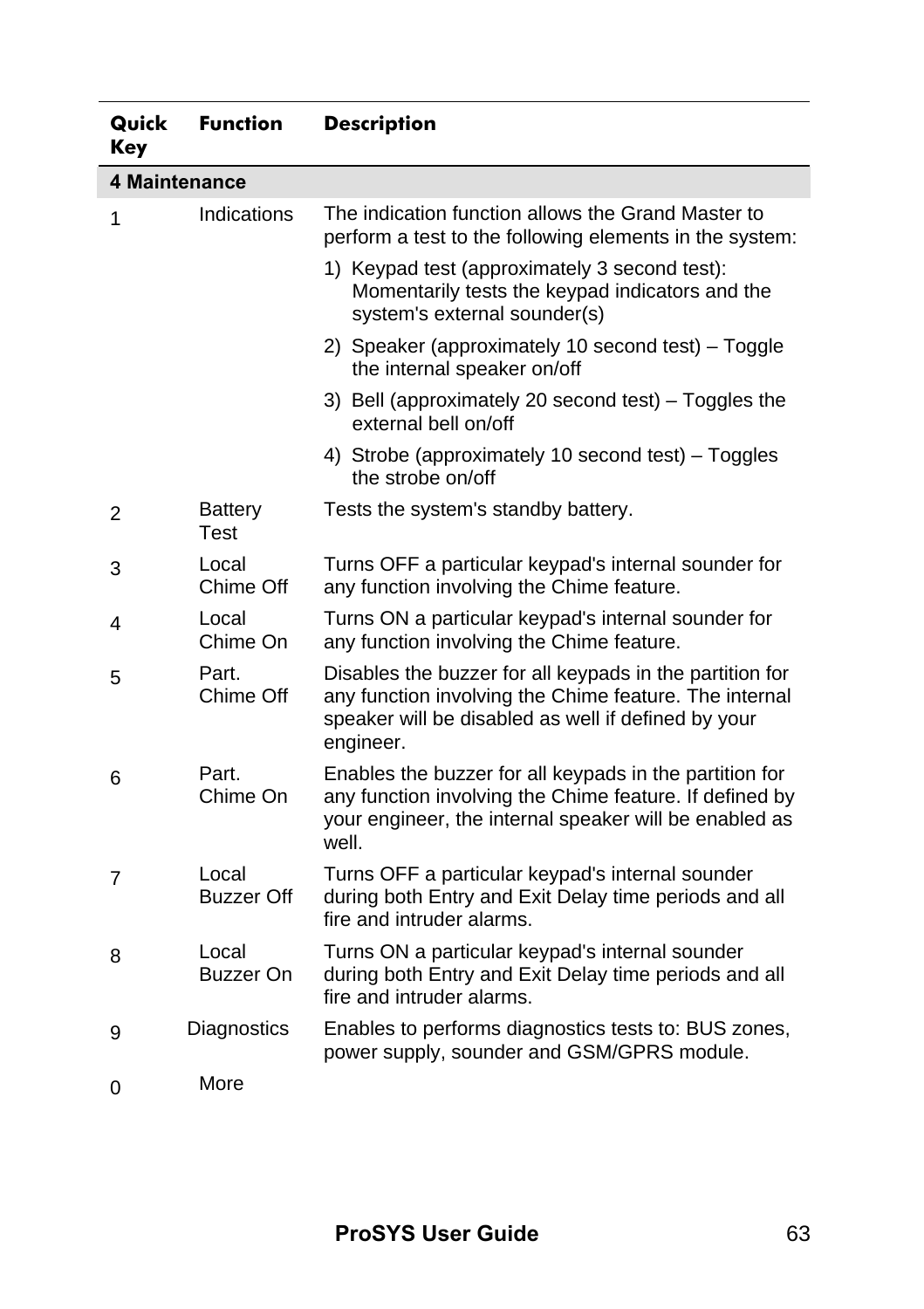| Quick<br>Key         | <b>Function</b>       | <b>Description</b>                                                                                                                                                                                                                                                                                                                               |  |  |  |  |
|----------------------|-----------------------|--------------------------------------------------------------------------------------------------------------------------------------------------------------------------------------------------------------------------------------------------------------------------------------------------------------------------------------------------|--|--|--|--|
| 1                    | <b>Walk Test</b>      | Enables the engineer or the Grand Master to easily<br>test and evaluate the operation of selected zones in<br>your system                                                                                                                                                                                                                        |  |  |  |  |
|                      |                       | 1. Full walk test: The test will display the detected<br>zones and type of detection.                                                                                                                                                                                                                                                            |  |  |  |  |
|                      |                       | 2. Quick walk test: The test will display the undetected<br>zones.                                                                                                                                                                                                                                                                               |  |  |  |  |
| 2                    | Accessory<br>Versions | Get the software version of BUS zones, power supply,<br>sounder and GSM/GPRS module.                                                                                                                                                                                                                                                             |  |  |  |  |
| 3                    | Get ACM<br>IP         | View the ACM IP address. Required for establishing<br>remote communication for U/D through the IP network                                                                                                                                                                                                                                        |  |  |  |  |
| 4                    | Prepaid<br>SIM        | When using Pre-paid SIM cards, these options are<br>used to receive information regarding the SIM card<br>credit level. For detailed information, refer to the<br>manuals supplied with the GSM/GPRS module.                                                                                                                                     |  |  |  |  |
| <b>5 Access Code</b> |                       |                                                                                                                                                                                                                                                                                                                                                  |  |  |  |  |
| 1                    | Update<br>Codes       | Sets, changes, and deletes user codes, as described<br>on page 38.                                                                                                                                                                                                                                                                               |  |  |  |  |
| 2                    | Authority             | Links user codes with Authority Levels, as described<br>on page 41.                                                                                                                                                                                                                                                                              |  |  |  |  |
| 3                    | Partition             | Assigns partitions to users by Grand master.                                                                                                                                                                                                                                                                                                     |  |  |  |  |
| 4                    | User label            | Assigns labels to users (10 characters long). These<br>labels will be presented in the event log. (GM code<br>Only)                                                                                                                                                                                                                              |  |  |  |  |
| 5                    | Prox Tag              | Assigns user codes to proximity tags, which are used<br>with proximity keypads to set and unset the system,<br>as described on page 56.                                                                                                                                                                                                          |  |  |  |  |
| 6                    | Dual Code             | If defined by your engineer, the system can be<br>configured to be unset only by dual codes, for high<br>security. Up to 16 pairs of codes can be defined. The<br>time between entering the two user codes is 60<br>seconds. Users with Authority Levels of Cleaner, Set<br>Only and Guard cannot be used to perform the dual<br>Code unsetting. |  |  |  |  |
| <b>6 Clocks</b>      |                       |                                                                                                                                                                                                                                                                                                                                                  |  |  |  |  |
| 1                    | System<br>Time        | Enables the setting of the system time, as described<br>on page 46.                                                                                                                                                                                                                                                                              |  |  |  |  |
| 2                    | System<br>Date        | Enables the setting of the system date, as described<br>on page 46.                                                                                                                                                                                                                                                                              |  |  |  |  |
| 64                   |                       | <b>ProSYS User Guide</b>                                                                                                                                                                                                                                                                                                                         |  |  |  |  |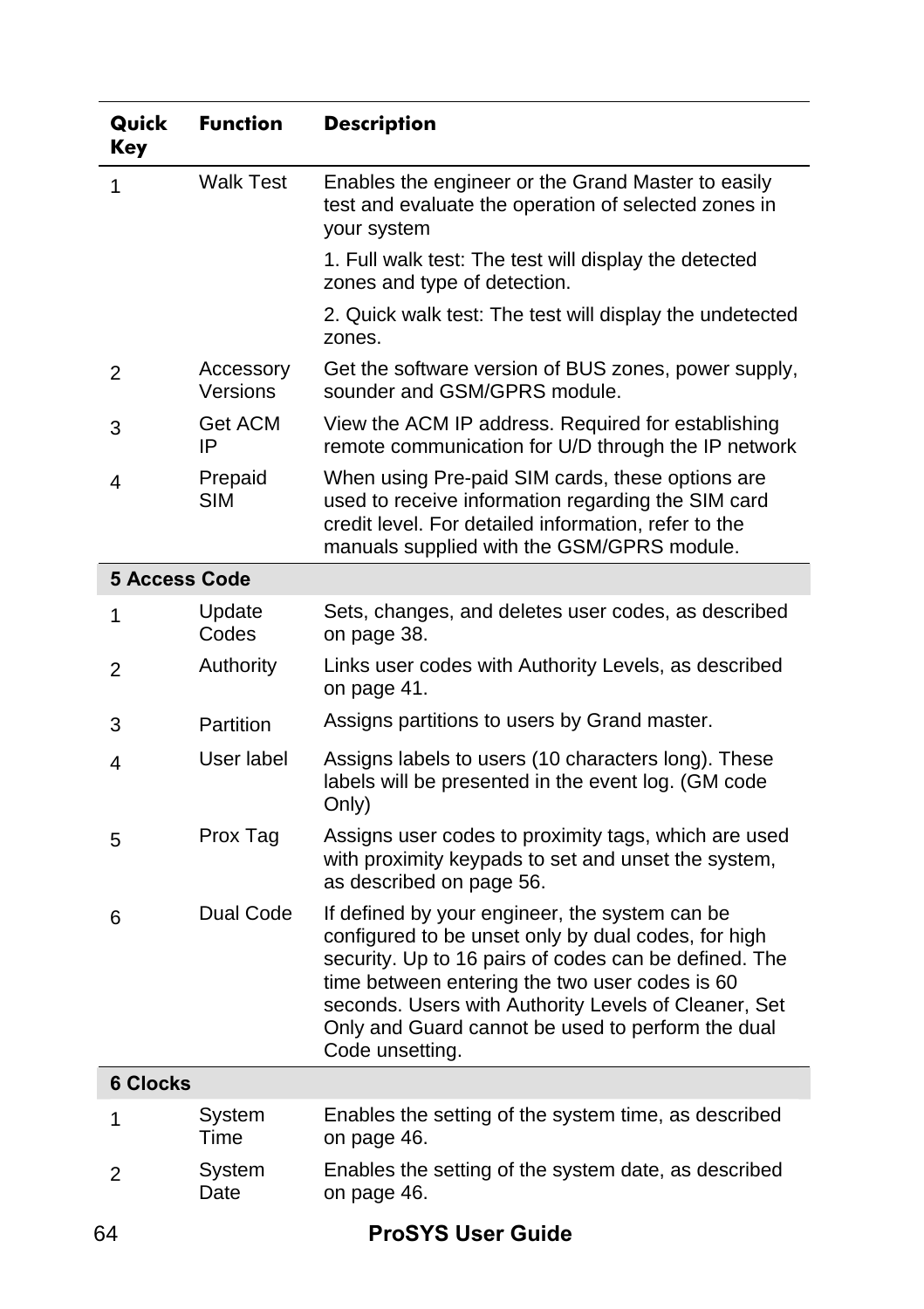| Quick<br>Key    | <b>Function</b> | <b>Description</b>                                                                                                                                                                                           |  |  |
|-----------------|-----------------|--------------------------------------------------------------------------------------------------------------------------------------------------------------------------------------------------------------|--|--|
| 3               | Next Set        | Enables automatic Full set of the system at a specific<br>time within the next 24 hours. Next Set operates for<br>one time only since the system deletes the setting<br>activated with.                      |  |  |
| 4               | Next Unset      | Enables automatic unset of the system at a specific<br>time within the next 24 hours. Next Unset works for<br>one time only since the system deletes the setting<br>after it is acted upon.                  |  |  |
| 5               | Scheduler       | Enables you to define a weekly program with up to<br>two time intervals per day, during which the system<br>automatically sets, activates POs, or prevents users<br>from unsetting, as described on page 47. |  |  |
| 6               | Holiday         | Enables you to define up to 20 holiday periods and<br>the partitions that will be set automatically during the<br>holiday.                                                                                   |  |  |
| 7 Engineer Prog |                 |                                                                                                                                                                                                              |  |  |
| 1               | Advanced        | Accesses the full menu of programming options.                                                                                                                                                               |  |  |
| 2               | Selected        | Accesses a limited menu of programming options for<br>the sub-engineer.                                                                                                                                      |  |  |

### **NOTE:**

Refer to the *ProSYS Installation and Programming Manual* for more information about the **Engineer Prog** functions.

#### **8 Access Control**

| 1              | Settings         | Defines the door mode for each door and the reader<br>criteria for each reader in the system.                                                                    |
|----------------|------------------|------------------------------------------------------------------------------------------------------------------------------------------------------------------|
| 2              | Time<br>Schedule | Configures the time schedules by which users can<br>access the system.                                                                                           |
| 3              | Group<br>Access  | Defines access to doors for groups of users during<br>specific time periods.                                                                                     |
| $\overline{4}$ | Record<br>Users  | Adds Set/Unset users and Entry/Exit users to the<br>system.                                                                                                      |
| 5              | User<br>Settings | Defines settings for users, including assigning PIN<br>(Personal Identification Number) codes, assigning<br>users to specific access groups, and deleting users. |
| 6              | Open Door        | Remotely opens any door from any keypad that has<br>previously been defined in the system.                                                                       |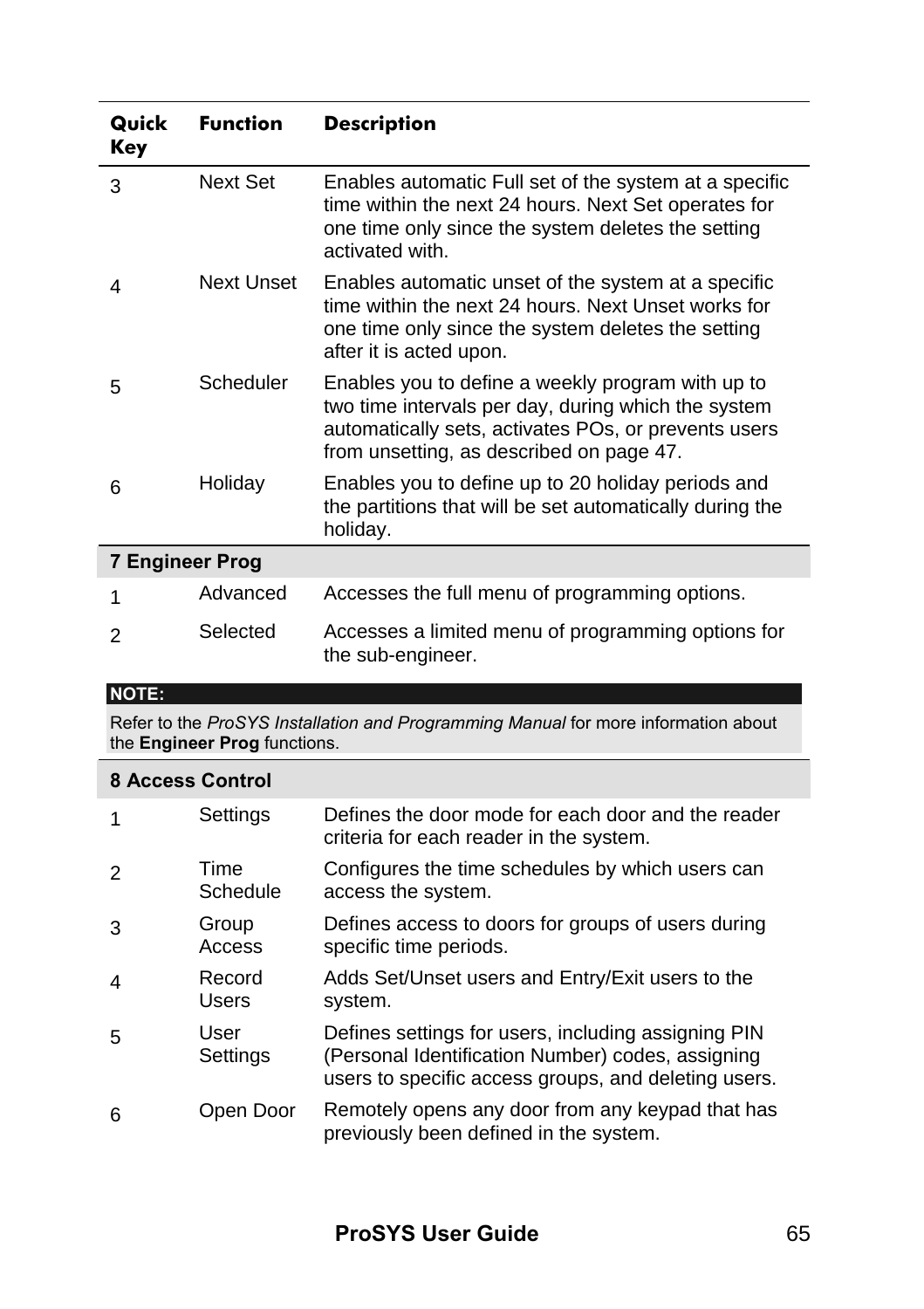#### **Quick Key Function Description**

### **NOTE:**

Refer to the *Access Control User's Manual* for more information about the Access Control functions.

| 9 Miscellaneous |                                              |                                                                                                                                                                                                                                                                                                                                                                            |               |                                                                                                            |  |  |  |
|-----------------|----------------------------------------------|----------------------------------------------------------------------------------------------------------------------------------------------------------------------------------------------------------------------------------------------------------------------------------------------------------------------------------------------------------------------------|---------------|------------------------------------------------------------------------------------------------------------|--|--|--|
| 1               | Printer<br>Control<br>(to control<br>on-line | 1                                                                                                                                                                                                                                                                                                                                                                          | Printer 1 on  | Activates printer 1                                                                                        |  |  |  |
|                 |                                              | $\overline{2}$                                                                                                                                                                                                                                                                                                                                                             | Printer 1 off | Deactivates messages to<br>printer 1                                                                       |  |  |  |
|                 | printing)                                    | 3                                                                                                                                                                                                                                                                                                                                                                          | Printer 2 on  | Activates printer 2                                                                                        |  |  |  |
|                 |                                              | 4                                                                                                                                                                                                                                                                                                                                                                          | Printer 2 off | Deactivates messages to<br>printer 2                                                                       |  |  |  |
| 2               | Anti-code                                    | Some systems (defined during installation of the<br>systems) are not ready to Set after an alarm or<br>tamper condition. To restore the system to Normal<br>Operation mode, an Engineer code or Anti-code must<br>be entered. Entering the code supplied by the<br>technician at this location will restore the system to<br>the Normal Operation mode. (Refer to page 29) |               |                                                                                                            |  |  |  |
| 3               | Duress<br>Restore                            | Deactivates a latched PO that has been activated as<br>a result of a duress code being entered.                                                                                                                                                                                                                                                                            |               |                                                                                                            |  |  |  |
| 4               | Voice Msg                                    | Customizes the spoken messages that are<br>announced when the user accesses the system from<br>a remote telephone. Refer to the Voice Module<br>Programming and Operations Manual for more<br>information.                                                                                                                                                                 |               |                                                                                                            |  |  |  |
| 5               | Key<br>Custom                                | 53.                                                                                                                                                                                                                                                                                                                                                                        |               | Records a series of commands and assigns them to a<br>function key. For detailed information refer to page |  |  |  |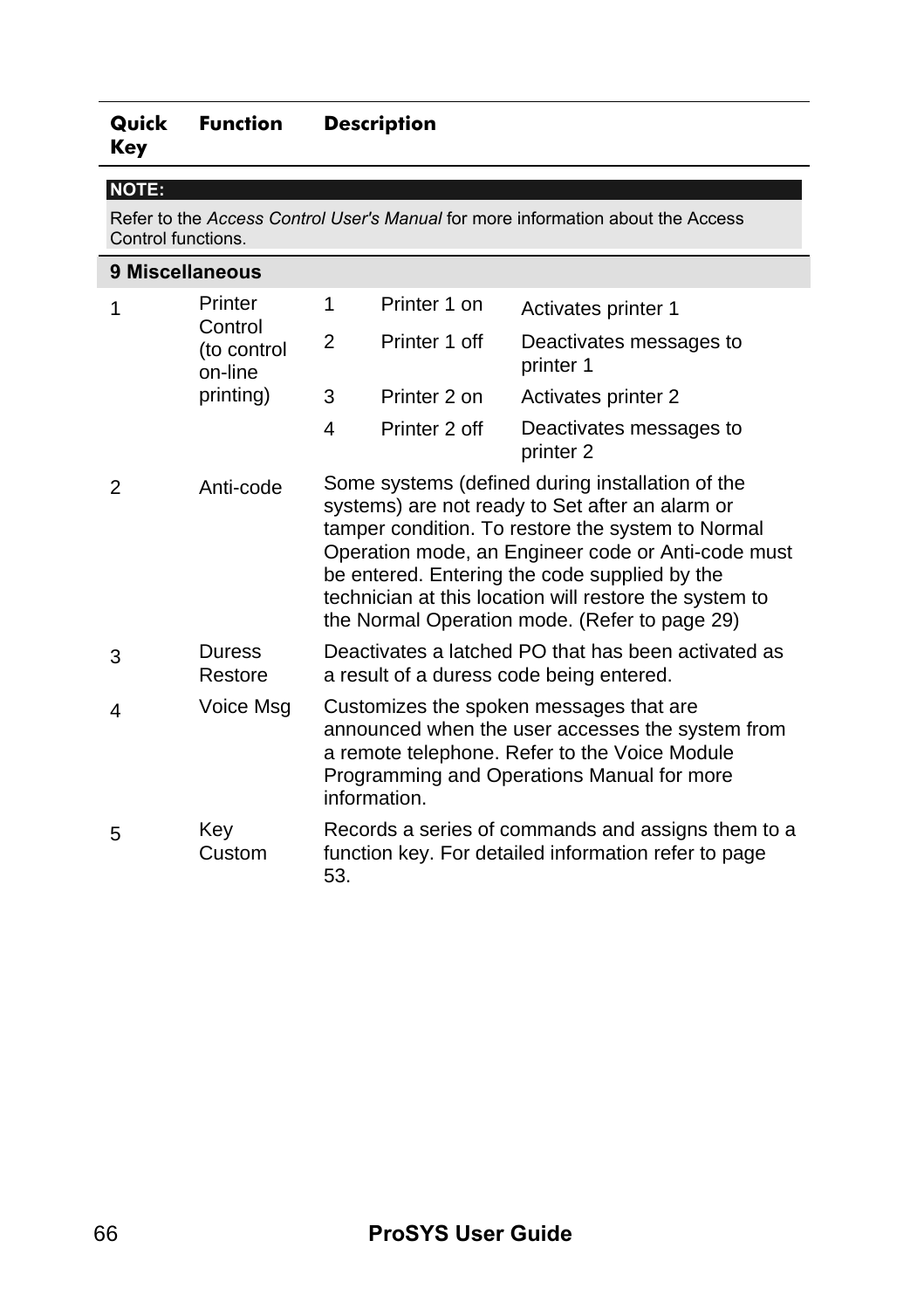# **Appendix A: System Faults**

The following table lists few possible fault conditions that might appear in the system. For other faults messages that might appear on your LCD display please refer to your engineer.

| Fault                 | <b>Description</b>                                                                                                                                                   | <b>Response</b>                                                                                                                               |  |  |
|-----------------------|----------------------------------------------------------------------------------------------------------------------------------------------------------------------|-----------------------------------------------------------------------------------------------------------------------------------------------|--|--|
| <b>Low Battery</b>    | The capacity of the battery is<br>low or missing and needs to<br>be recharged or replaced.                                                                           | Contact your<br>engineer.                                                                                                                     |  |  |
|                       | Low battery fault can be from<br>the main panel or from power<br>supply expander.                                                                                    |                                                                                                                                               |  |  |
| <b>AC FAULT</b>       | The mains (AC) power has<br>been interrupted; the system<br>will continue to operate on its<br>standby battery as long as<br>possible.                               | Check the<br>connection of the<br>panel's transformer<br>to its AC source.<br>Verify that power                                               |  |  |
|                       | This fault can appear from the<br>main or from power supply<br>expander.                                                                                             | has not been<br>interrupted or<br>switched off.                                                                                               |  |  |
| <b>AUXLIARY FAULT</b> | The panel's auxiliary power,<br>used to supply electric current<br>to designated devices (e.g.<br>motion detectors, keypads,<br>and smoke detectors), has<br>failed. | Contact your<br>engineer.                                                                                                                     |  |  |
| <b>FALSE CODE P=X</b> | If enabled by your engineer,<br>your system will report a false<br>code as a fault.                                                                                  | Once the fault has<br>been displayed<br>(LCD keypad only),<br>it will automatically<br>be removed from<br>the system.                         |  |  |
| <b>LINE FAULT</b>     | The telephone line used for<br><b>ARC/Follow Me</b><br>communication is either<br>disconnected or inoperative.                                                       | If all premises'<br>telephones are<br>operating properly,<br>contact your<br>engineer. If not,<br>contact your local<br>telephone<br>company. |  |  |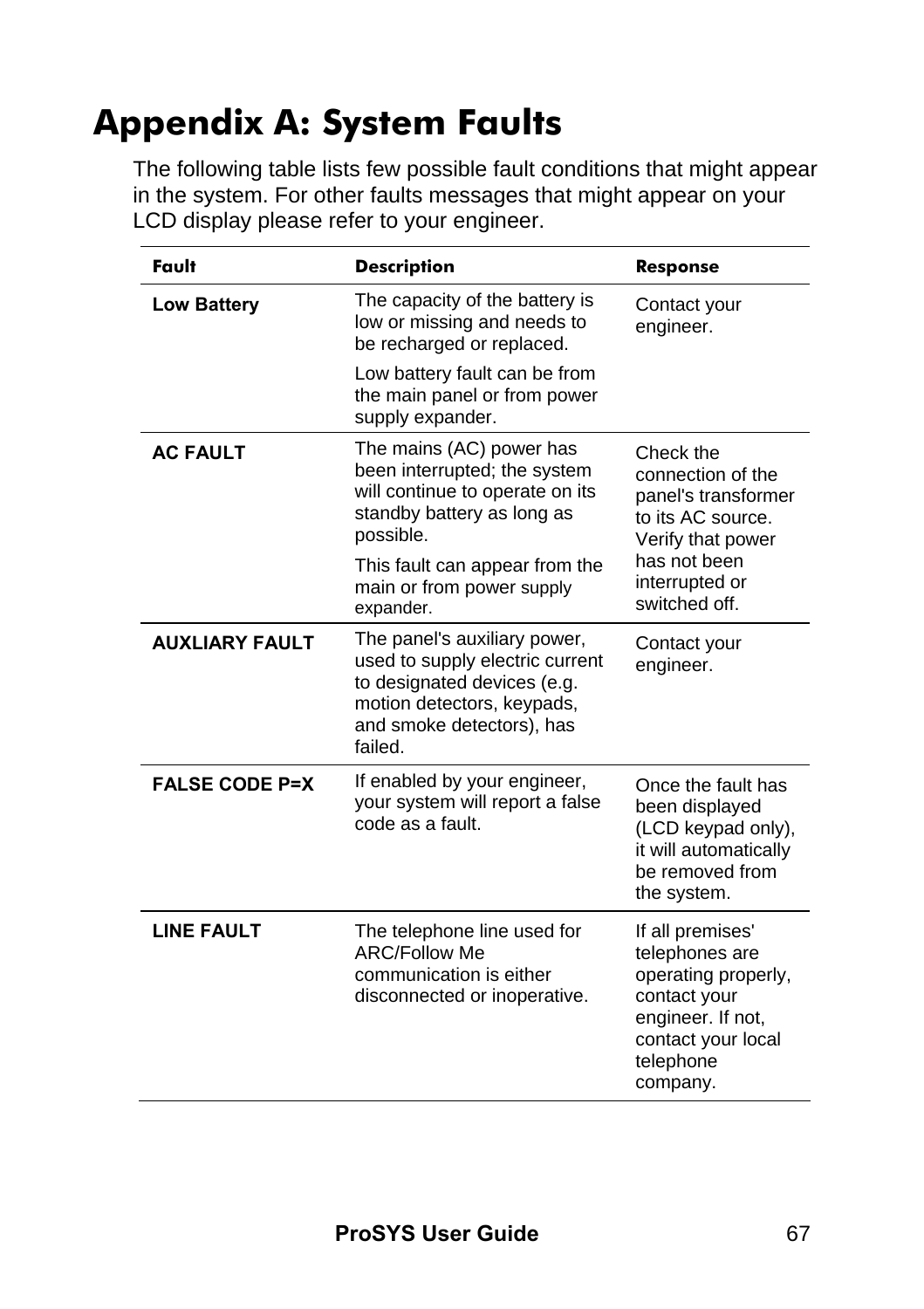| Fault               | <b>Description</b>                                                                                                                                  | Response                              |  |  |
|---------------------|-----------------------------------------------------------------------------------------------------------------------------------------------------|---------------------------------------|--|--|
| <b>COMM FAULT</b>   | A fault has been detected in<br>the wiring supporting system<br>peripherals. The fault<br>messageindicates the device<br>with that causes the fault | Contact your<br>engineer.             |  |  |
| <b>SYSTEM CLOCK</b> | The system's clock has lost<br>track of the time and/or date.                                                                                       | Define the system's<br>time and date. |  |  |
| <b>TAMPER</b>       | A sabotage attempt has been<br>detected in a perepheril device<br>of box.                                                                           | Contact your<br>engineer              |  |  |
| <b>BELL FAULT</b>   | A fault has been detected in a<br>bell connected to the main<br>panel or to a power supply<br>expander.                                             | Contact your<br>engineer.             |  |  |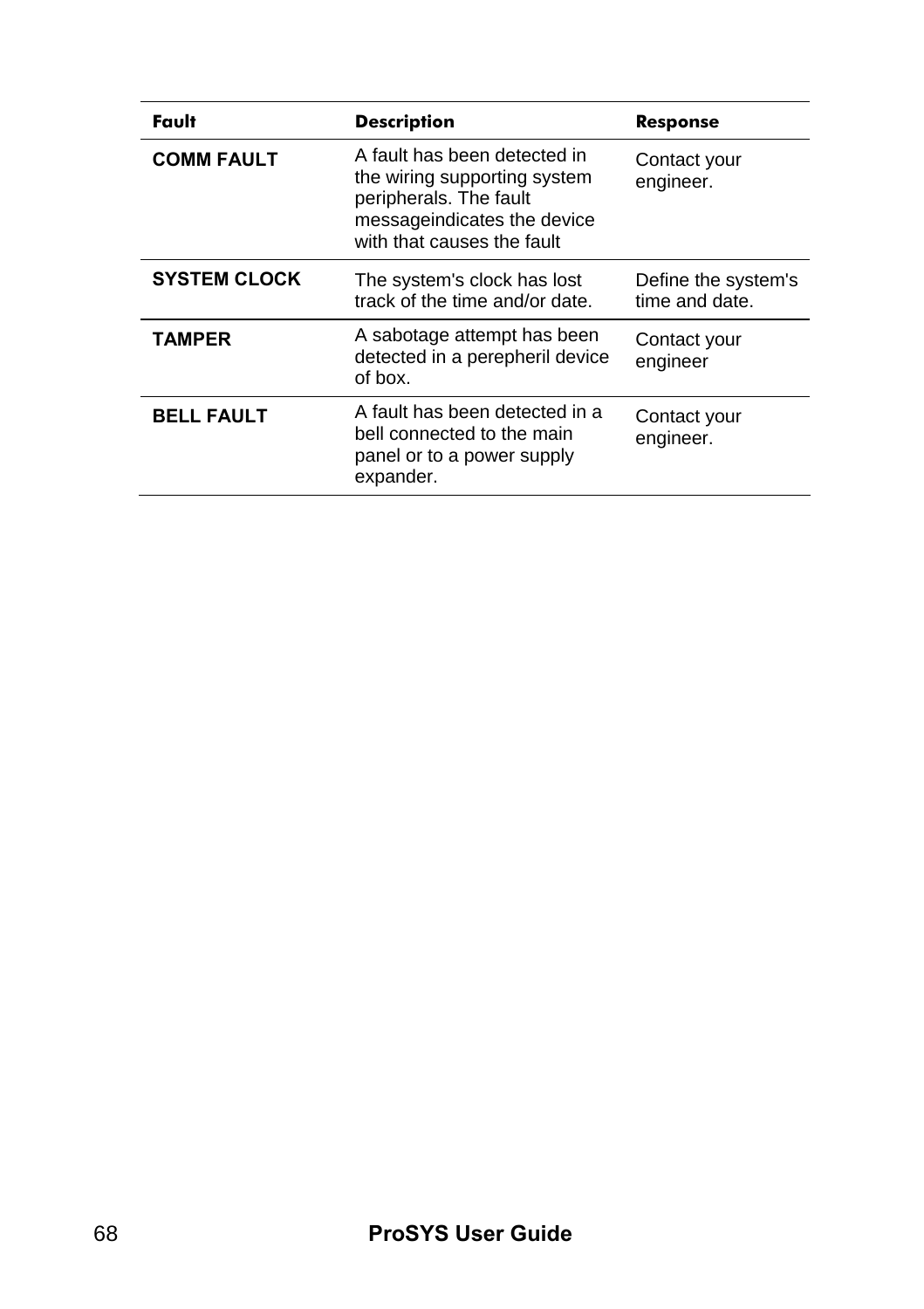# **Appendix B: System Sounds**

In addition to the visual indications provided by your keypad(s), your system is designed to produce audible annunciation after certain events. Depending on the circumstances, such sounds may be made by your system's keypad(s) or its sounders (e.g. a siren or bell).



If defined by your engineer, the internal bell can follow any of the keypad sounds.

| <b>Event</b>                                                 | Keypad<br>Sound/                                                                                 | Internal<br><b>Bell</b>                    | External<br>Bell         |  |
|--------------------------------------------------------------|--------------------------------------------------------------------------------------------------|--------------------------------------------|--------------------------|--|
| <b>Intruder Alarm</b>                                        | Rapid beeping                                                                                    | Rapid beeping                              | Rapid beeping            |  |
| <b>Fire Alarm</b>                                            | Rapid beeping                                                                                    | Rapid beeping                              | Yes (staggered)          |  |
| <b>Keypad Police</b><br>Emergency                            | No Sound (1)                                                                                     | No Sound (1)                               | No Sound (1)             |  |
| <b>Keypad Medical</b><br>/Special                            | No sound                                                                                         | No sound                                   | No sound                 |  |
| Setting/Unsetting                                            | No sound                                                                                         | Systm is set: 1<br>chirp                   | Systm is set: 1<br>chirp |  |
|                                                              |                                                                                                  | System Unset:<br>2 chirp (Key-<br>fob)     |                          |  |
|                                                              |                                                                                                  | Unset after<br>alarm: 4 chirps<br>(Keyfob) |                          |  |
| <b>Entering an Incorrect</b><br>Code                         | Three rapid beeps                                                                                | No sound                                   | No sound                 |  |
| <b>Entry Delay</b><br>Countdown                              | Slowly repeating<br>tones every 2<br>seconds until the<br>Entry Delay time<br>period expires (2) | No sound                                   | No sound                 |  |
| <b>Exit Delay</b><br>Countdown                               | Continuous tone<br>during Exit Delay<br>time period (2)                                          | No Sound                                   | No Sound                 |  |
| Open zone during<br><b>Exit Delay (Out of</b><br>Exit route) | 3 short beeps<br>every 2 seconds                                                                 | No Sound                                   | No Sound                 |  |
| <b>Correct/Incorrect</b><br>Data                             | A one-second tone<br>if completed<br>correctly; three<br>rapid error beeps if<br>incorrect       | No Sound                                   | No Sound                 |  |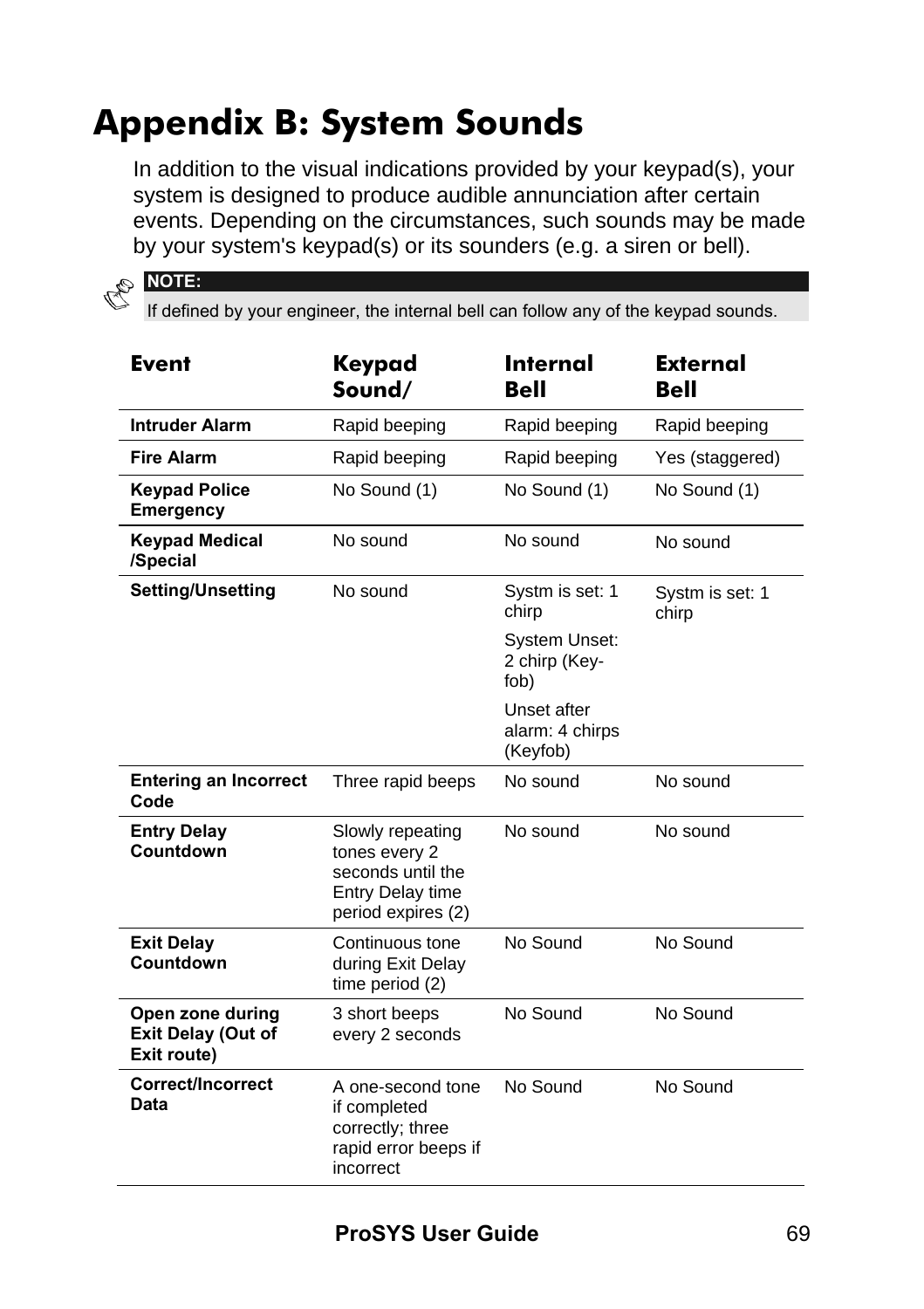| <b>Bell Circuit Failure or</b><br><b>Fire Loop Fault or</b><br><b>Line Fault</b> | Three rapid beeps<br>at 10-second<br>intervals $(2,3)$ | No Sound | No Sound |
|----------------------------------------------------------------------------------|--------------------------------------------------------|----------|----------|
| <b>Chime Sound</b>                                                               | 2 second buzzer<br>beep $(4)$                          |          |          |



- 1. Based on decisions made at the time your alarm system was installed this sound may be enabled or disabled
- 2. Keypad beeps may be disabled at the user's discretion, see buzzer On/Off on page 63.
- 3. Press  $\overline{(\mathcal{F}_{\text{unset}}^{\#})}$  for two seconds to stop the fault beeps.
- 4. Any intrusion zone, if selected for the Chime feature, will, when violated during the unset period, cause the keypad to annunciate the event. The chime can also be disabled when not required.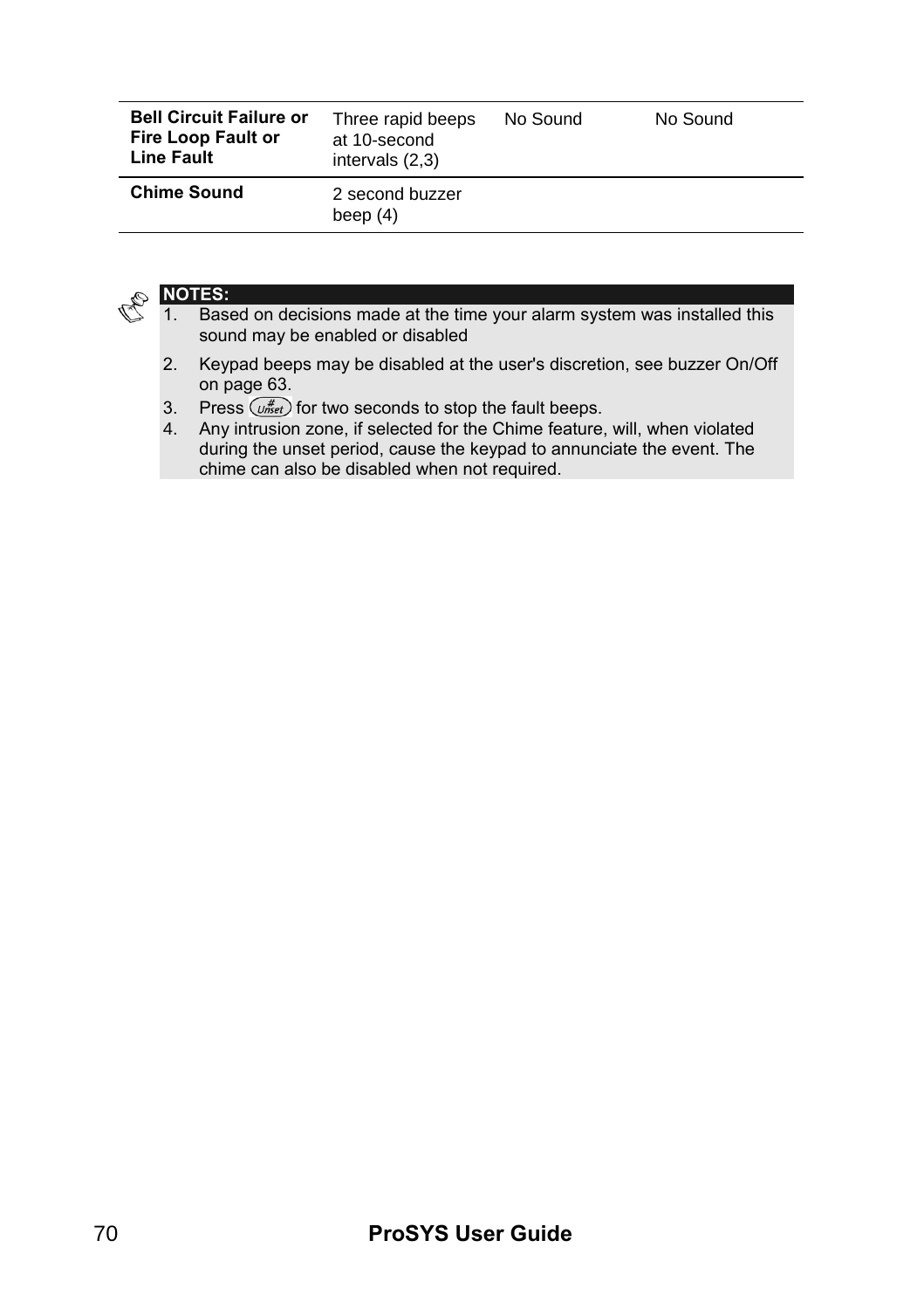# **Appendix C: Scheduling Tables**

Use the following table to define each of the weekly programs.

Schedule Program No:\_\_\_\_\_\_\_\_\_\_

Program Name: \_\_\_\_\_\_\_\_\_\_\_\_\_\_

| <b>Program Type</b> | <b>Parameter Definitions</b>                 |                                                                                               |                             |          |       |                     |   |                             |   |  |
|---------------------|----------------------------------------------|-----------------------------------------------------------------------------------------------|-----------------------------|----------|-------|---------------------|---|-----------------------------|---|--|
|                     | Partition                                    | 1                                                                                             | 2                           | 3        | 4     | 5                   | 6 | $\overline{7}$              | 8 |  |
|                     |                                              | п                                                                                             | $\Box$                      | п        | п     | п                   | п | п                           | п |  |
| Set / Unset         | Set Mode:                                    |                                                                                               |                             |          |       | Select Group:       |   |                             |   |  |
|                     | $\square$ Full Set                           |                                                                                               |                             | $\Box$ A |       | ПB                  |   |                             |   |  |
|                     |                                              | $\Box$ Part Set                                                                               |                             |          |       |                     |   |                             |   |  |
|                     | □ Group Set                                  |                                                                                               |                             |          |       |                     |   |                             |   |  |
|                     | 1st PO No: ________                          |                                                                                               |                             |          |       |                     |   | 3rd PO No:                  |   |  |
| Prog. Output        | 2nd PO No:                                   |                                                                                               |                             |          |       | 4th PO No:          |   |                             |   |  |
|                     |                                              | NOTE: For the PO weekly program, you can define a<br>separate time definition during holiday. |                             |          |       |                     |   |                             |   |  |
|                     | User#                                        | Name                                                                                          |                             |          |       | User#               |   | Name                        |   |  |
| <b>User Unset</b>   |                                              |                                                                                               |                             |          |       |                     |   |                             |   |  |
| Limitation          |                                              |                                                                                               |                             |          |       |                     |   |                             |   |  |
|                     |                                              |                                                                                               |                             |          |       |                     |   |                             |   |  |
|                     | NOTE: You can choose any user in the system. |                                                                                               |                             |          |       |                     |   |                             |   |  |
| <b>Day</b>          | <b>Start Time</b><br>1 HH:MM                 |                                                                                               | <b>Stop Time 1</b><br>HH:MM |          | HH:MM | <b>Start Time 2</b> |   | <b>Stop Time 2</b><br>HH:MM |   |  |
| Sunday              |                                              |                                                                                               |                             |          |       |                     |   |                             |   |  |
| Monday              |                                              |                                                                                               |                             |          |       |                     |   |                             |   |  |
| Tuesday             |                                              |                                                                                               |                             |          |       |                     |   |                             |   |  |
| Wednesday           |                                              |                                                                                               |                             |          |       |                     |   |                             |   |  |
| Thursday            |                                              |                                                                                               |                             |          |       |                     |   |                             |   |  |
| Friday              |                                              |                                                                                               |                             |          |       |                     |   |                             |   |  |
| Saturday            |                                              |                                                                                               |                             |          |       |                     |   |                             |   |  |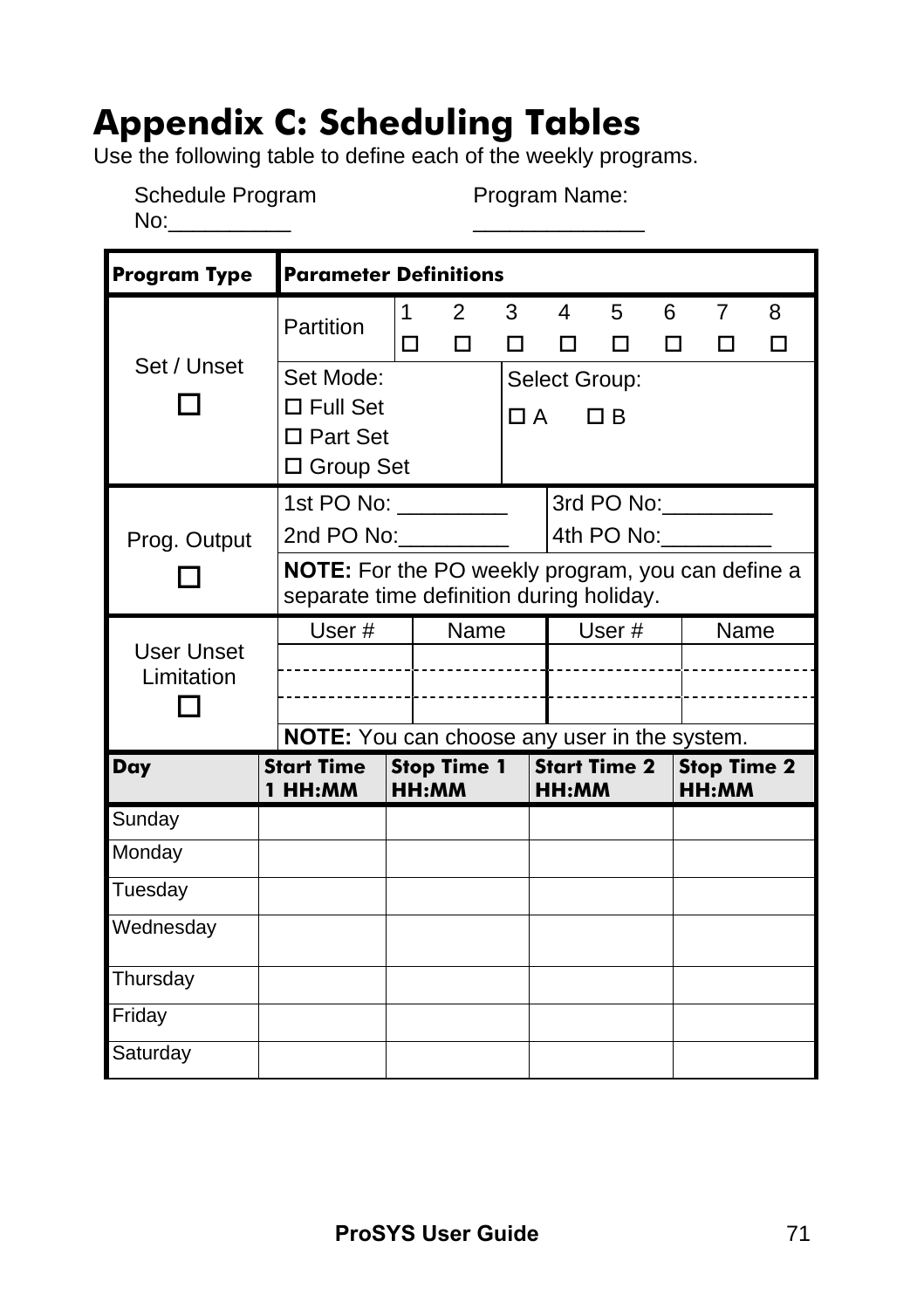# **Appendix D: Terms and Definitions**

**Alarm Receiving Centre (ARC):** Your system is set up to report alarms to an ARC, which is a facility that continually monitors the activities of many security systems (usually via the telephone network) and dispatches the proper authorities.

**Authority Level:** Each individual using the system is assigned a user code, which, in turn, is linked to an Authority Level. Users with a "higher authority" have access to a greater number of system functions, while those with a "lower authority" are more restricted in what they may do. There are nine different Authority Levels available for users of the ProSYS, as described on page 41.

**Chime:** The chime is a series of three short keypad tones, which can be set up to annunciate, during the unset period, the violation of selected intrusion zone(s). For example, the chime tone can be used to annunciate the arrival of a customer each time the front door opens. The chime can be disabled or enabled at your discretion.

**Event Memory:** A list of system events can be displayed on an LCD keypad or uploaded to the alarm company via the Upload/Download software and printed for further analysis.

**Exit/Entry Route:** Your security system must incorporate an entry/exit route to allow proper entry and exit to and from the premises without causing inadvertent alarms.

**Exit/Entry Delay:** Your security system must incorporate an entry/exit delay to allow proper entry and exit to and from the premises without causing inadvertent alarms.

**Exit Terminator:** A push button normally mounted outside the premises that is used to set the system.

**Fault Reporting:** If required, your security system may also report to the ARC any faults or malfunctions it senses, so that a service call can be made.

**Final Exit:** The last door or detector operated by the user on the exit route.

**Follow-Me Report:** In addition to the standard event reporting to the ARC, the system can send Event messages to a designated system user's telephone or Email.

**Group:** A number of zones gathered as one unit to allow partial setting. Each zone can be assigned to any one (or a combination) of two groups (A, B). Each partition can be divided into a maximum of two groups.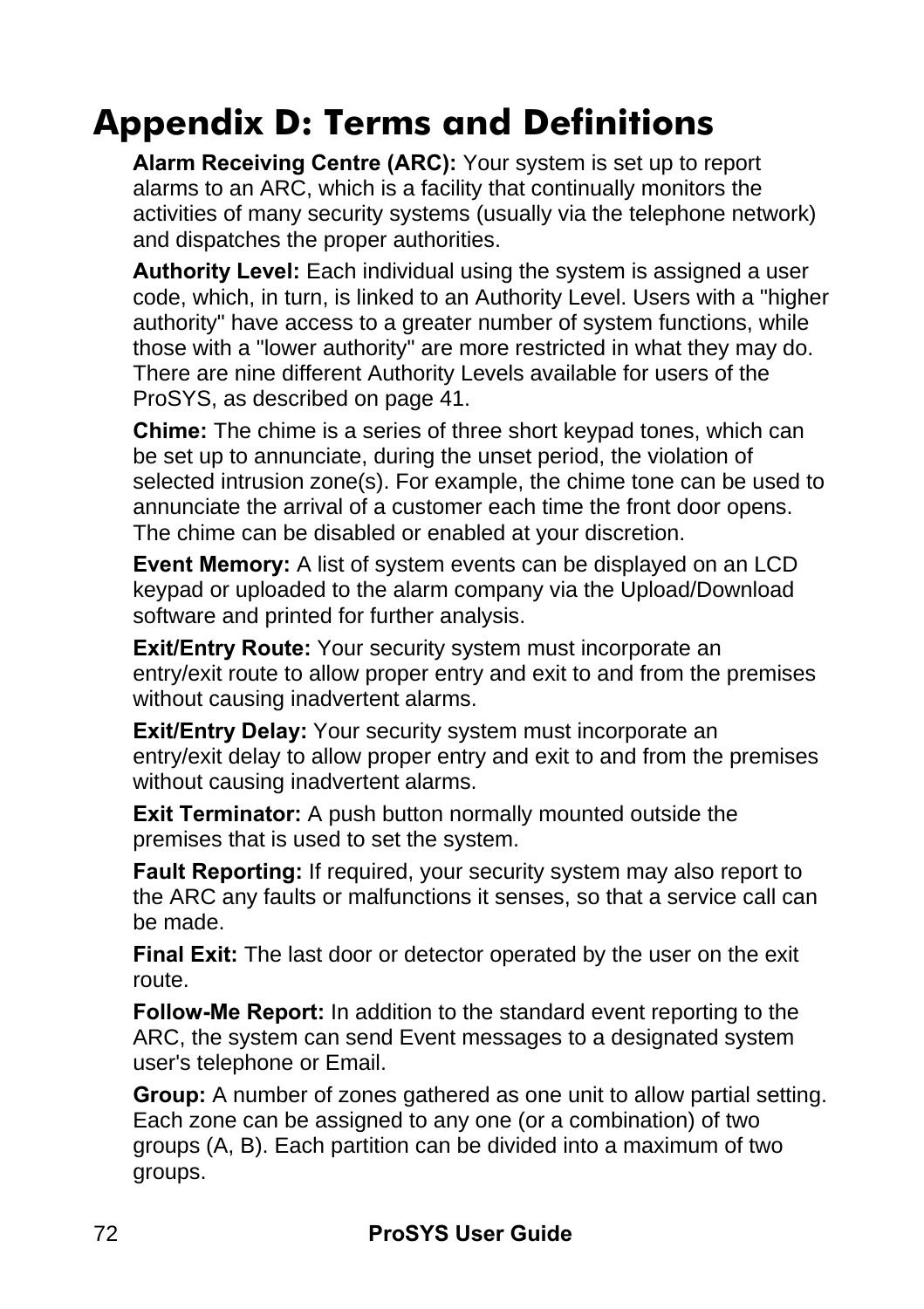**Keyswitch:** Your system may also be equipped with a keyswitch, which is useful for simple setting and unsetting operations (usually at a remote location).

**Partition:** One of the advantages of ProSYS is its ability to divide any system into a number of partitions. You can think of each partition as a separate security system that can be set and unset individually.

**Programmable Output (PO):** A household appliance. In addition to your system's normal operation, it is possible to place a household appliance or premises lighting under the control of the ProSYS, enabling it to be turned on and off automatically, or by user command from any system keypad.

**Proximity:** A technology that enables a keypad to sense when a proximity key tag is near it. This provides an easy and user-friendly way to set or unset the security system.

**Scheduler:** The system's built-in clock enables scheduling of automatic operations, such as Setting and Unsetting, Output activation, and user limitation.

**Tamper:** A device that prevents system hardware from being tampered with by triggering an alarm whenever a hardware component is opened.

**Upload/Download:** Software used by the engineer for programming the ProSYS and by the user for operating the system and viewing system status.

**User Code:** A four-digit or six-digit code that is used to perform many of the ProSYS functions.

**Zone:** A single detector, or collection of detectors, usually relating to a certain area of the premises or type of protection. Zones that use devices designed to detect break-ins are called intruder zones. Another kind of zone may contain one or more smoke detectors*.* Such zones are called fire zones. An environmental zone typically protects the premises from gas leaks and/or flooding.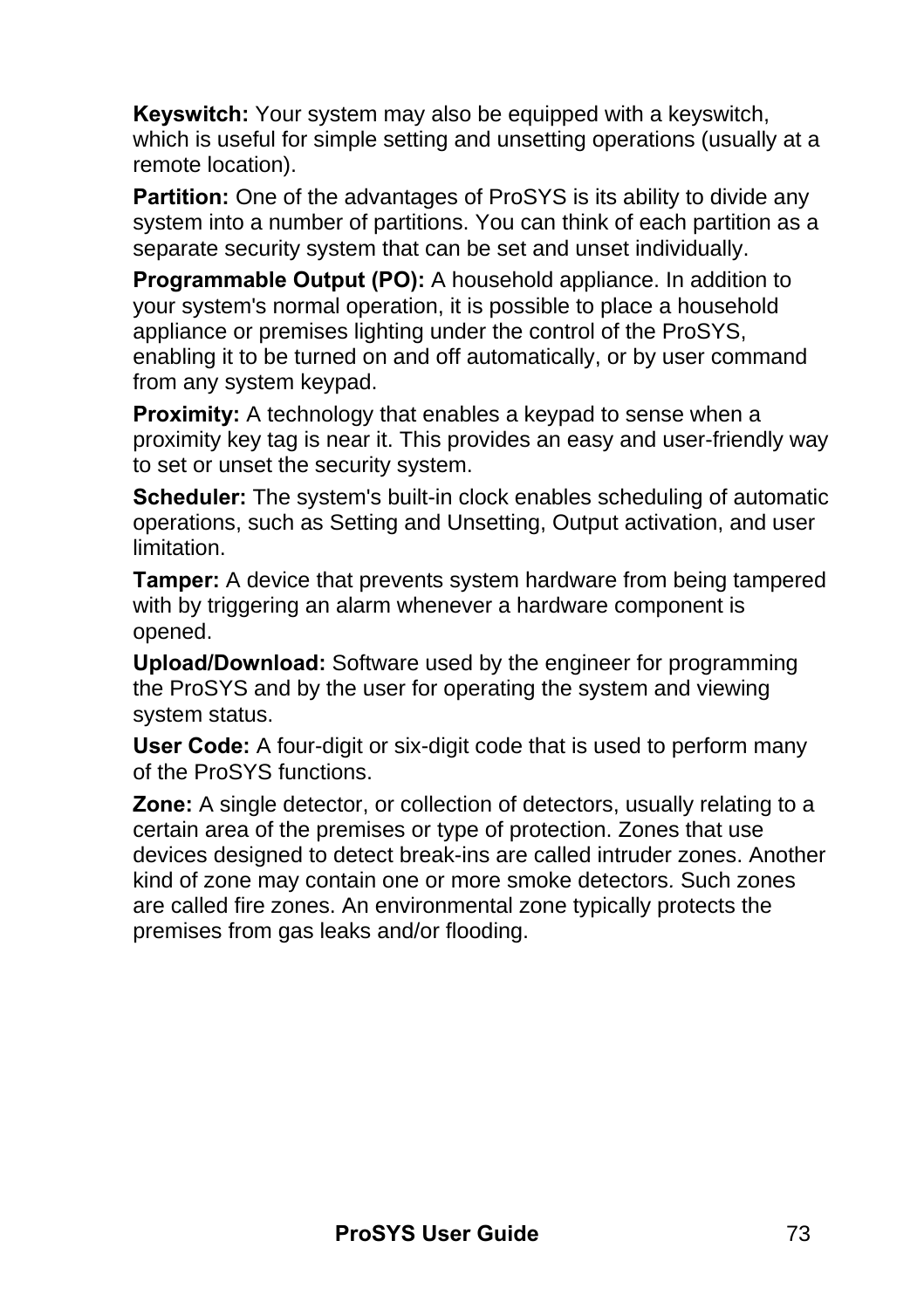| <b>Notes</b> |  |
|--------------|--|
|              |  |
|              |  |
|              |  |
|              |  |
|              |  |
|              |  |
|              |  |
|              |  |
|              |  |
|              |  |
|              |  |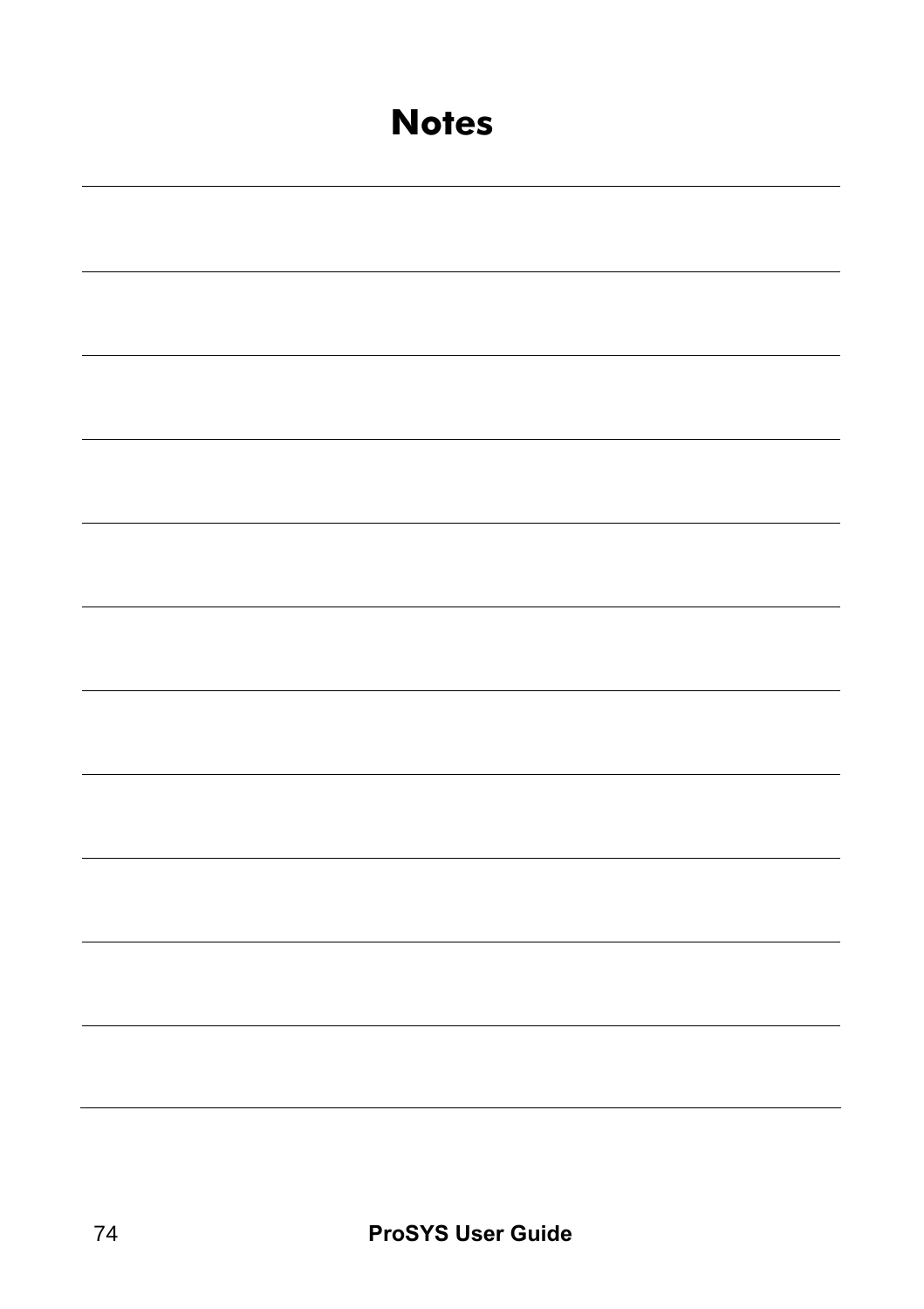## **RISCO Group Limited Warranty**

RISCO Group and its subsidiaries and affiliates ("Seller") warrant its products to be free from defects in materials and workmanship under normal use for 24 months from the date of production. Because Seller does not install or connect the product and because the product may be used in conjunction with products not manufactured by the Seller, Seller cannot guarantee the performance of the security system which uses this product. Seller's obligation and liability under this warranty is expressly limited to repairing and replacing, at Sellers option, within a reasonable time after the date of delivery, any product not meeting the specifications. Seller makes no other warranty, expressed or implied, and makes no warranty of merchantability or of fitness for any particular purpose.

In no case shall seller be liable for any consequential or incidental damages for breach of this or any other warranty, expressed or implied, or upon any other basis of liability whatsoever.

Seller's obligation under this warranty shall not include any transportation charges or costs of installation or any liability for direct, indirect, or consequential damages or delay.

Seller does not represent that its product may not be compromised or circumvented; that the product will prevent any persona; injury or property loss by burglary, robbery, fire or otherwise; or that the product will in all cases provide adequate warning or protection. Buyer understands that a properly installed and maintained alarm may only reduce the risk of burglary, robbery or fire without warning, but is not insurance or a guaranty that such will not occur or that there will be no personal injury or property loss as a result.

Consequently, seller shall have no liability for any personal injury, property damage or loss based on a claim that the product fails to give warning. However, if seller is held liable, whether directly or indirectly, for any loss or damage arising from under this limited warranty or otherwise, regardless of cause or origin, sellers maximum liability shall not exceed the purchase price of the product, which shall be complete and exclusive remedy against seller.

No employee or representative of Seller is authorized to change this warranty in any way or grant any other warranty.

**WARNING**: This product should be tested at least once a week.